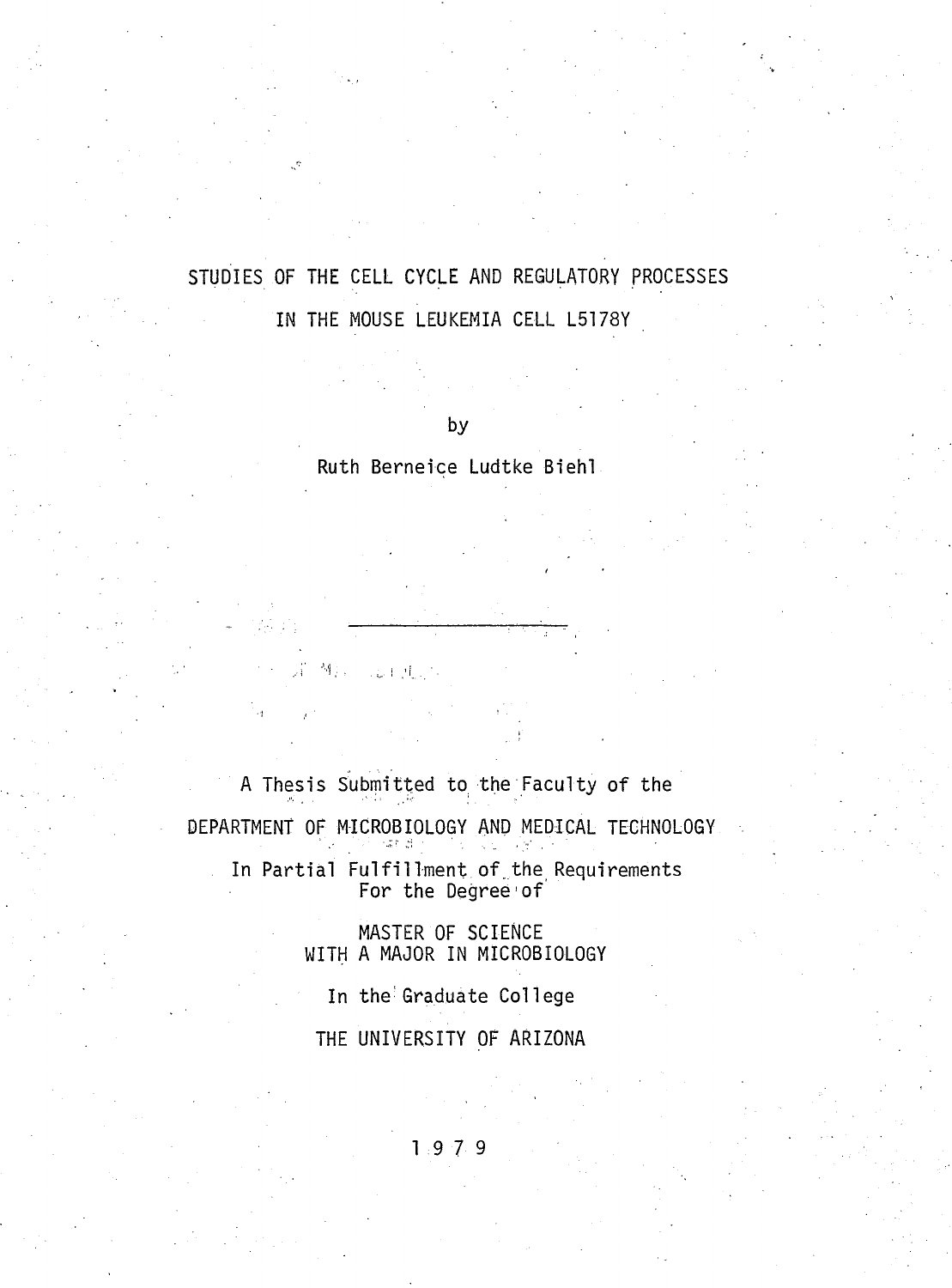### **STATEMENT BY AUTHOR**

This thesis has been submitted in partial fulfillment of requirements for an advanced degree at The University of Arizona and is deposited in the University Library to be made available to borrowers under rules of the Library.

Brief quotations from this thesis are allowable without special permission, provided that accurate acknowledgment of source is made. Requests for permission for extended quotation from or reproduction of this manuscript in whole or in part may be granted by the head of the major department or the Dean of the Graduate College when in his judgment the proposed use of the material is in the interests of scholarship. In all other **instances, however, permission must be obtained from the author.**

SIGNED: Kuth B. Siehl

## **APPROVAL BY THESIS DIRECTOR**

This thesis has been approved on the date shown below:

**R. KILKSON** Professor of Physics and Microbiology

Dec 10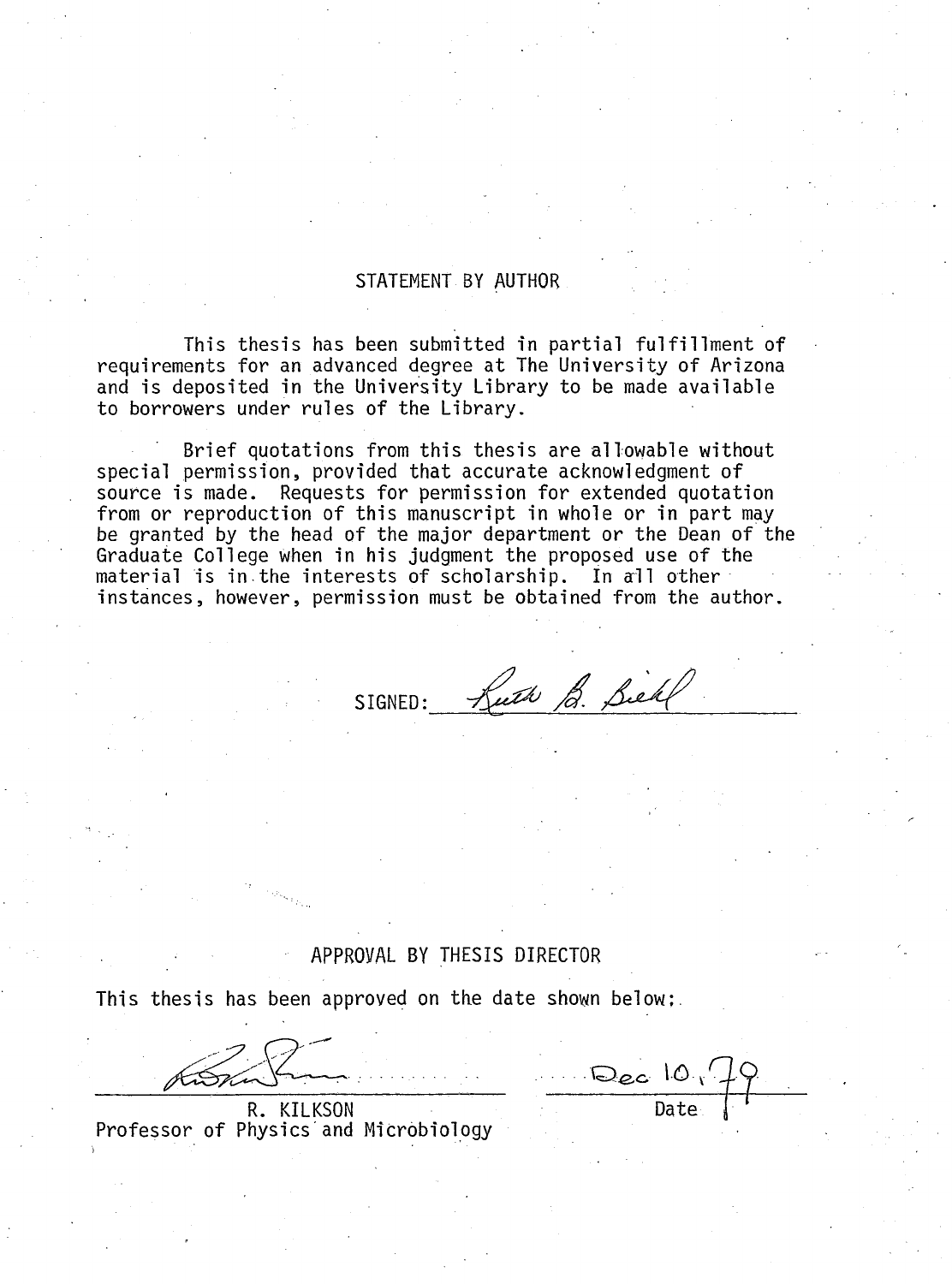This thesis is dedicated to my husband, Scot, for his unending patience, love and respect.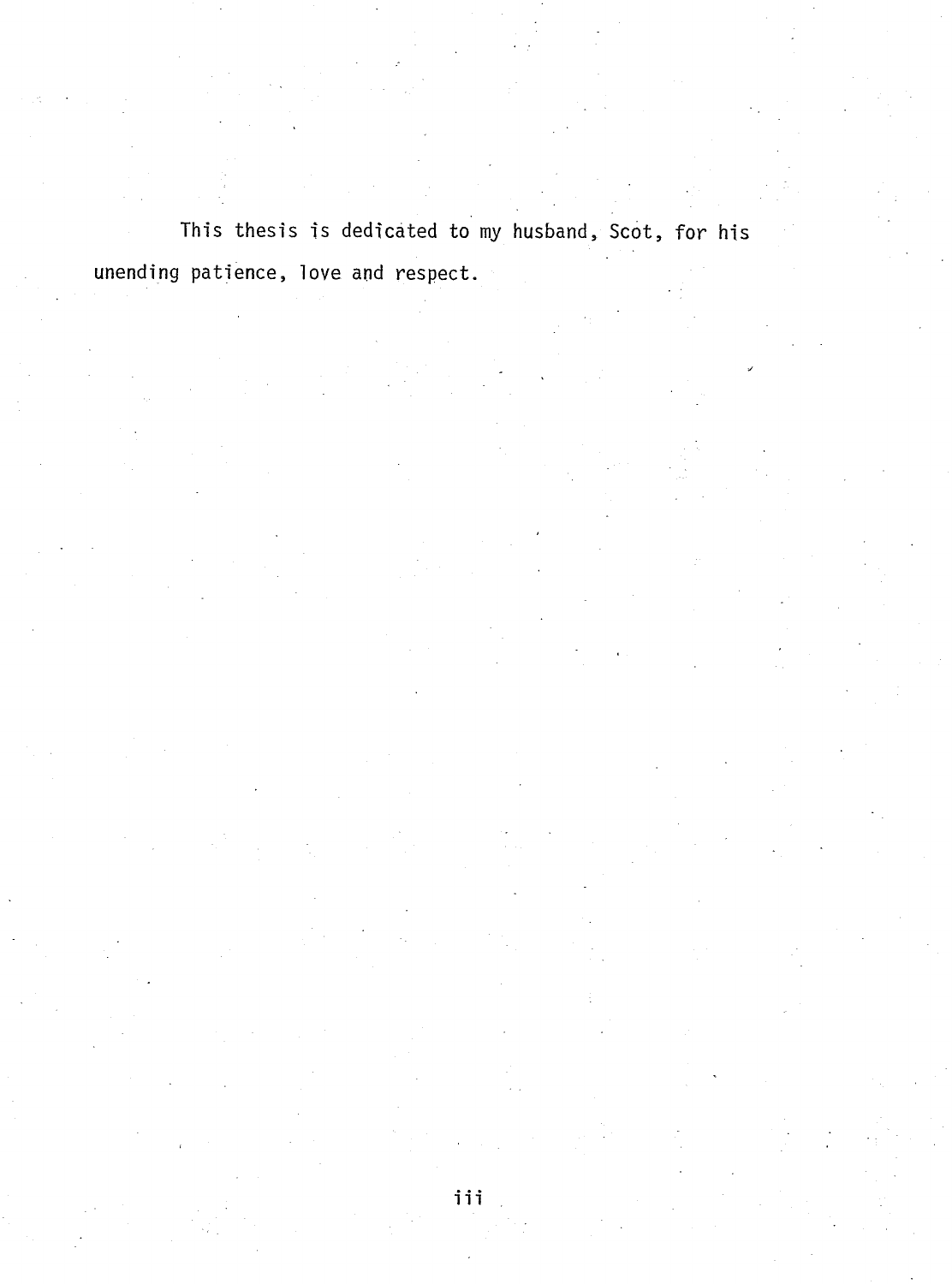# **ACKNOWLEDGMENTS**

The author wishes to extend her sincere appreciation to Dr. Rein Kilkson and Dr. Peter Ludovici for their insight, direction and guidance in the course of this study. A special thanks is extended to Dr. Nori Nakamura for his help in obtaining and establishing the L5178Y cell line in the Tab, to Dr. William Bickel for use of his light scattering equipment and expertise and to Dr. Lee Kelley for his statistical consultations. To the many other individuals involved, too numerous to name, I extend my gratitude.

The work upon which this report is based was supported, in part, by funds provided by the University of Arizona Graduate Student **Program Development Fund.**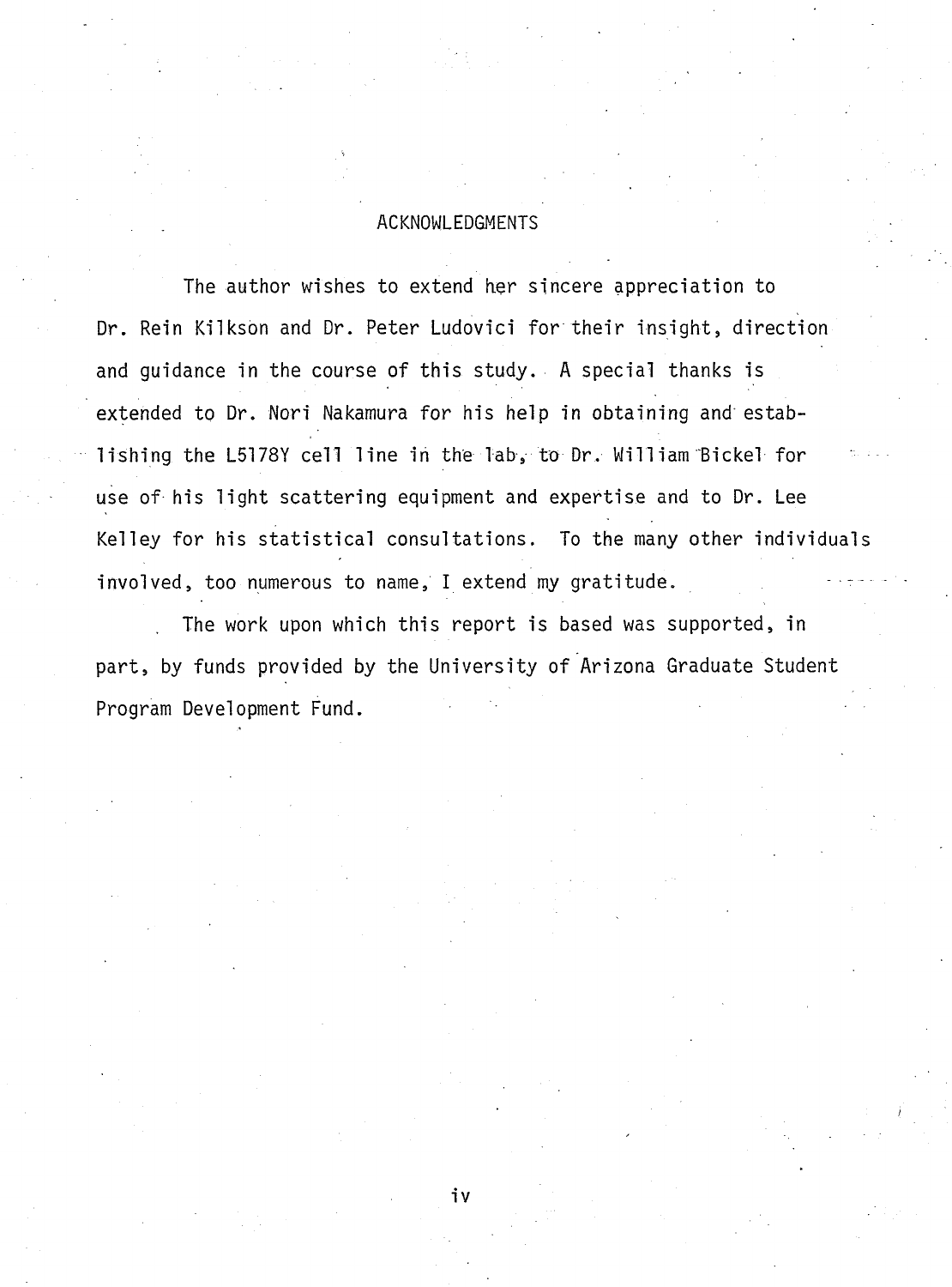# TABLE OF CONTENTS

|          |                                                                                                                                                          |                                                                                                                                                                                                                                                                                                                                                                                                                                                                        |                                                                                                                                                                                                                                      |  |  |  | Page                                      |
|----------|----------------------------------------------------------------------------------------------------------------------------------------------------------|------------------------------------------------------------------------------------------------------------------------------------------------------------------------------------------------------------------------------------------------------------------------------------------------------------------------------------------------------------------------------------------------------------------------------------------------------------------------|--------------------------------------------------------------------------------------------------------------------------------------------------------------------------------------------------------------------------------------|--|--|--|-------------------------------------------|
|          | LIST OF TABLES.                                                                                                                                          |                                                                                                                                                                                                                                                                                                                                                                                                                                                                        |                                                                                                                                                                                                                                      |  |  |  | Уĺ                                        |
|          | LIST OF ILLUSTRATIONS                                                                                                                                    |                                                                                                                                                                                                                                                                                                                                                                                                                                                                        |                                                                                                                                                                                                                                      |  |  |  | yii                                       |
| ABSTRACT |                                                                                                                                                          | من كانت المناسب المناسب المناسب المناسب المناسب المناسب المناسب                                                                                                                                                                                                                                                                                                                                                                                                        |                                                                                                                                                                                                                                      |  |  |  | $\ldots$ , viii                           |
|          | <b>INTRODUCTION</b>                                                                                                                                      | $\mathcal{L}^{\mathcal{A}}\left(\mathcal{A}^{\mathcal{A}}\right) = \mathcal{L}^{\mathcal{A}}\left(\mathcal{A}^{\mathcal{A}}\right) = \mathcal{L}^{\mathcal{A}}\left(\mathcal{A}^{\mathcal{A}}\right) = \mathcal{L}^{\mathcal{A}}\left(\mathcal{A}^{\mathcal{A}}\right) = \mathcal{L}^{\mathcal{A}}\left(\mathcal{A}^{\mathcal{A}}\right) = \mathcal{L}^{\mathcal{A}}\left(\mathcal{A}^{\mathcal{A}}\right) = \mathcal{L}^{\mathcal{A}}\left(\mathcal{A}^{\mathcal{A}}$ |                                                                                                                                                                                                                                      |  |  |  | ١T                                        |
|          | Statement of the Problem                                                                                                                                 |                                                                                                                                                                                                                                                                                                                                                                                                                                                                        |                                                                                                                                                                                                                                      |  |  |  | 1<br>4<br>5                               |
|          |                                                                                                                                                          |                                                                                                                                                                                                                                                                                                                                                                                                                                                                        |                                                                                                                                                                                                                                      |  |  |  | $^{\circ}7$                               |
|          | Cell Line<br>Total and Viable Cell Counts<br>Synchronization of $L5178Y$<br>Sample Preparation for Light Scattering Analysis $\ldots$                    | 20 S 20                                                                                                                                                                                                                                                                                                                                                                                                                                                                | <u> The property of the property of the property of the property of the property of the property of the property of the property of the property of the property of the property of the property of the property of the property</u> |  |  |  | $-7.$<br>$\bf 8$<br>8<br>10 <sup>10</sup> |
|          | Measurement of Polarization States in Light<br>Computer Statistical Analysis<br>Cell Sizing                                                              | كما في أنها الحرام الحرام الحرام الحرام الحرام الحرام الحرام الحرام الحرام الحرام الحرام الحرام الحرام الحرام                                                                                                                                                                                                                                                                                                                                                          |                                                                                                                                                                                                                                      |  |  |  | 11<br>11<br>13<br>14                      |
|          | RESULTS .                                                                                                                                                |                                                                                                                                                                                                                                                                                                                                                                                                                                                                        |                                                                                                                                                                                                                                      |  |  |  | 16                                        |
|          | Sample Preparation for Light Scattering Analysis<br>Life Cycle Studies Using Biological Parameters<br>Life Cycle Studies Using Light Scattering $\ldots$ |                                                                                                                                                                                                                                                                                                                                                                                                                                                                        |                                                                                                                                                                                                                                      |  |  |  | 16<br>17<br>20                            |
|          | <b>DISCUSSION</b>                                                                                                                                        |                                                                                                                                                                                                                                                                                                                                                                                                                                                                        |                                                                                                                                                                                                                                      |  |  |  | 34                                        |
|          | SUMMARY .                                                                                                                                                |                                                                                                                                                                                                                                                                                                                                                                                                                                                                        | $\sim$ $\sim$ $\sim$ $\sim$                                                                                                                                                                                                          |  |  |  | 40                                        |
|          | <b>REFERENCES</b>                                                                                                                                        |                                                                                                                                                                                                                                                                                                                                                                                                                                                                        |                                                                                                                                                                                                                                      |  |  |  | 41                                        |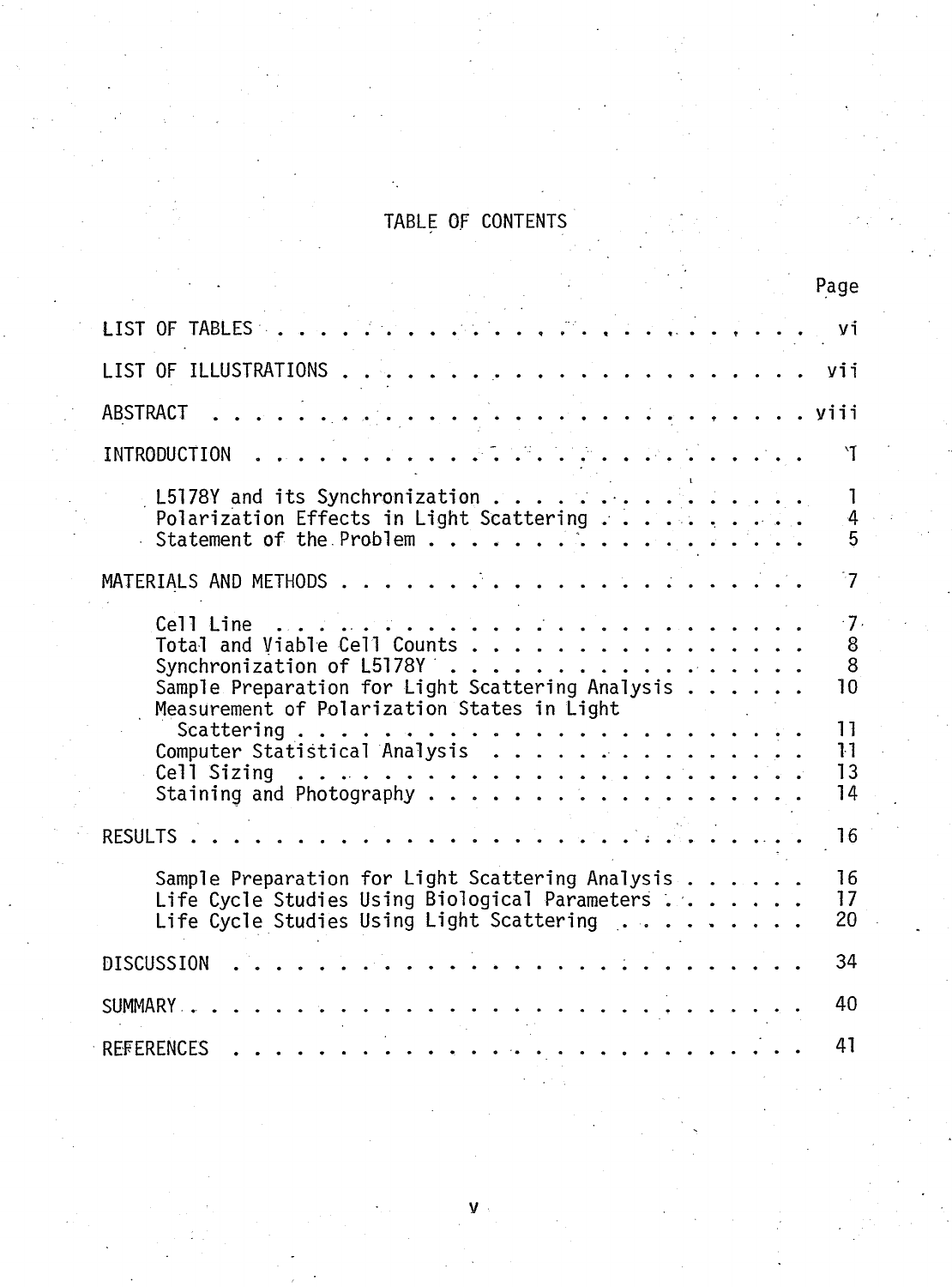# LIST OF TABLES

# Table

30

| 1. Summary of Analysis of Variance of Polarized Light                                                             |  |
|-------------------------------------------------------------------------------------------------------------------|--|
| Scattering Measurements of Synchronized L5178Y Cells<br>for the Angles 6-160 <sup>0</sup> to the Incident Beam 23 |  |
|                                                                                                                   |  |

 $2.$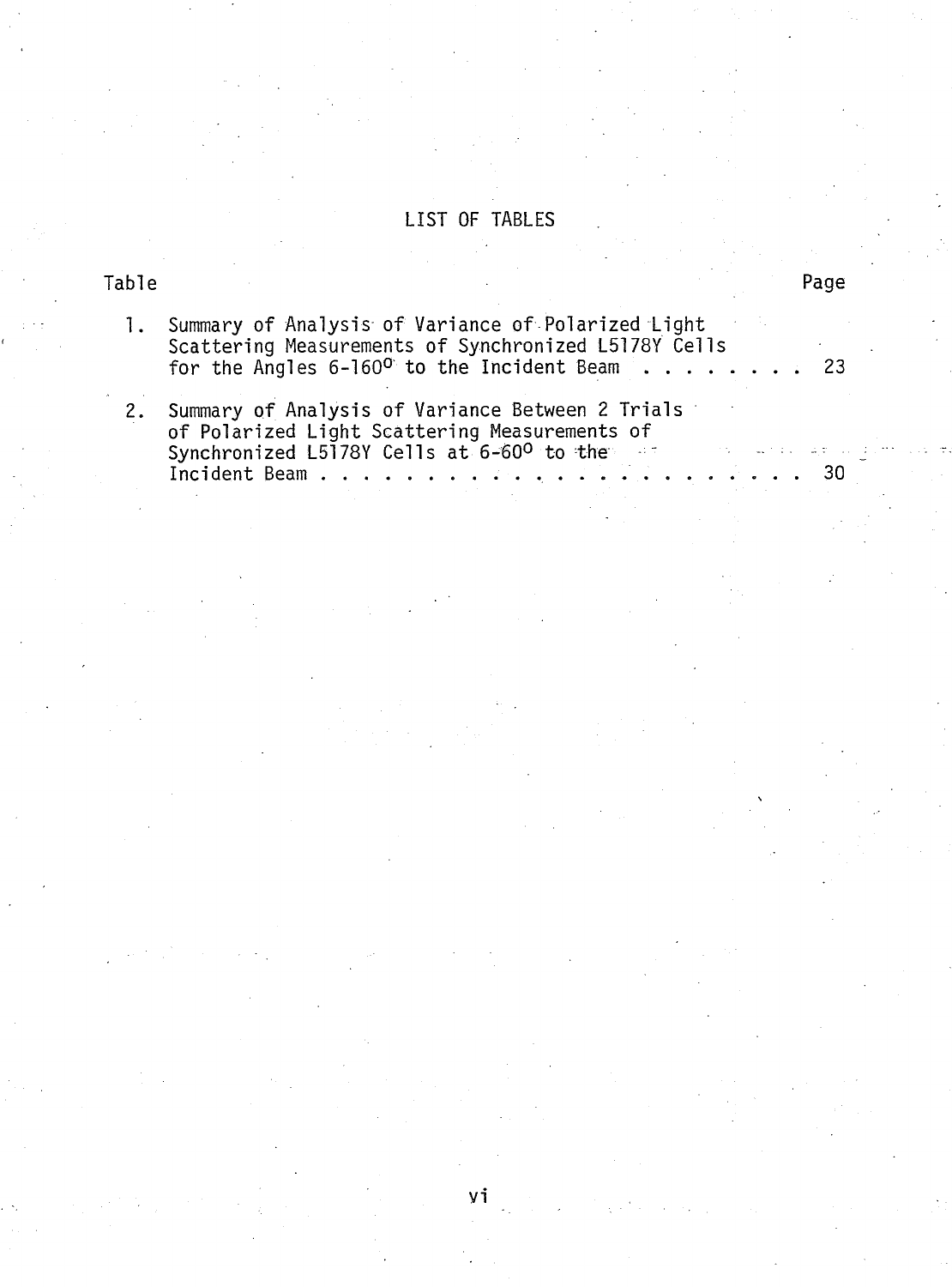# LIST OF ILLUSTRATIONS

# Figure

| $\mathbf{L}$ | Apparatus for Synchronization of L5178Y Suspension<br>Cultures by the Automatic Excess Thymidine-Colcemid<br>Treatment Technique of Okada and Shinohara (36)                                                                  | 9  |
|--------------|-------------------------------------------------------------------------------------------------------------------------------------------------------------------------------------------------------------------------------|----|
| 2.           | Schematic Diagram of the Instrumentation Used to<br>Measure the Polarization States of Light Scattered<br>from Hourly Samples of Synchronized E5178Y Cells at -<br>Angles to the Incident Beam                                | 12 |
| 3.           | Evaluation of the Degree of Synchronization of<br>L5178Y Cells by Hemacytometer Cell Counts and<br>Electronic Cell Sizing $\ldots$                                                                                            | 18 |
|              | 4. Appearance of May Greenwald-Giemsa Stained<br>Synchronized L5178Y Cells                                                                                                                                                    | 19 |
| 5.           | Light Scattering Signals $(S_34*)$ of Synchronized<br>L5178Y Cells .                                                                                                                                                          | 21 |
| 6.           | Relative Curve Lengths of Polarized Light<br>Scattering Signals of Synchronized L5178Y Cells                                                                                                                                  | 22 |
| 7.           | Correlation Coefficients of Bivariate Analyses<br>to Determine Precision of Polarized Light<br>Scattering Analysis of Synchronized L5178Y Cells.                                                                              | 25 |
| 8.           | Bivariate Confidence Ellipses for Hourly Polarized<br>Light Scattering Measurements of Synchronized<br>$L5178Y$ Cells $\ldots$                                                                                                | 26 |
| 9.           | Ninety-five Percent Confidence Limits of the Mean<br>of Trials 1 and 2 of Polarized Light Scattering<br>Measurements Made Hourly at Angles 6-60° to the<br>Incident Beam During the Synchronous Life Cycle<br>of L5178Y Cells | 31 |
| 10.          | Ninety-five Percent Confidence Limits of the<br>Hourly Means of Trials 1 and 2 of Polarized Light<br>Scattering Measurements Made at Angles 6-600 to<br>the Incident Beam During the Synchronous Life                         |    |
|              | Cycle of L5178Y Cells                                                                                                                                                                                                         | 33 |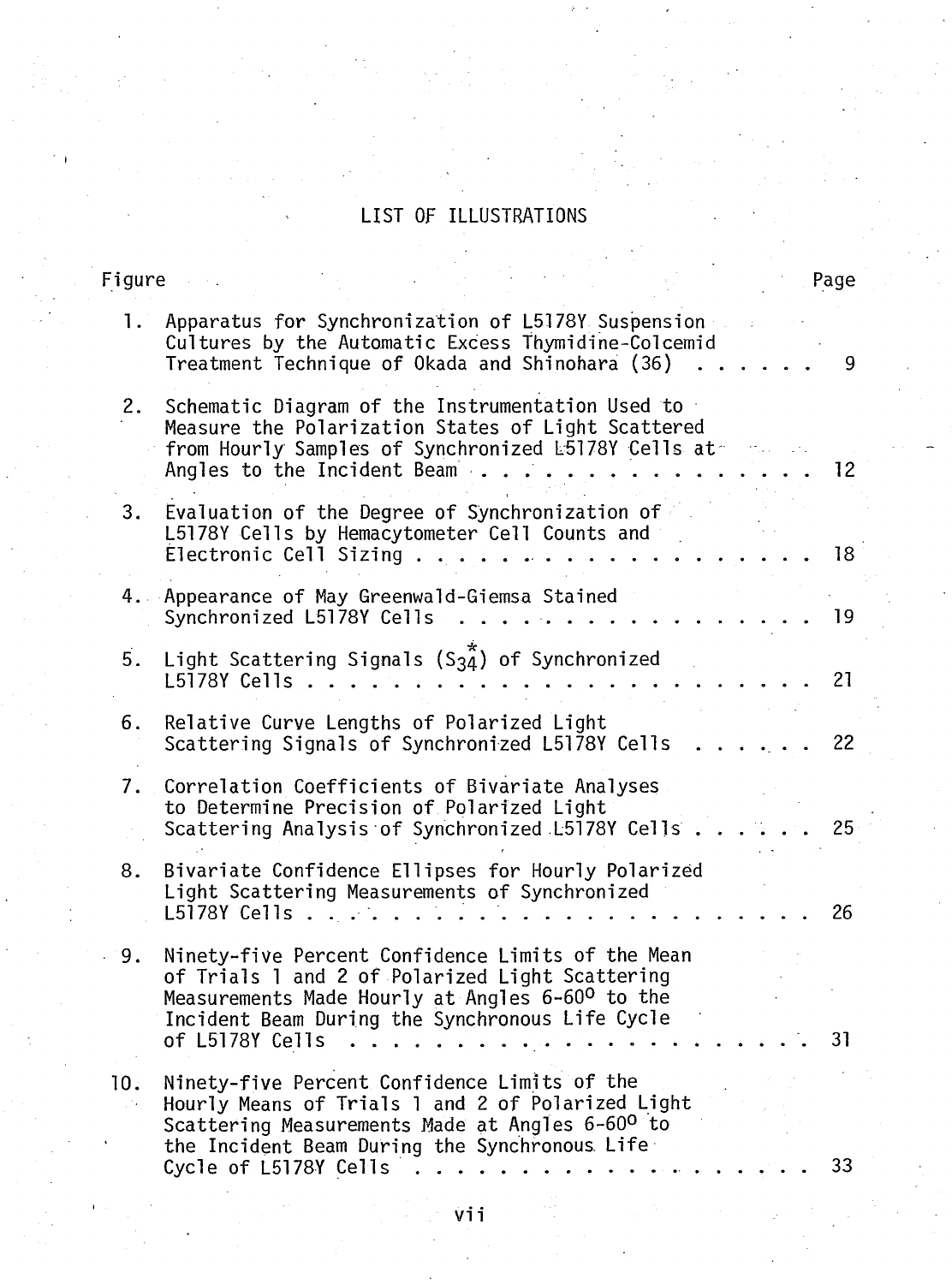# **ABSTRACT**

The structural changes during the life cycle of populations of the mouse leukemia cell line L5178Y have been described by polarized light scattering measurements for the first time. Exponentially growing cells were synchronized by an automatic excess thymidine-colcemid treatment technique. At intervals throughout the life cycle samples : were removed from the suspension culture and fixed with glutaraldehyde. The effect these cell samples had in changing right-hand circularly polarized light to 45<sup>0</sup> linearly polarized light was measured at angles 6-160<sup>0</sup> to the incident beam. The reproducibility of the light scattering signals for each time interval was statistically evaluated and found to have good inter-trial correlation for each time period in the angular range 6-60<sup>0</sup> to the incident beam. Statistically significant changes were seen between cell samples during the synchronous life cycle. Therefore, the system developed would seem to have application as an extremely sensitive measure of cellular structural changes resulting from low level chemical, physical or biological **agents.**

viii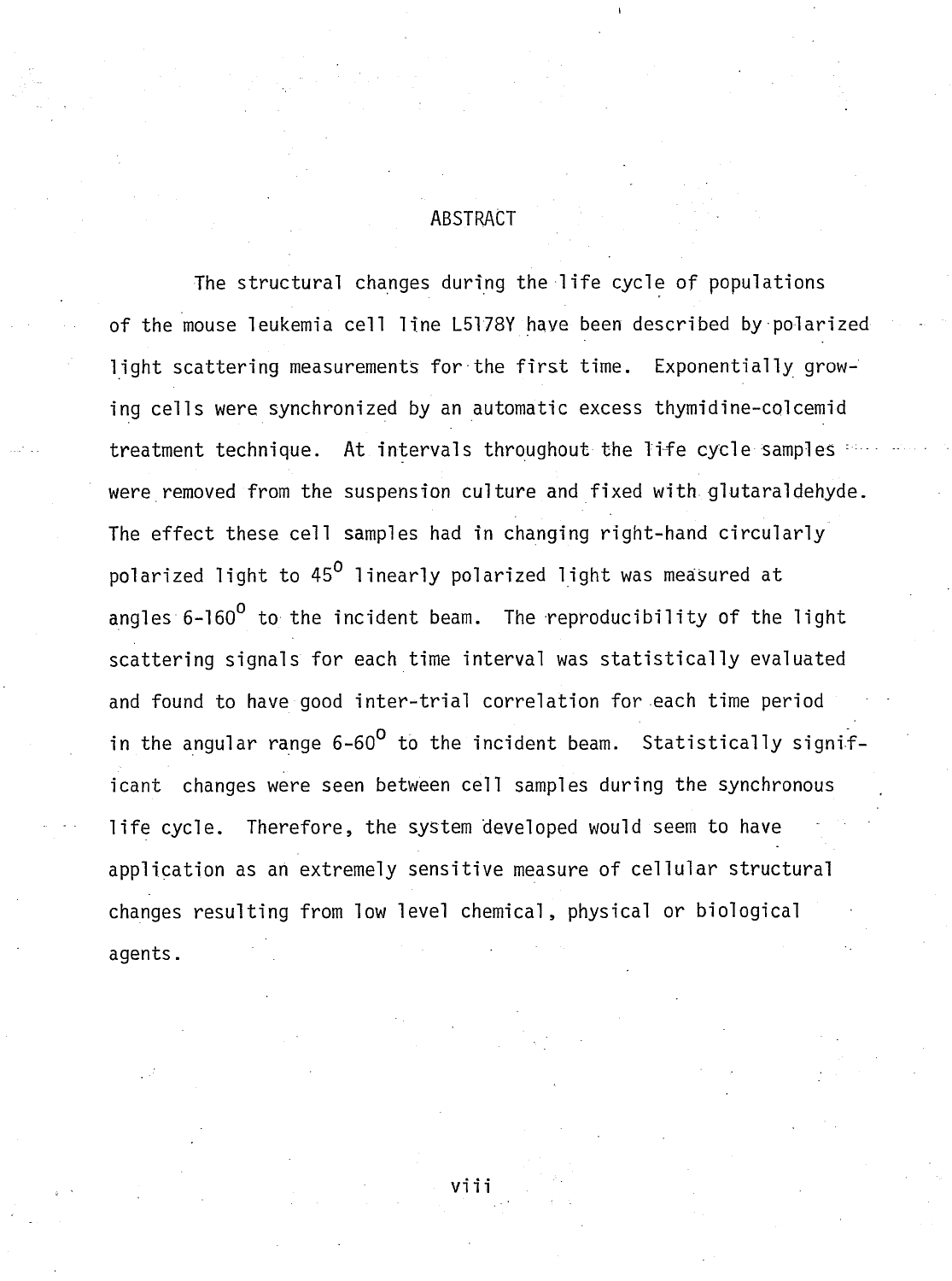# **INTRODUCTION**

Fundamental to the study of cell biology is an understanding of cell structure and changes that occur in that structure during a cell's life cycle. Myriads of experiments have been performed to **elucidate events in the cell cycle (38, 41, 50).** Some have analyzed **physiologic changes (2 , 3 , 19, 21, 23, 24, 40, 51, 52, 55) and some** structural changes (4, 5, 14, 17, 18, 30, 35, 37). Common techniques employed have been electron microscopy (20, 30), nuclear fractionation (35), nuclease digestion (34), cell membrane component analysis (37), autoradiography (9, 10, 25), pulse labeling (14), x ray diffraction (15, 39) and optical studies measuring circular dichroism (28) or birefringence (27). These studies commonly rely on techniques **d e s tru c tiv e to the c e lls being studied.**

The following is a review of the development of the techniques employed in this research and of cell cycle regulatory events as pertain to the cell line under analysis.

## **L5178Y and its Synchronization**

L5178Y, first described as a spontaneously arising murine tumor (16), is a lymphoblastic continuous cell line. These spherical cells replicate in vitro without surface attachment. When cultured in Fischer's medium (16), they maintain their strain-specific tumorigenicity and characteristic biochemical properties for prolonged periods of time (16).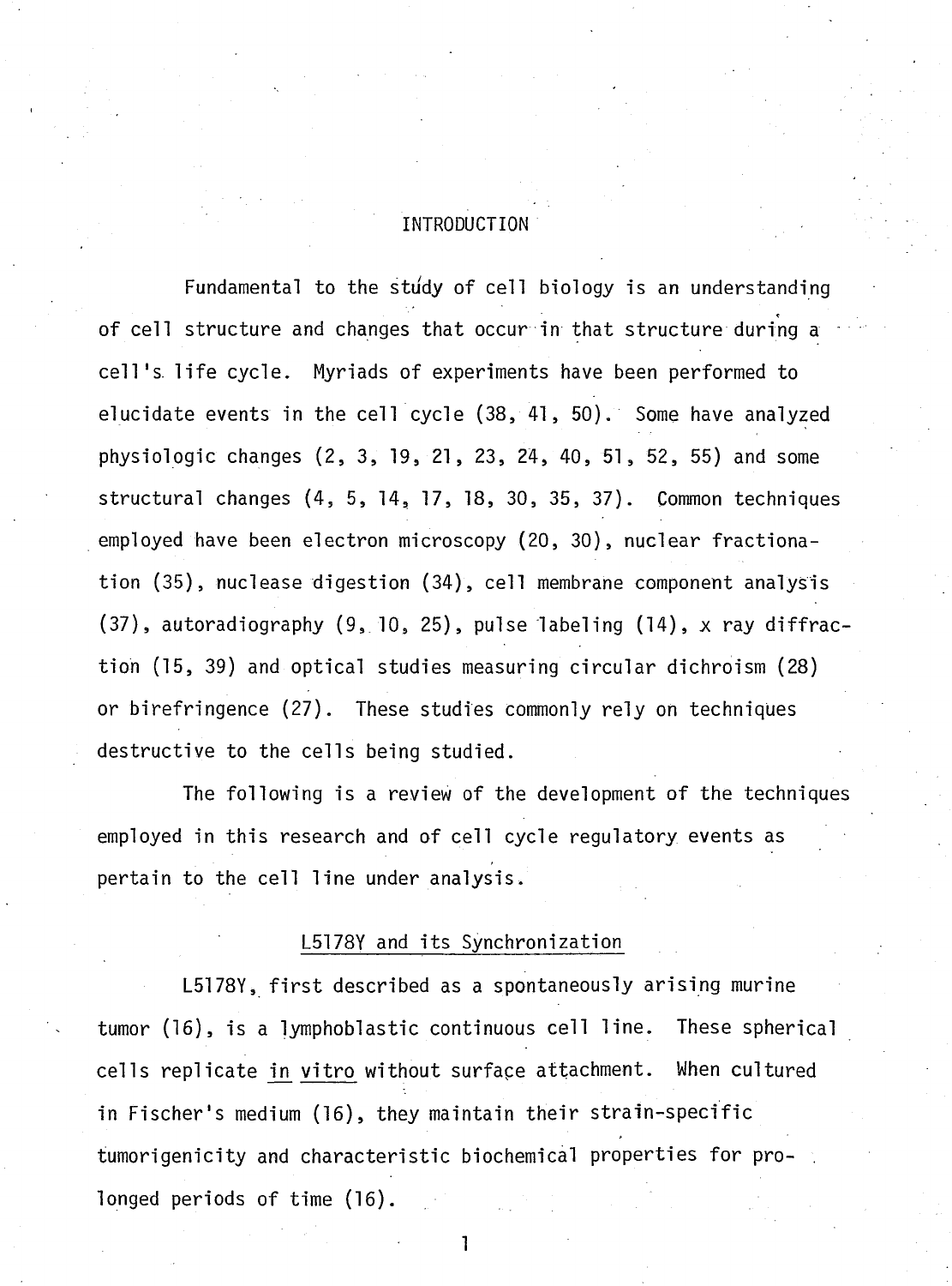The first studies of the L5178Y cell cycle were by Watanabe and Okada (54). Measuring the cell number, mitotic index, eosin uptake and percent tritiated thymidine uptake of an exponentially growing population, they determined the duration of the four cell cycle phases at different incubation temperatures. The optimum temperature for replication was found to be 37°C. The G1 phase, the interval after mitosis and before DNA synthesis, was calculated to be 1.8 hours at 37<sup>o</sup>C. The S phase, the DNA synthesis period, was 7.3 hours. The G2 phase, the interval after DNA synthesis and before mitosis, was 1.2 hours. Mitosis was 0.55 hours. The population doubling time (average time for a population in exponential growth to double in number) at 37<sup>o</sup>C was 10.8 hours.

**Doida and Okada (12) attempted to use the double thymidine** block and chilling techniques to synchronize the L5178Y cells with only limited success. However, they were successful when they arrested exponentially growing cells in or at the beginning of S phase with 0.0025 M thymidine. Then the thymidine was removed **a fte r 5 hours and 10-6 jvj deoxycytidine and 0.025 pg/ml colcemid** were added for another 5 hours. The deoxycytidine counteracted any toxic effects of the thymidine. The colcemid stopped the cells in the metaphase of mitosis. The cells were again washed, fresh medium added and the cells allowed to progress through the cell cycle.

Despite a slight lag period in the cell cycle and a slightly shorter population doubling time of 9 hours, their successive excess thymidine and colcemid treatment method had numerous advantages.

 $\overline{c}$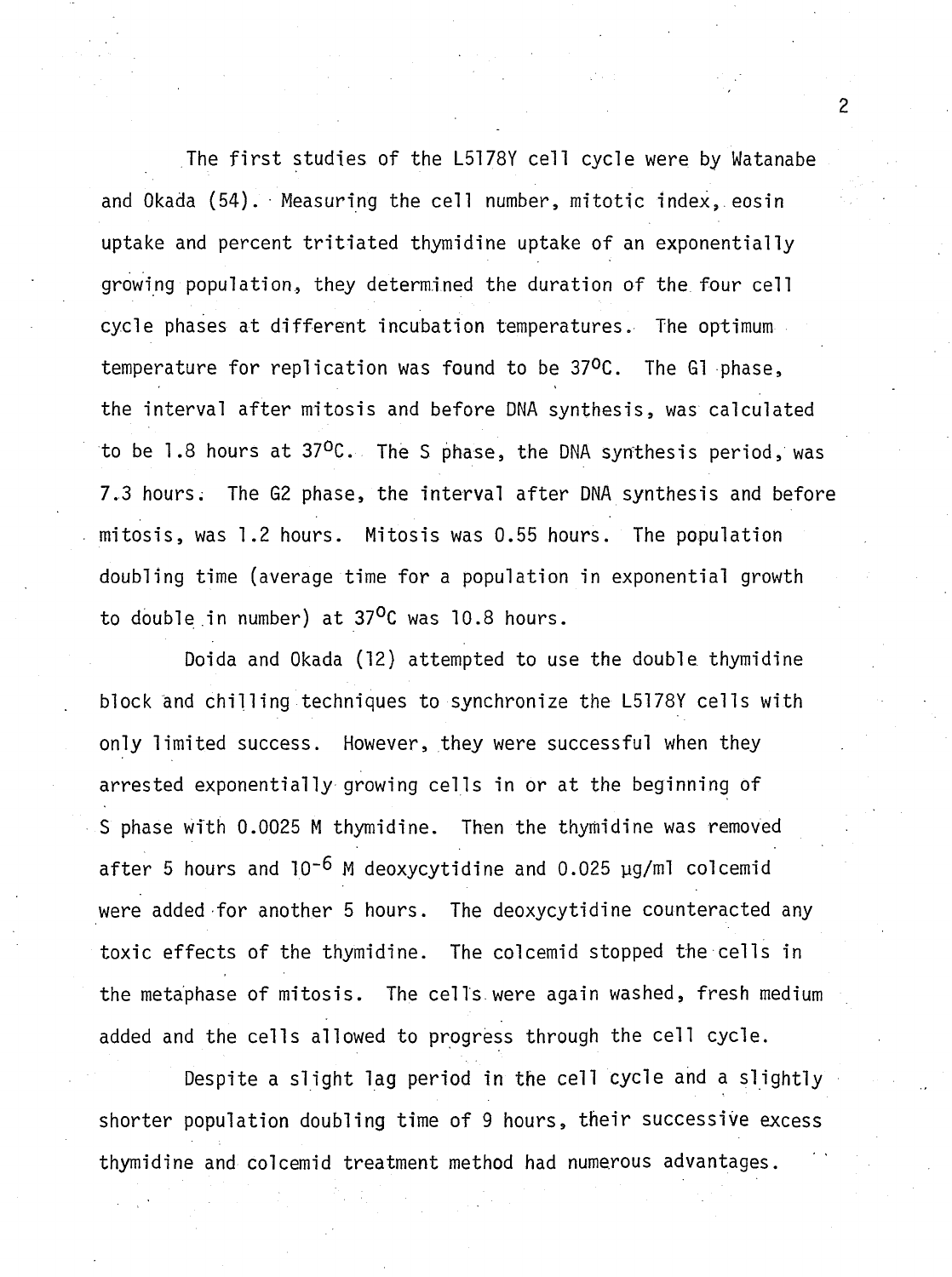**These included: 1) a short time to achieve synchrony (one doubling** rather than two), 2) a high percent of synchrony (89-99%), 3) a suitability for cell lines with short total population doubling times and long S periods, 4) the capability to synchronize entire cell populations, particularly those in suspension and 5) minimal **cyto to xic or cytopathic e ffe c ts as experienced in other systems (8) .**

**In 1974 Okada and Shinohara (36) reported the development** of an automated synchronizer for L5178Y suspension cultures. Their procedure called for the automatic addition of 0.625 ml of 0.1 M thymidine to a 50 ml culture (1 to 1.5  $\chi$  10<sup>5</sup> cells per ml) ten hours before the desired completion time. The thymidine is distributed by magnetic stirring for 30 seconds. Five hours later, 0.5 ml of  $10^{-2}$  M deoxycytidine and 0.25 ml colcemid (5  $\mu$ g/ml) were added and the culture agitated. At completion time, the cells were centrifuged and the supernatant media removed. Fresh, pre-warmed Fischer's **medium w ith 10% horse serum was added to allow the c e lls to progress** synchronously through the next cell cycle. They reported an 82-87% synchrony with the automated system.

As with Doida and Okada's manual method, a lag period and. shortened population doubling time were observed. The advantages of Doida and Okada's method still prevailed in the automated system with the additional advantage that cells could be synchronized overnight without human attendance. The electronics and equipment necessary to set up the automatic cell synchronizer were relatively inexpensive **and easy to assemble.**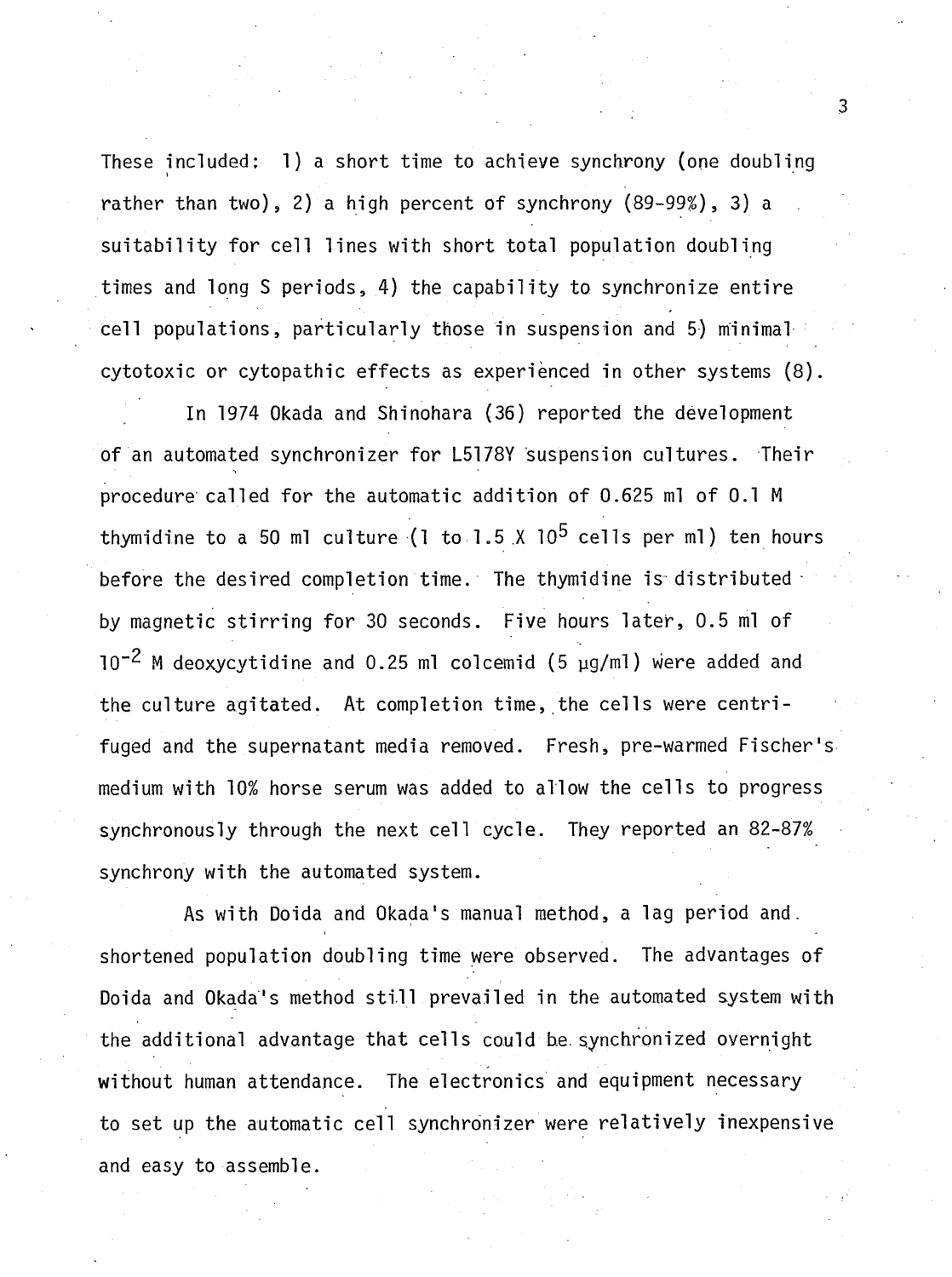## Polarization Effects in Light Scattering

In any optical signal only three things can be measured: the wavelength, the total intensity and the states of polarization **(4 7 ). Although there are sixteen possible combinations^ in the** Mueller matrix for small particle scattering (32), most optical systems have been capable of characterizing a maximum of two scatter**ing elements (53).** 

**In 1973, Hunt and Huffman (26) developed an instrument capable** of determining all sixteen scattering matrix elements as a function of scattering angle. A monochromatic light was passed through the preparatory optics equipment to select exactly which polarization state will pass on to the sample. The light may be horizontally polarized, right-hand circularly polarized or polarized 45<sup>0</sup> to horizontal. As the light passes through the suspension of scattering particles, these states of polarization are mixed. The particle suspension for light scattering analysis must have a concentration so that single particle scattering is in effect. This allows the effect of thousands of particles in the suspension to be averaged for an overall measurement. At 2<sup>0</sup> intervals from the incident beam, the scattered light is selected by the analytic optics for measurement of a desired polarization state. Because each incoming polarization state may remain unchanged or be converted to either of the other two polarization states as a result of the scattering particles, nine possible measurements may be made. In addition, total intensity may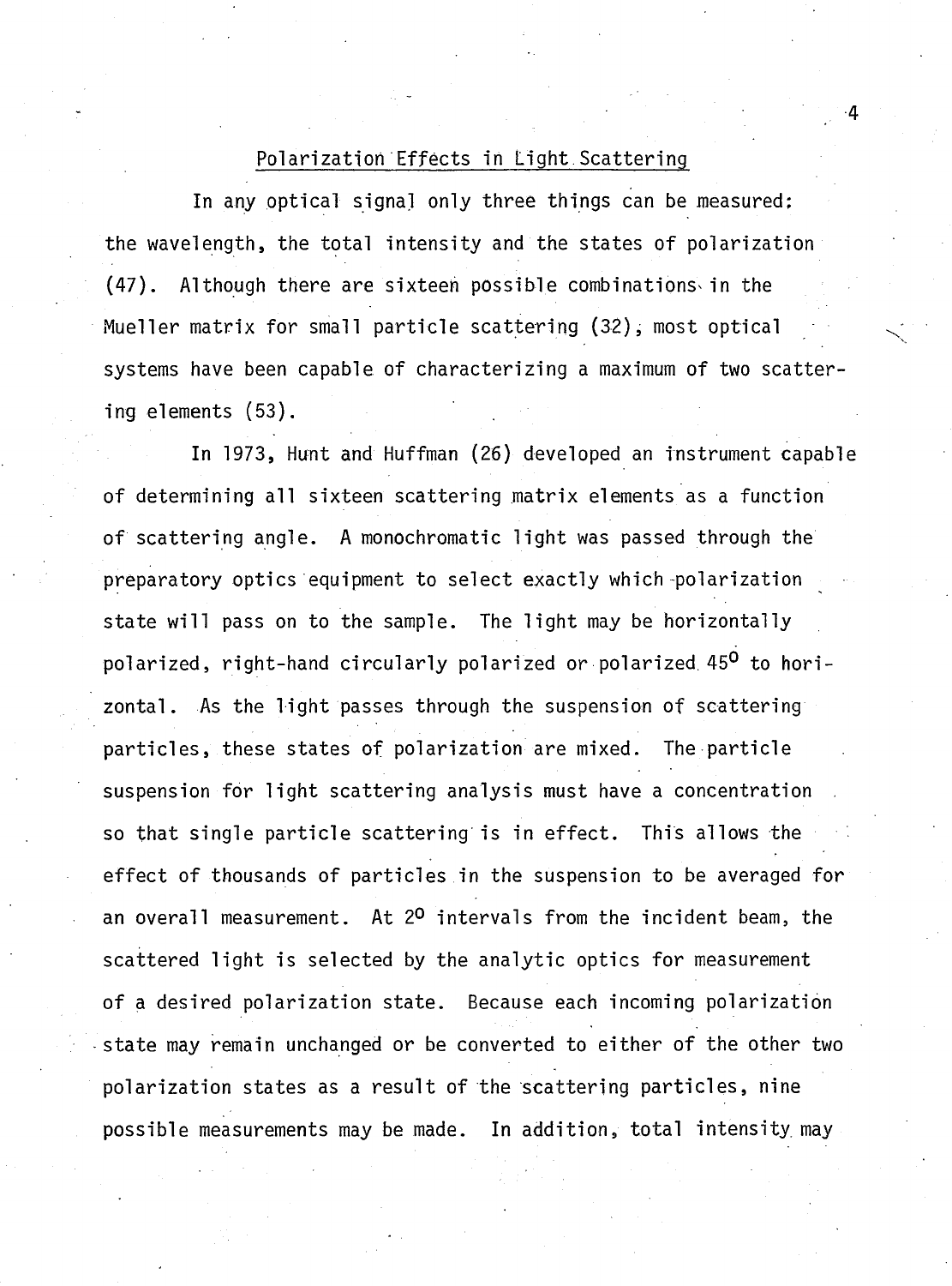be measured. This means ten of the scattering matrix elements may be measured by this instrument. The remaining six may be calculated from **the data obtained.**

Realizing most optical systems applied to biological problems measured only forward direction polarization changes or angular intensity alteration, Bickel et al. (7) applied the Hunt and Huffman instrum entation to a study of bacterial spores. Kilkson et al. (29) followed with erythrocyte studies. In both cases, the instrumentation proved to be a sensitive indicator of structural changes in the cells examined, particularly the  $S_{34}^*$  matrix element. This element relates the efficiency of the scattering particle in converting the right-hand circularly polarized light to 45<sup>0</sup> linearly polarized light as measured at angles to the incident beam. An absolute number can be given this efficiency because the electronics normalizes the curves.

#### Statement of the Problem

**'**

The research reported in this thesis presents the first optical system for studying structural changes during the life cycle of **a** synchronous population of the lymphoblastic, continuous cell line designated L5178Y. The study consisted of two aspects: first, the development of the biological conditions and techniques by which the instrumentation of Hunt and Huffman (26) measuring the polarization states in scattered light could be applied to studying mammalian cell structure and growth regulation; second, a study of the time sequence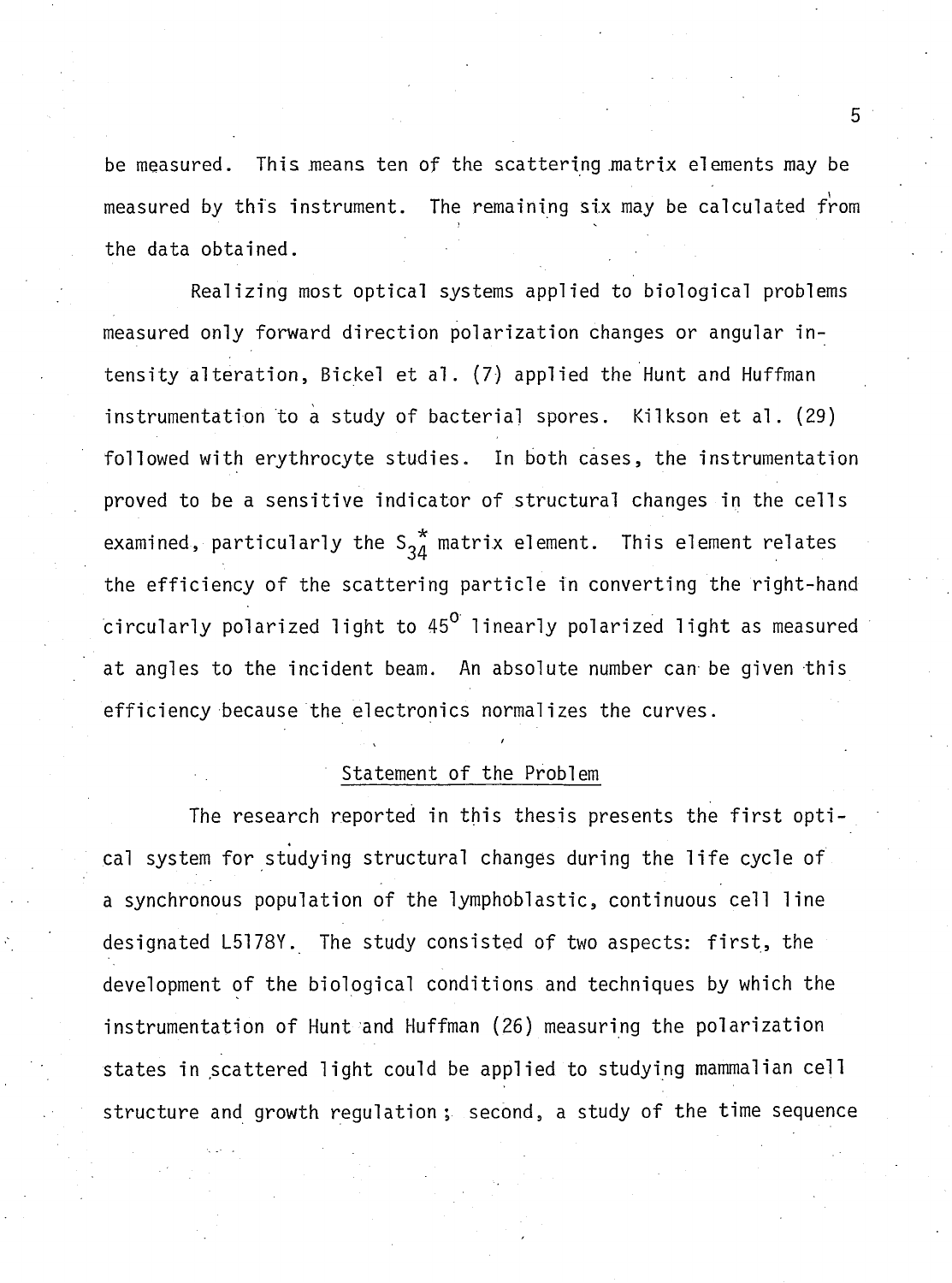of events in the life cycle of the L5178Y cells. Special emphasis was devoted to events occurring in the nucleus, for which this technique is exceptionally well suited.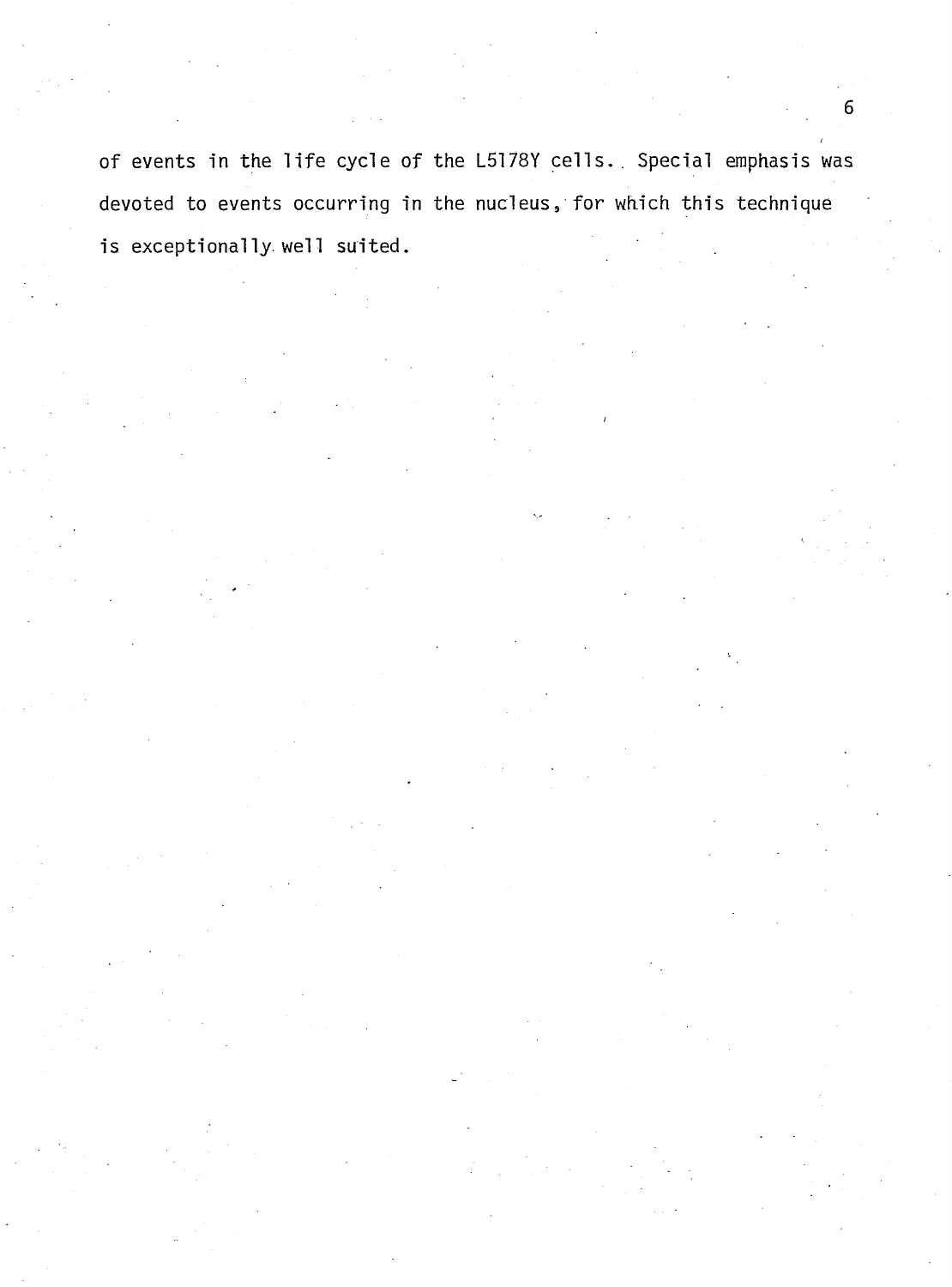## **MATERIALS AND METHODS**

# **Cell Line**

The L5178Y cells were obtained from Drs. Nakamura and Okada of the University of Tokyo (Department of Radiation Biophysics, Faculty of Medicine). The cells were subcultured in Fischer's medium (GIBCO, Grand Island, New York) for murine leukemia cells with 10% horse serum (Flow Labs, Inglewood, California) designated **FM<sub>10</sub>.** Penicillin and streptomycin were added at 100 units/ml and 100 µg/ml.concentrations respectively, as was 5 µg/ml fungizone. All media constituents, including the horse serum, were filtered through 0.2 µm pore size membrane filters (Gelman Instruments, Ann Arbor, Michigan) to insure sterility and remove particulates which interfere with consequent light scattering analysis. The cells were subcultured at a ratio of 2.5 X  $10^4$  or 5 X  $10^4$  cells per 5 ml fresh media. They were incubated at 37<sup>O</sup>C in Falcon plastic tubes or Brockway prescription bottles.

The L5178Y cells were frozen in regular growth medium supplemented with 10% dimethyl sulfoxide (DMSO). Either acetone:dry ice or a Revco -60<sup>0</sup>C freezer were used to slow freeze the cells at the rate of approximately one degree per minute. The cells were stored at -170<sup>0</sup>C in liquid nitrogen for future use.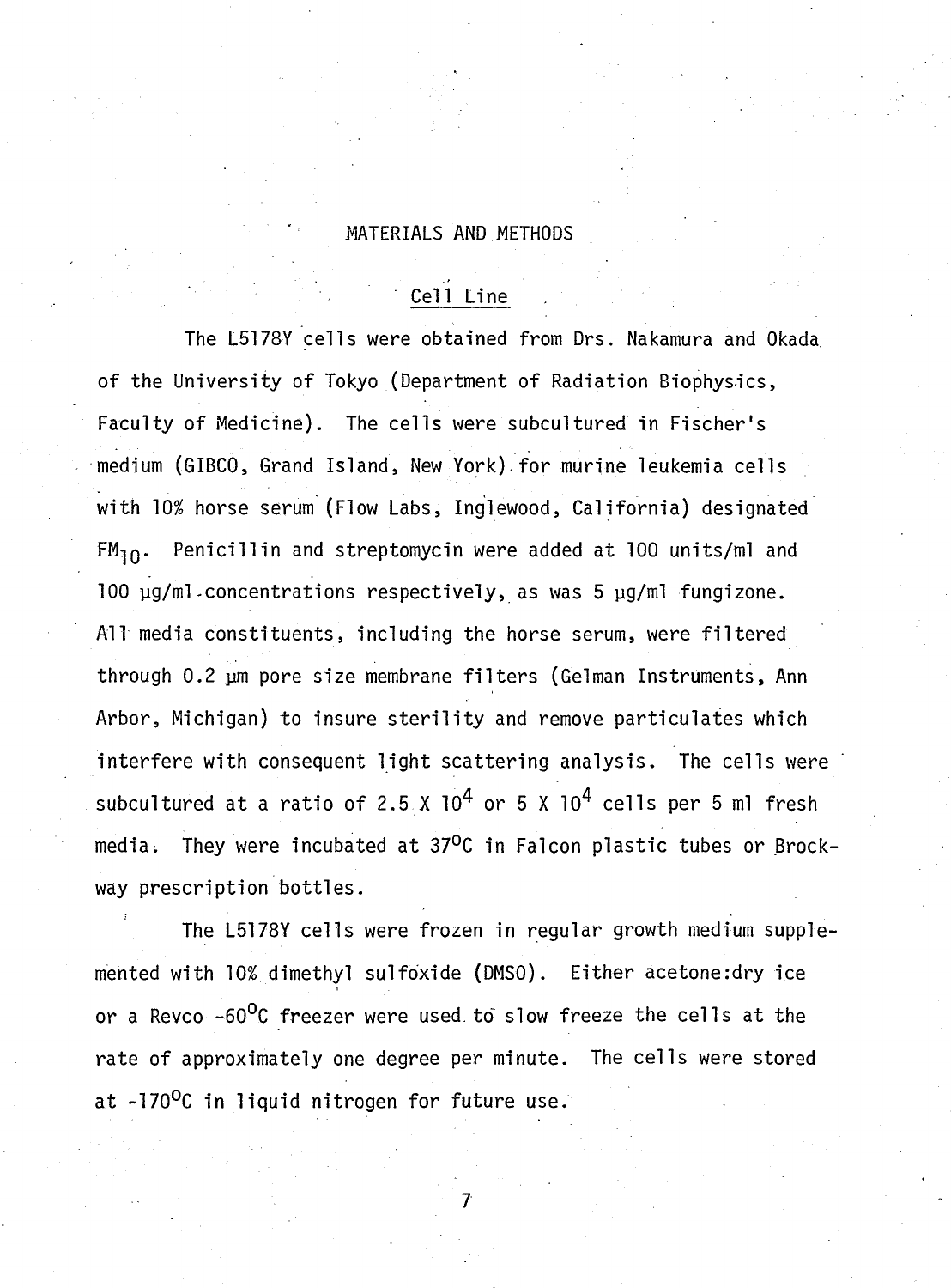### **Total and V iable Cell Counts .**

All cell counts were performed manually with the use of a hemacytometer. Total cell counts were calculated per standard hemacytometer procedures (31). Viable cell counts were determined by the trypan blue exclusion test (31).

# Synchronization of L5178Y

The automatic synchronizer of Okada and Shinohara (36) has been adapted for use in this research (Figure 1). On the evening preceding the desired date for use of the synchronized cells,  $2 \times 10^7$ cells in logarithmic growth phase were centrifuged at 1000 rpm for 5 minutes. The cells were resuspended in 100 ml of fresh, cold  $FM_{10}$ to obtain the optimum concentration of 2 X 10<sup>5</sup> cells/ml. This 100 ml cell suspension was placed in a sterile 250 ml flask with an air-tight sealing cap. A sterile two-inch magnetic stir bar was added to the flask, and the flask mounted upon a magnetic stirrer in a 37<sup>o</sup>C incubator. After checking the timers and electronics, the external magnetic stir bars were properly aligned against opposite sides of the flask. Sterile centrifuge tubes, each containing a sterile magnetic stir bar, were aseptically placed inside the flask opposite an external magnet. To cup #1, 1.2 ml of sterile 0.1 M thymidine (Sigma, St. Louis, Missouri) was aseptically added. To cup #2, 1 ml of sterile 10<sup>-2</sup> M deoxycytidine (Sigma) and 0.5 ml sterile colcemid (5 µg/ml) (Sigma) were added. The flask was tightly sealed. Timer #1 was set to 10 hours before the desired completion time. Timer #2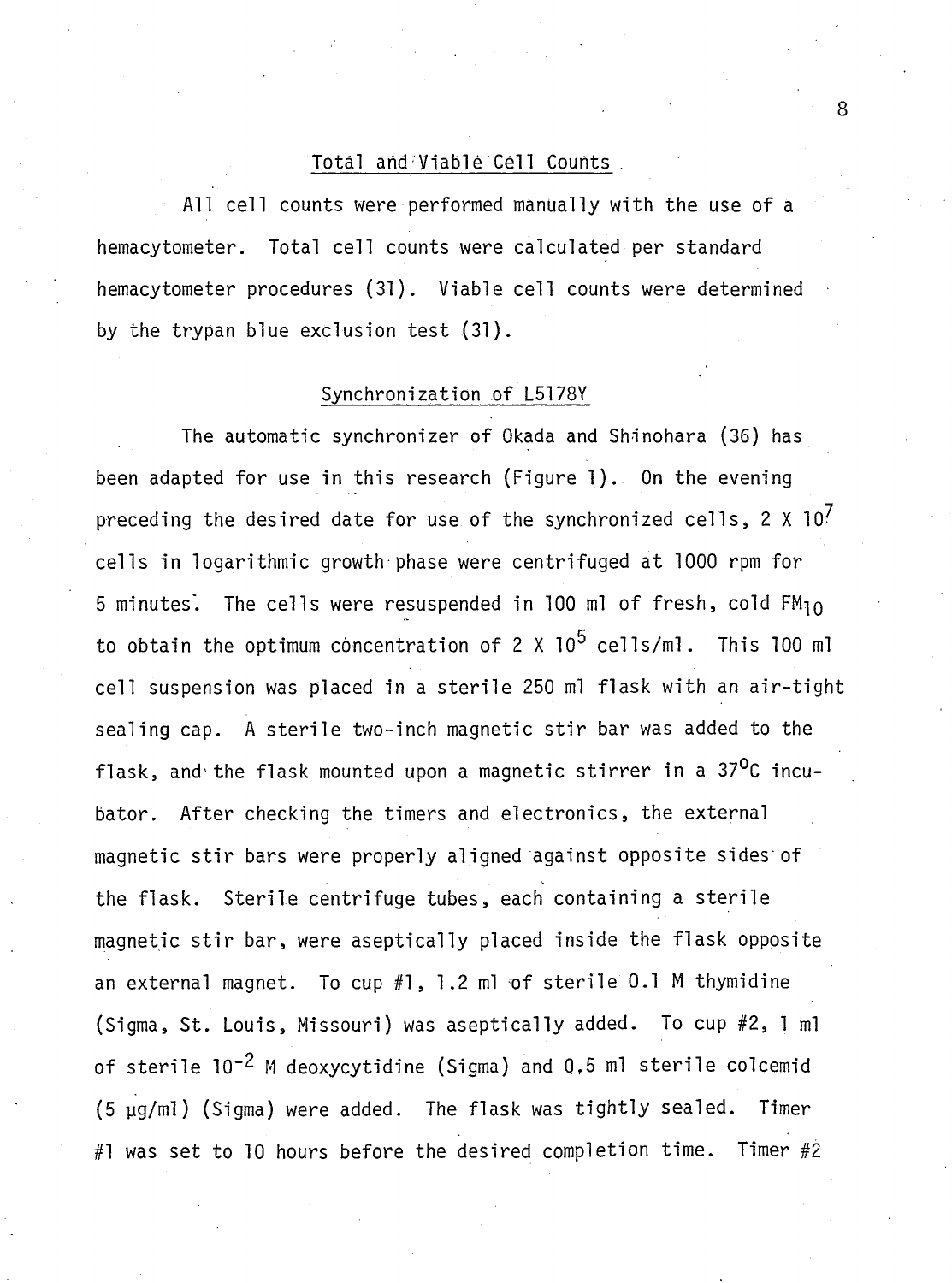

Apparatus for Synchronization of L5178Y Suspension Cultures Figure 1. by the Automatic Excess Thymidine-Colcemid Treatment Tech-<br>nique of Okada and Shinohara (36). -- Under direction of the preset control panel, magnetically held centrifuge cups automatically add thymidine (#1) and deoxycytidine and colcemid  $(H2)$  to the culture.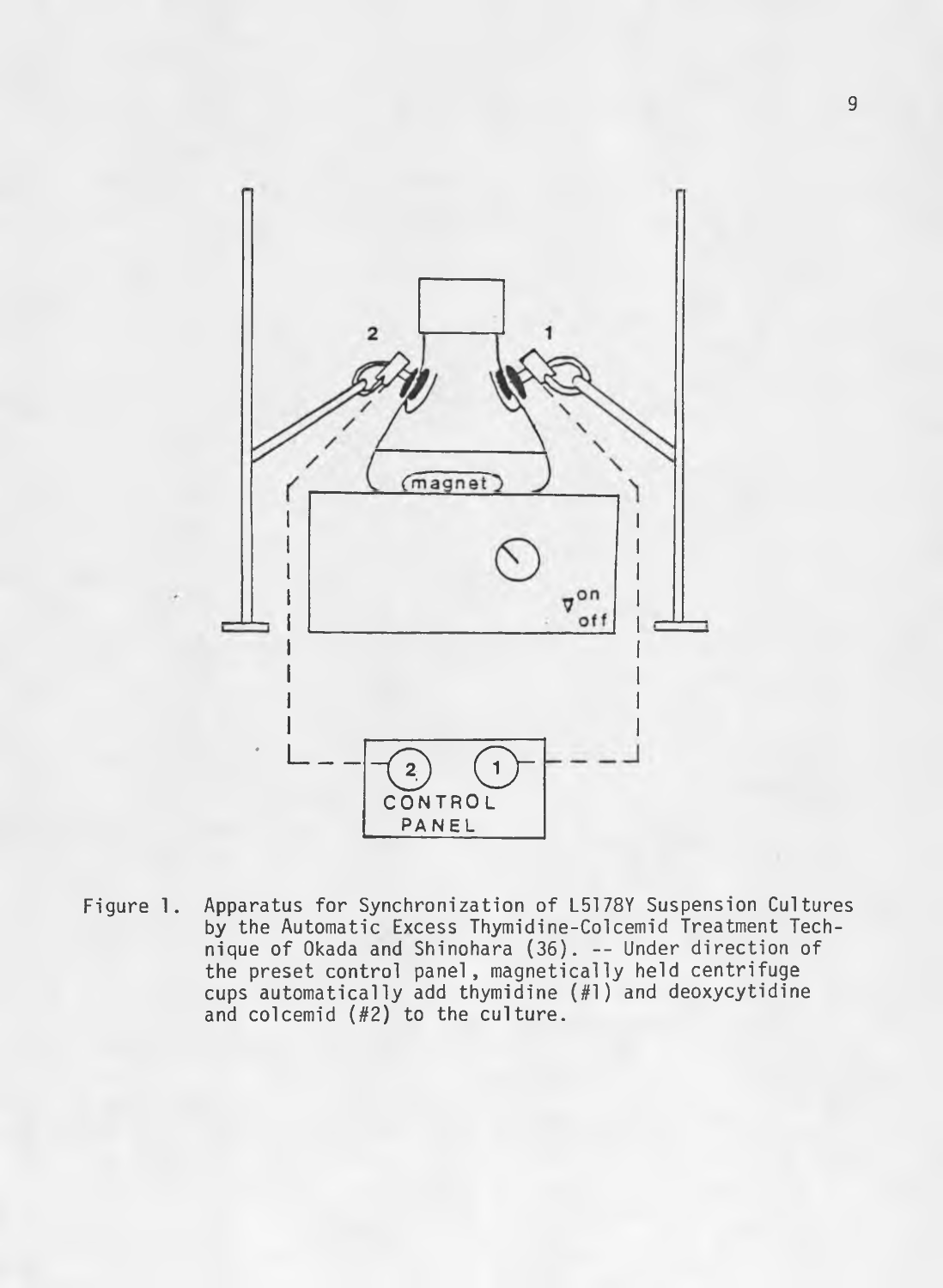was set to 5 hours before the desired completion time. At completion time, the cells were centrifuged in pre-warmed centrifuge cups and holders at 1600 rpm for 3 minutes. The used media was removed and 200 ml of fresh pre-warmed FM<sub>10</sub> was added. The cells were placed in an airtight suspension culture flask at 37<sup>0</sup>C to proceed through the next cell cycle in synchrony.

## <u>Sample Preparation for Light</u> <u>Scattering Analysis</u>

Several solutions appropriate for suspending the L5178Y cells were tested for their inherent light scattering properties. These included normal saline, Earle's Balanced Salt Solution (BSS), FM<sub>10</sub> and Hank's BSS with phenol red.

Several methods were examined for fixing the cells. Cells suspended in normal saline were treated with formalin for three hours at room temperature. Formalin:cell suspension ratios of 1:1, 2:1, 3:1, **1:5 and 1:10 were used. Methanol fixing of the cells in saline and** FM<sub>10</sub> was also examined. In addition, the cells were fixed in suspension by addition of an equal volume of membrane filtered 3% glutaraldehyde in 0.1 M phosphate buffer (pH 7.2) for 90 minutes at  $22^{\circ}C$  (1).

Cell sample concentrations of 1.4 X  $10^4$  to 2.4 X  $10^5$  per ml were tested for variation in light scattering signal.

Duration of the signal of a given sample was tested immediately following the fixing procedure to one week after the fixing procedure.

**TO**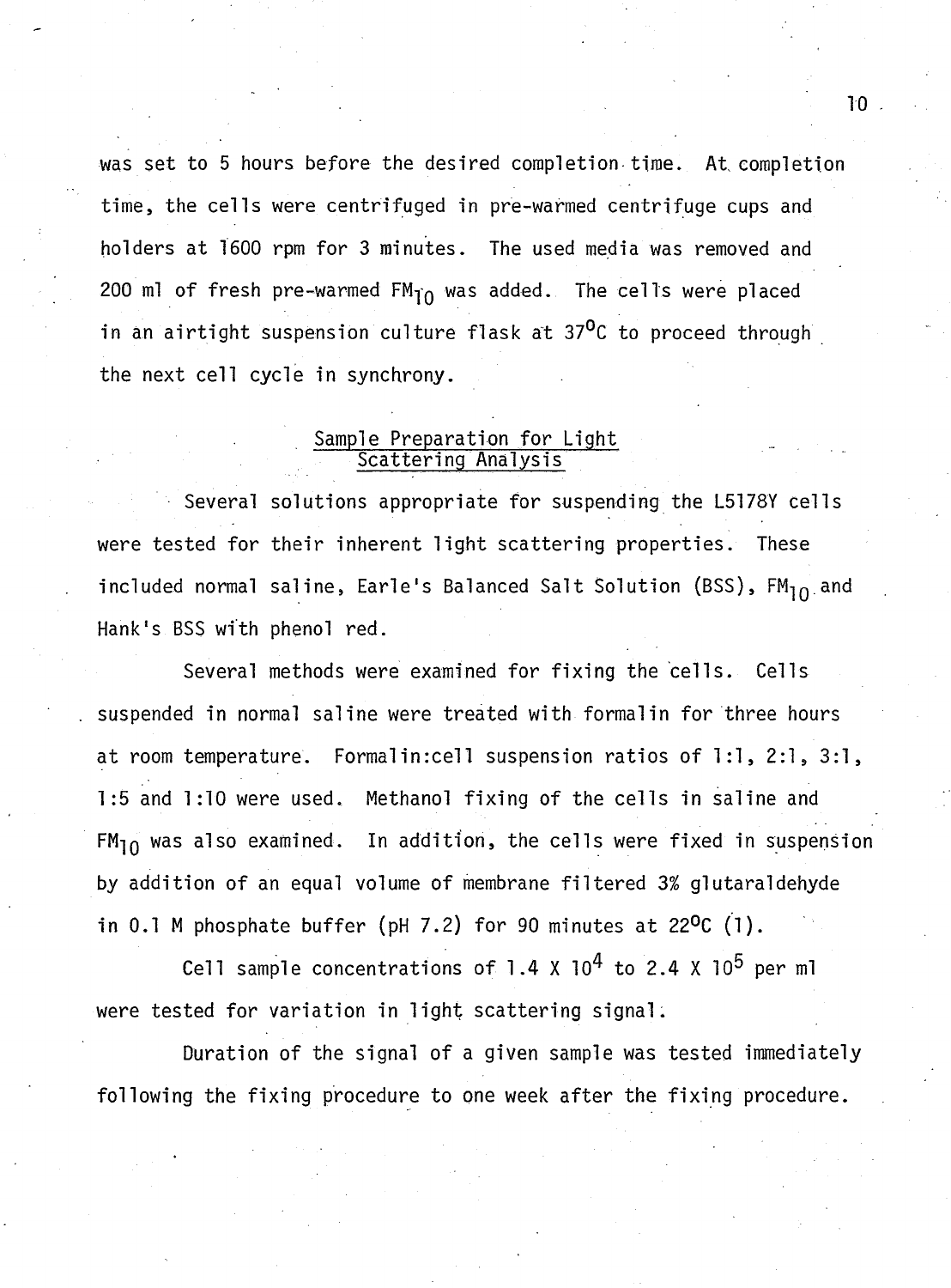#### <u>Measurement of Polarization States</u> • **in L ig h t•S catter!ng**

The samples were analyzed by the instrumentation of Hunt and Huffman (26) as modified by Bickel for biological studies (6). Light 4416 nm in wavelength was right-hand circularly polarized by the preparatory optics. Outgoing 45<sup>0</sup> linearly polarized light was selected for by the analytical optics and was detected by a photomultiplier tube. The intensity of this  $S_{34}^*$  matrix element was digitally recorded for computer analysis on an IMSAI 8080 and graphically plotted on recorder paper (Figure 2). If none of the incoming right-hand circularly polarized light was converted to 45<sup>0</sup> linearly polarized light, a value of zero was obtained. If all was converted to positive 45<sup>0</sup> linear polarization, a positive 100% value was obtained. If all was converted to negative 45<sup>0</sup> linear **p o la riz a tio n , a negative 100% value was obtained.**

# **Computer Statistical Analysis**

Digital intensity data were transmitted from the IMSAI 8080 to the University of Arizona Computer Center DEC-10. An analysis of variance using the factorial anova program of Sokal and Rohlf (49) **was performed using the Control Data Corporation Cyber 175 computer** at the same computer center. Bivariate analyses using the product moment correlation coefficient program of Sokal and Rohlf (49) were also performed on the Cyber 175. Bivariate means and confidence ellipses were plotted manually. The 95% confidence limits of the

**l**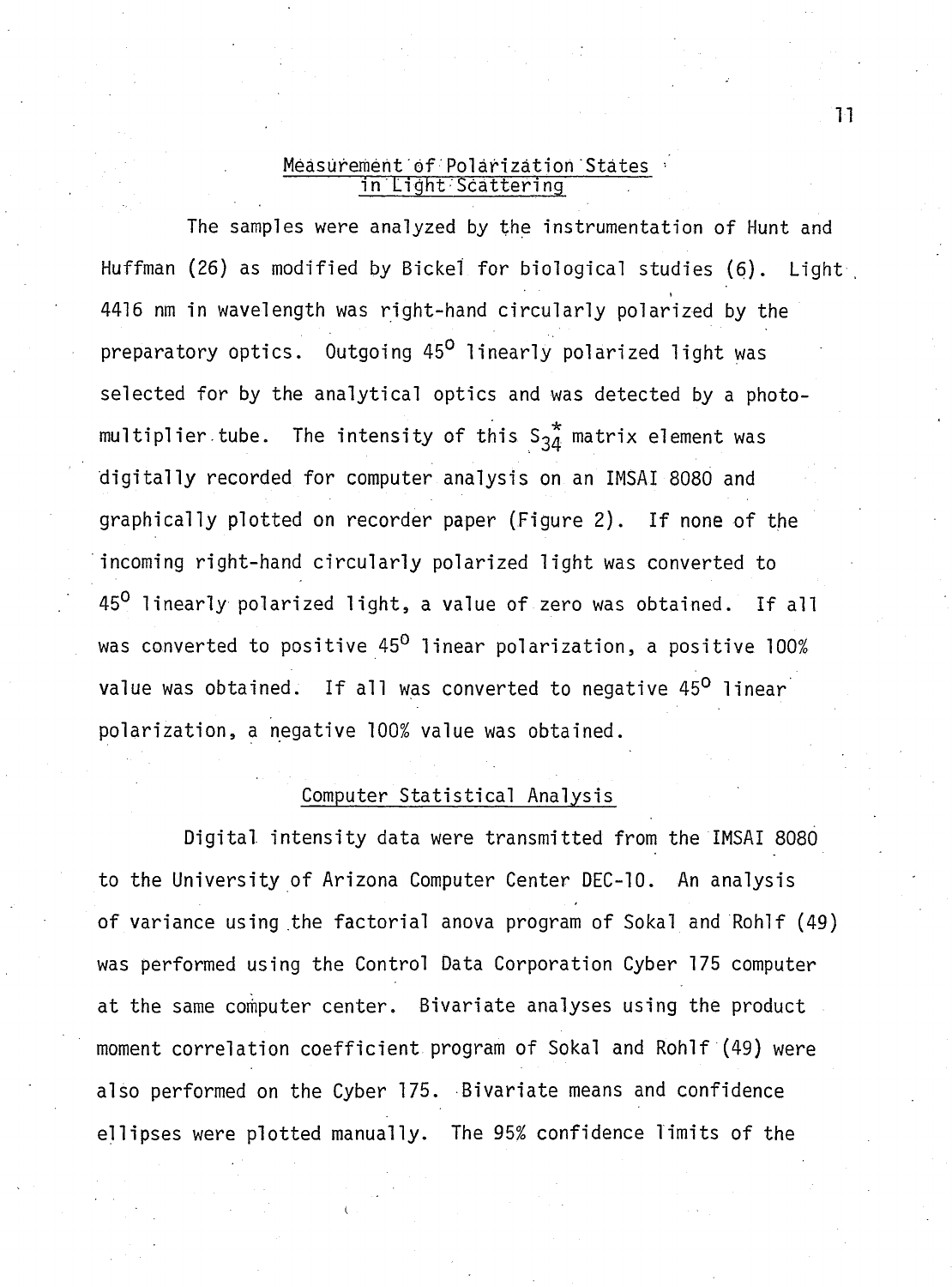

Schematic Diagram of the Instrumentation Used to Measure Figure 2. the Polarization States of Light Scattered from Hourly<br>Samples of Synchronized L5178Y Cells at Angles to the Incident Beam.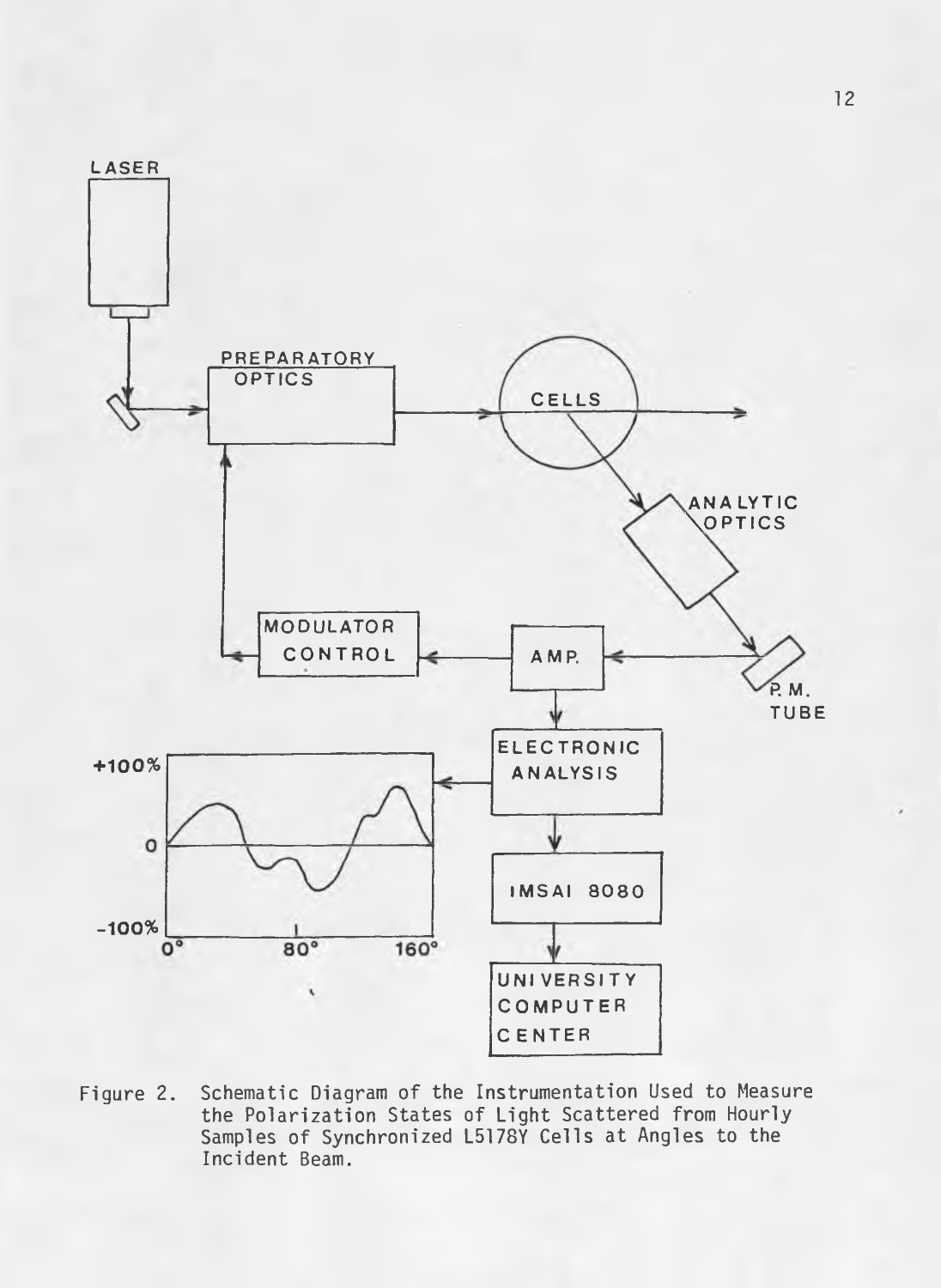means of measurements at specified culture ages over all angles considered in two trials were calculated by the following formula:

$$
c.L._95\% = \overline{X} \pm \frac{t_{270}}{\alpha 0.5} \sqrt{\frac{ems}{n}}
$$

**where X** is the mean average for trial 1 and trial 2 at a given hour, t<sub>270</sub> is the 95% confidence level t-value for 270 degrees of freedom **a,0.5** (42), EMS is the error mean square of the 3-way interaction (the best available estimate of the random variable) in the analysis of variance between trials 1 and 2 for the angles 6-60<sup>0</sup> and N is the number of values included in the calculation of  $\overline{X}$  (in this case, **n** = 56). The 95% confidence limits of the means of measurements at these same culture ages over all angles considered in each trial separately were calculated by a similar formula where  $\overline{X}$  is the mean for trial 1 or trial 2 at a given hour and  $n = 28$ .

## **Cell S izing**

After light scattering analysis, the cell suspensions wereanalyzed for particle size distribution by a Coulter Model Z<sub>BI</sub> and Coulter Channelyzer (Coulter Electronics, Hialea, Florida). The **Channelyzer counted particles until one channel had accumulated 400** cells. The results were plotted by an X-Y Recorder II (Coulter Electronics).

The particle sizes were calculated in microns by the following **form ulas:**

> **a) V = K I A Ch b) V = 0.523 D3**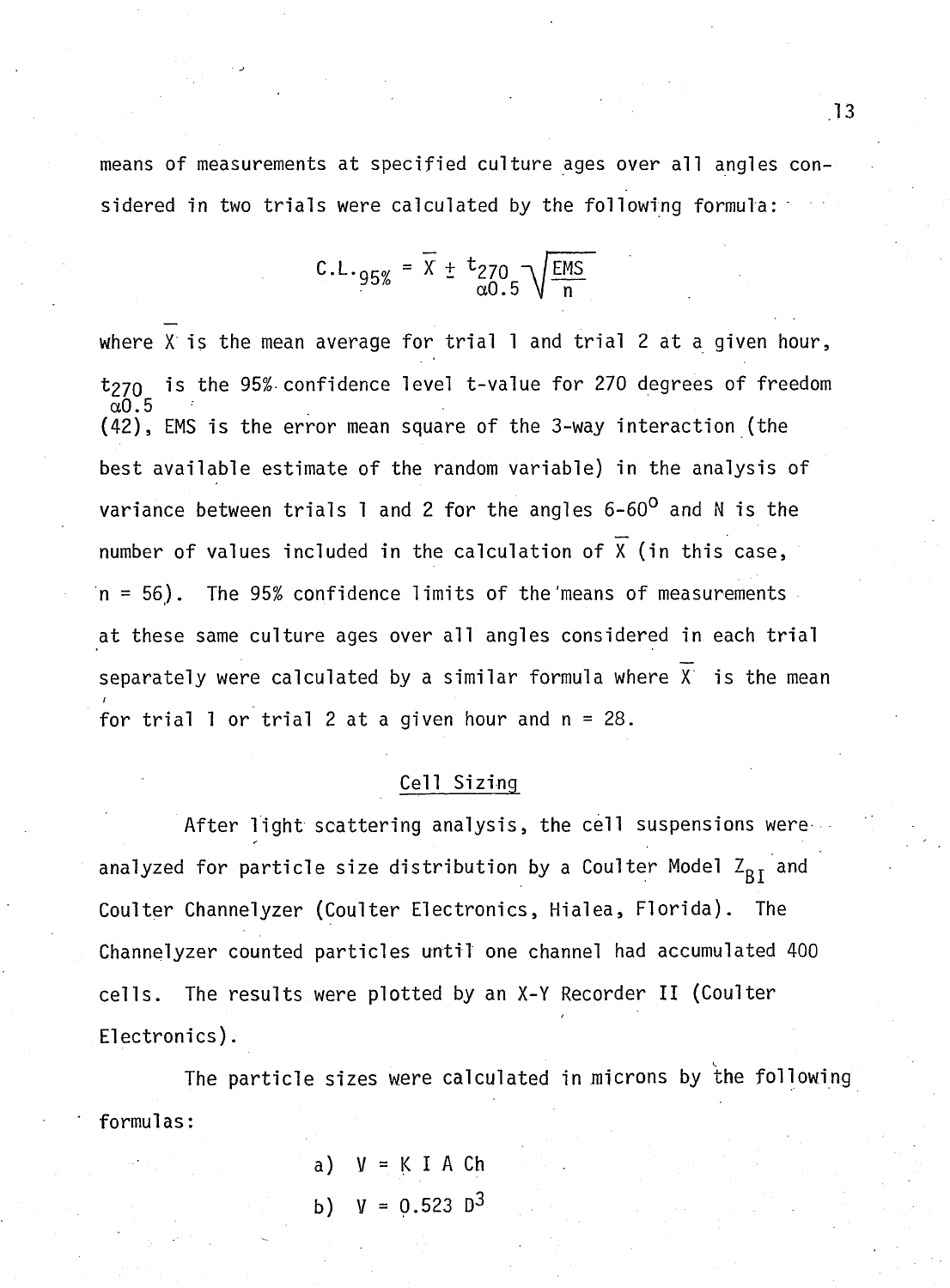where  $V = \text{cell}$  volume,  $K = a$  constant 7.06, I = current, A = amplification, Ch = channel number on a full scale of 0-100 (or 0.5 the channel number on a  $0-50$  scaled plot) and  $D = \text{cell diameter}$ . These calculations were done for the peak channel or channel with the most cells. It was also done for the channels on each side of the peak channel which had 50% of the maximum counts. These are referred to as the maximum and minimum sizes. Any second size peaks **observed were also calcu lated and re fe rre d to as a "seconds" peak** or range.

### **S taining and Photography**

Unfixed cells from each hourly sample were washed twice in membrane filtered Earle's BSS. The pellet was resuspended in a drop or two of Earle's BSS. A drop of this cell suspension was placed on a clean glass slide and air dried. The slides were fixed with Spray-cyte (Clay Adams, Parsippany, New Jersey) spray fixative according to manufacturer's directions. The slides were then dipped in filtered May-Greenwald stain (Allied Chemical, Morristown, New **Jersey), dipped in freshly prepared and filtered Giemsa (Allied** Chemical) (1:10 in distilled water), rinsed with distilled water and air dried.

Photography of the stained cells was done on a Reichert microscope using an oil immersion objective, 7.5X ampliplan and a 5.4 amp light source (Hacker Instruments, West Caldwell, New Jersey).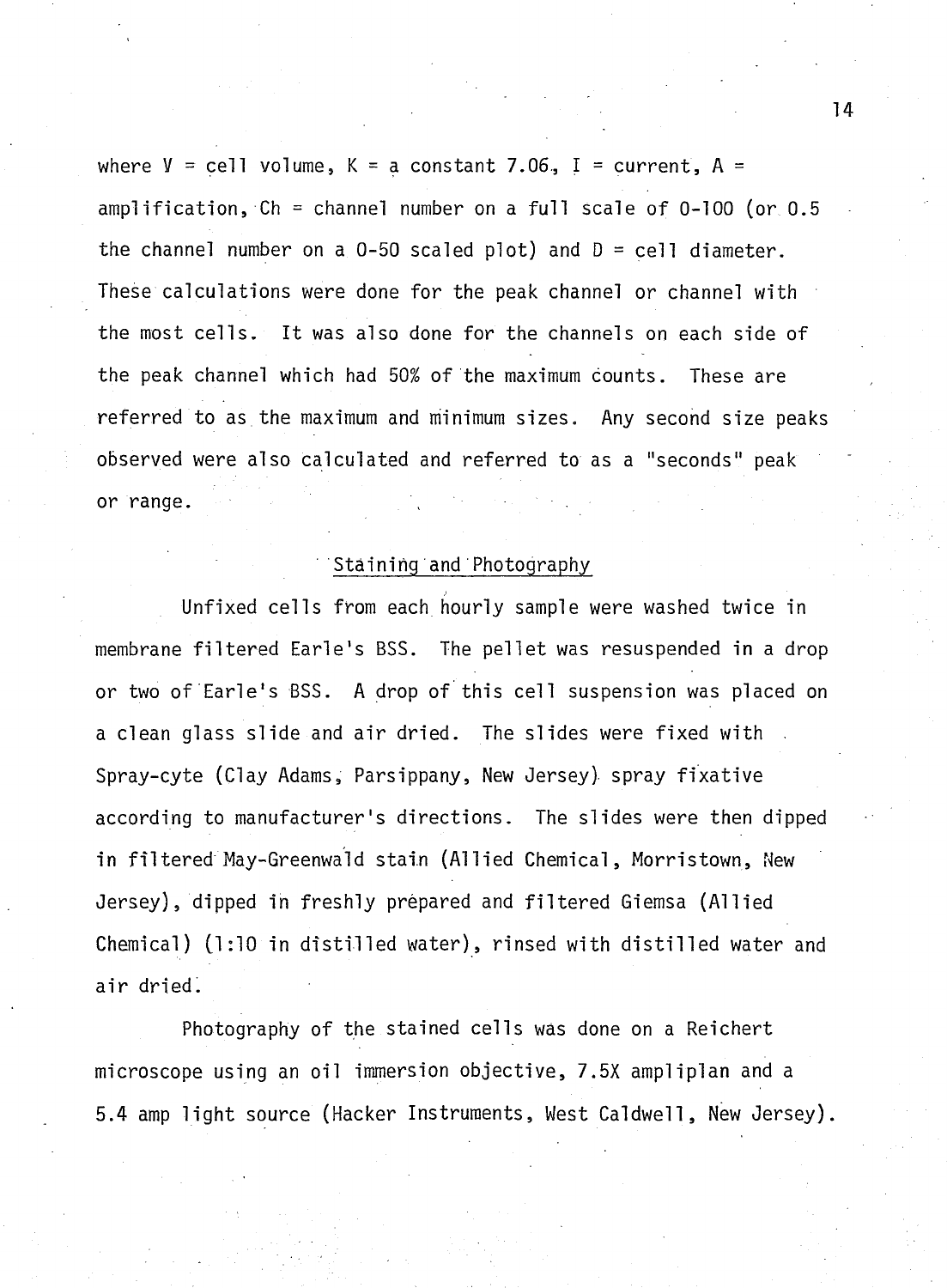**An Ihagee Exacta Model VX 35 mm camera containing Kodak Panatomic-X** FX 135 film was used to photograph the stained cells.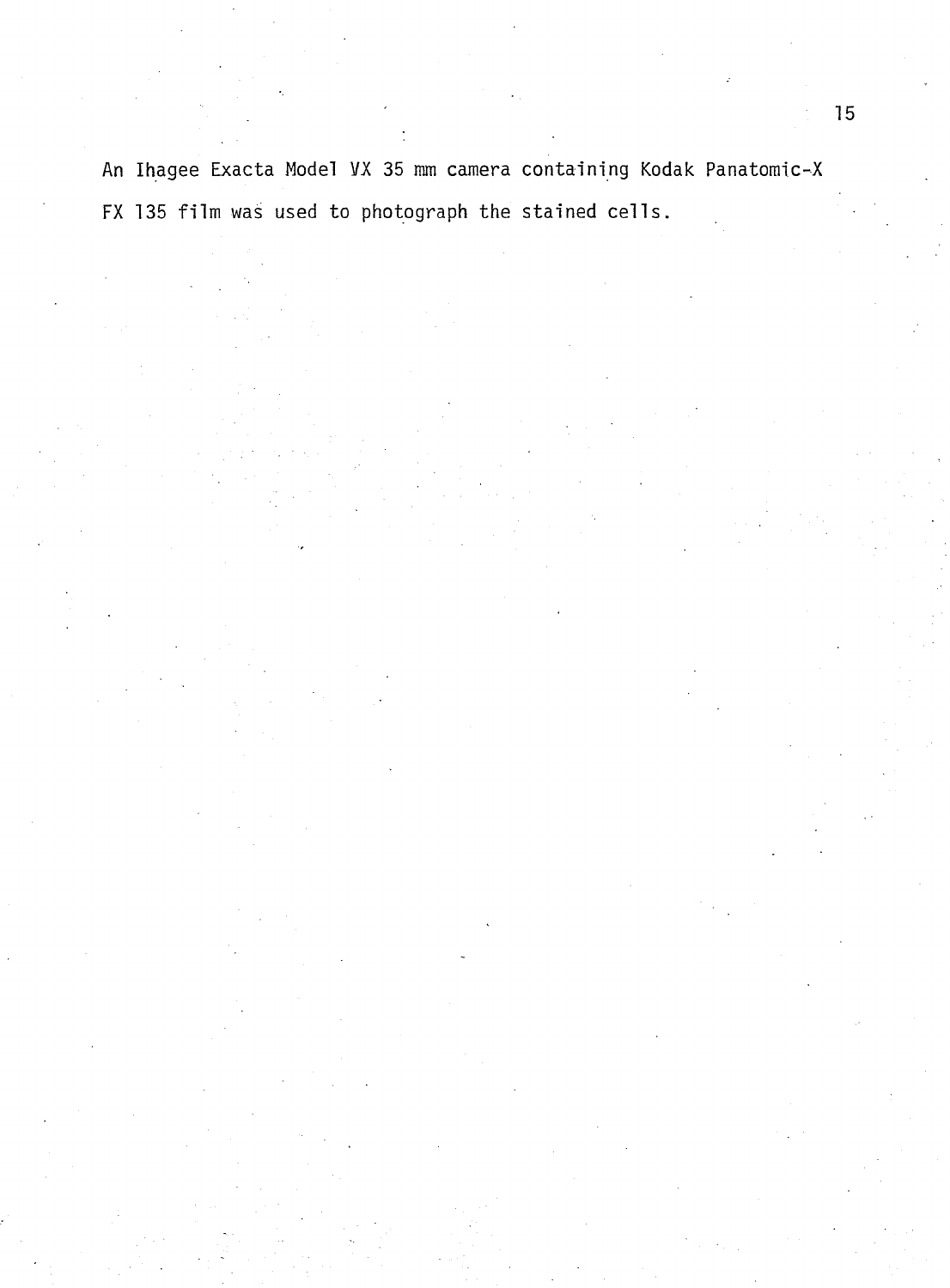# **RESULTS**

## Sample Preparation for Light **S c atterin g Analysis**

For analysis by the Hunt and Huffman equipment (26), cells must be suspended in solution as a group of independently scattering particles. Selection of the solution is crucial because any inherent scattering by the solution could mask or alter the scattering signal of the cells. Of the solutions tested, unfiltered saline, unfiltered Earle's BSS, unfiltered and filtered  $FM_{10}$  and Hank's BSS with phenol red produced unacceptable signals. Filtered Earle's BSS and Fischer's medium without horse serum produced negligible signals.

**L5178Y cells have been found to lyse within minutes in balanced** salt solutions without horse serum (33). Since the presence of horse serum in any solution produced undesirable light scattering, fixation of the cells became mandatory. All formalin and methanol fixing attempts resulted in clumping of the cells. However, glutaraldehyde fixing caused no gross or microscopically detectable clumping of the **c e lls .**

**5 For a given sample, c e ll concentrations o f 0 .5 X 10 to** *n* 2 X 10° per ml produced no discernible differences in the light **s c a tte rin g curve obtained. The curves obtained, when the samples were** analyzed immediately after fixing were reproducible for 48 hours. After 48 hours, degeneration of the curves was observed.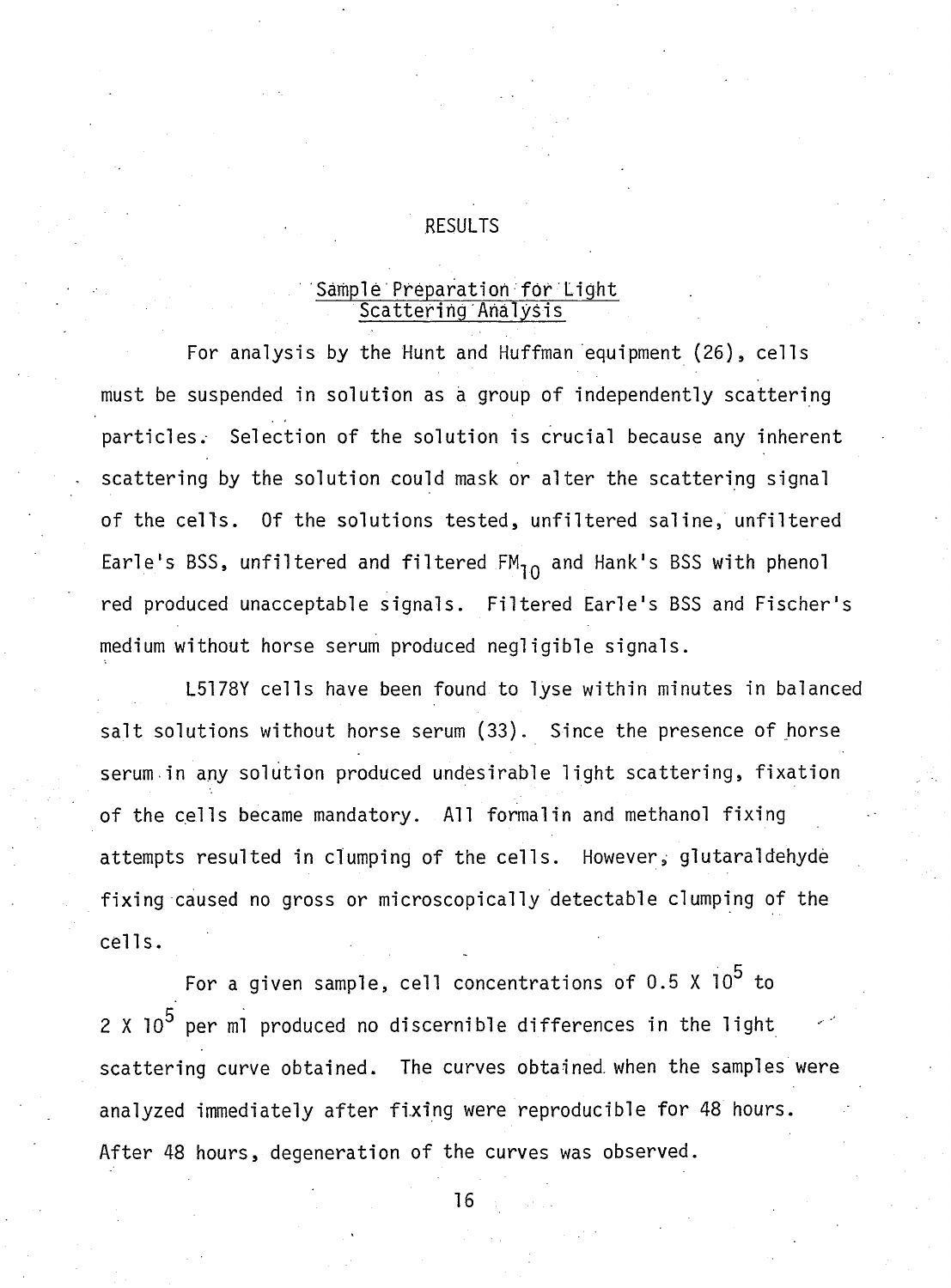The method adapted for sample preparation was as follows: **a** sample of 2 X 10<sup>6</sup> cells was removed from the synchronized suspension culture. During the first two hours after release from the colcemid block, 20 ml of the culture yielded this required cell number  $(2 \times 10^6)$ . For succeeding time periods, after mitosis had occurred, a 10 ml sample was sufficient to yield the necessary cell number. The cells were fixed with 3% glutaraldehyde in 0.1 M phosphate buffer (pH 7.2) for 90 minutes at room temperature. The samples were centrifuged at 1000 rpm for 5 minutes. The supernatant portion was removed and the pellet similarly washed three times in 10 ml of membrane filtered Earle's BSS. The cells were suspended finally in 20 ml of the filtered Earle's BSS. A cell count was performed and filtered Earle's BSS added as necessary to make all samples of a run the same **con centration.**

## **L ife Cycle Studies Using . B io lo g ical Parameters**

The life cycle position and degree of synchrony of the L5178Y population was monitored by three parameters. First, cell counts throughout the cell cycle indicated when mitosis had occurred as the cell number increased from approximately 2 X 10<sup>5</sup> to 3.4 X 10<sup>5</sup> per ml (Figure 3). The degree of synchrony obtained was 80-88%. Cell sizing data yielded additional information showing the cells were largest before division, smallest immediately after division and intermediate during DNA synthesis (Figure 3). The appearance and homogeneity of the cell population during the four life cycle phases are illustrated **in Figure 4.**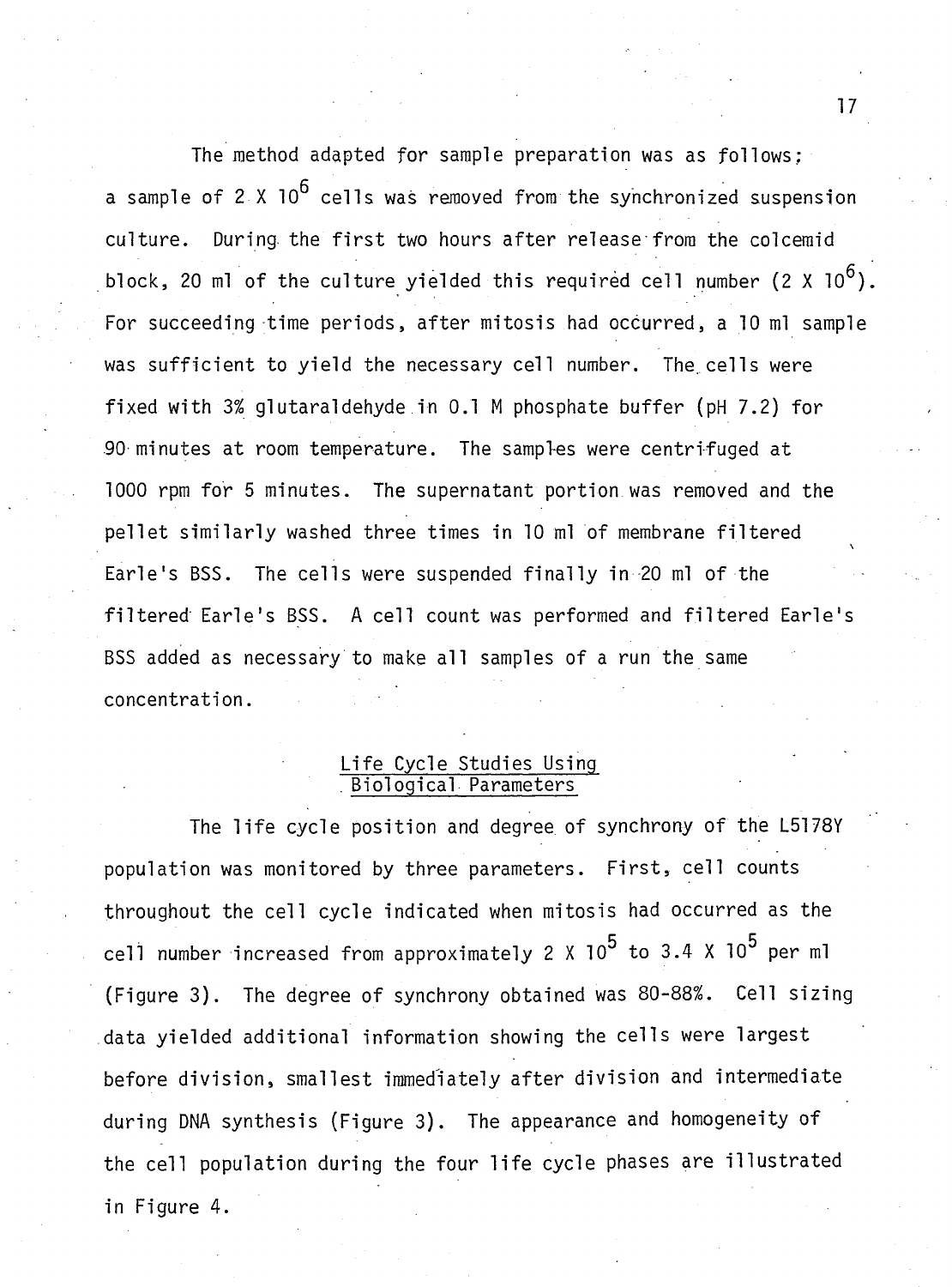

Evaluation of the Degree of Synchronization of L5178Y Cells<br>by Hemacytometer Cell Counts and Electronic Cell Sizing. --Figure 3. These data are compared to 3H-thymidine uptake data as observed by Okada and Shinohara (36).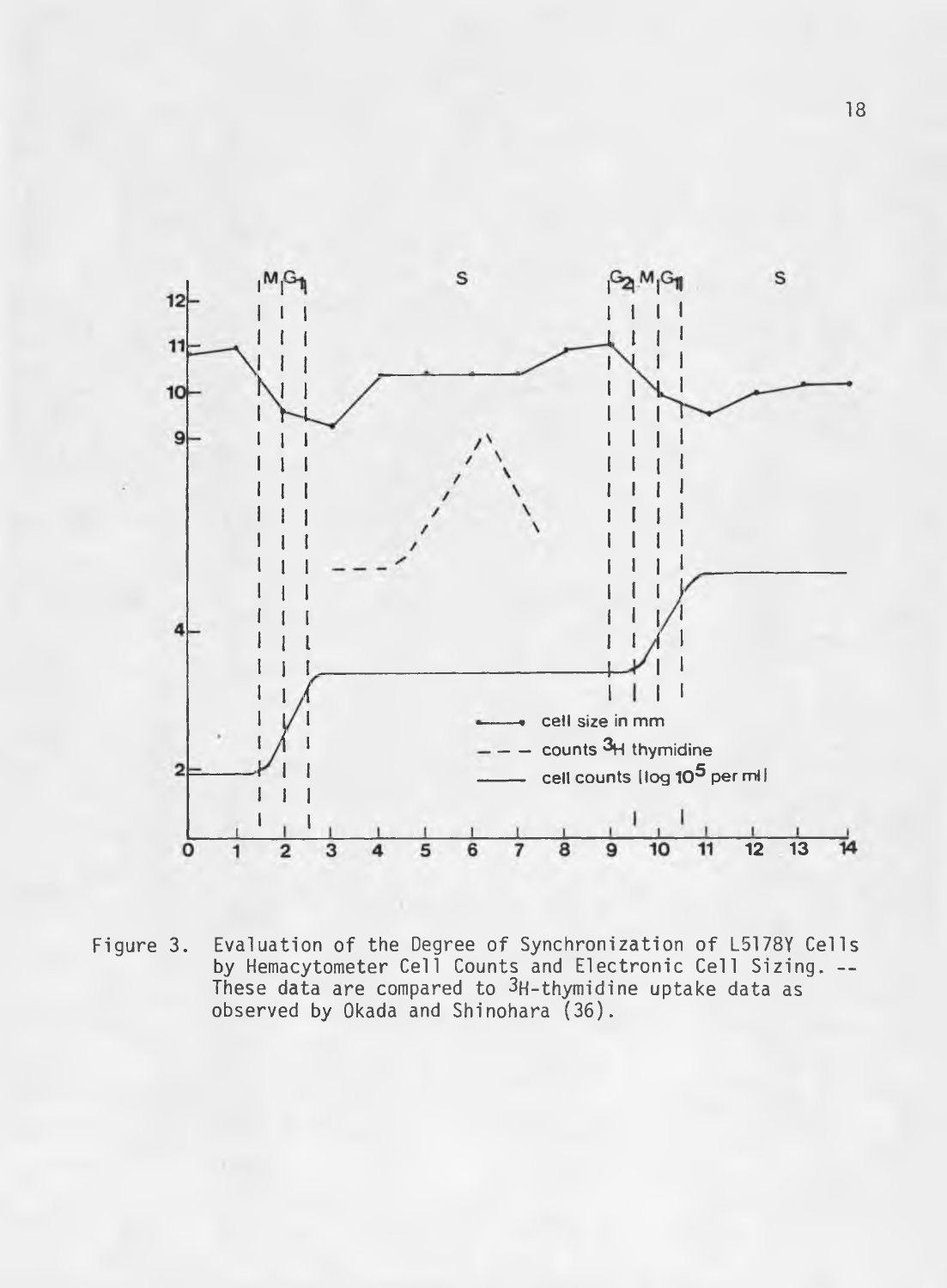

**c d**

**Figure 4. Appearance of May Greenwald-Giemsa Stained Synchronized** L5178Y Cells. -- Of particular interest are the changes of the cell size and internal organization during the **M phase ( a ), G1 phase (b ), S phase (c) and G2 phase (d) of the l i f e cycle.**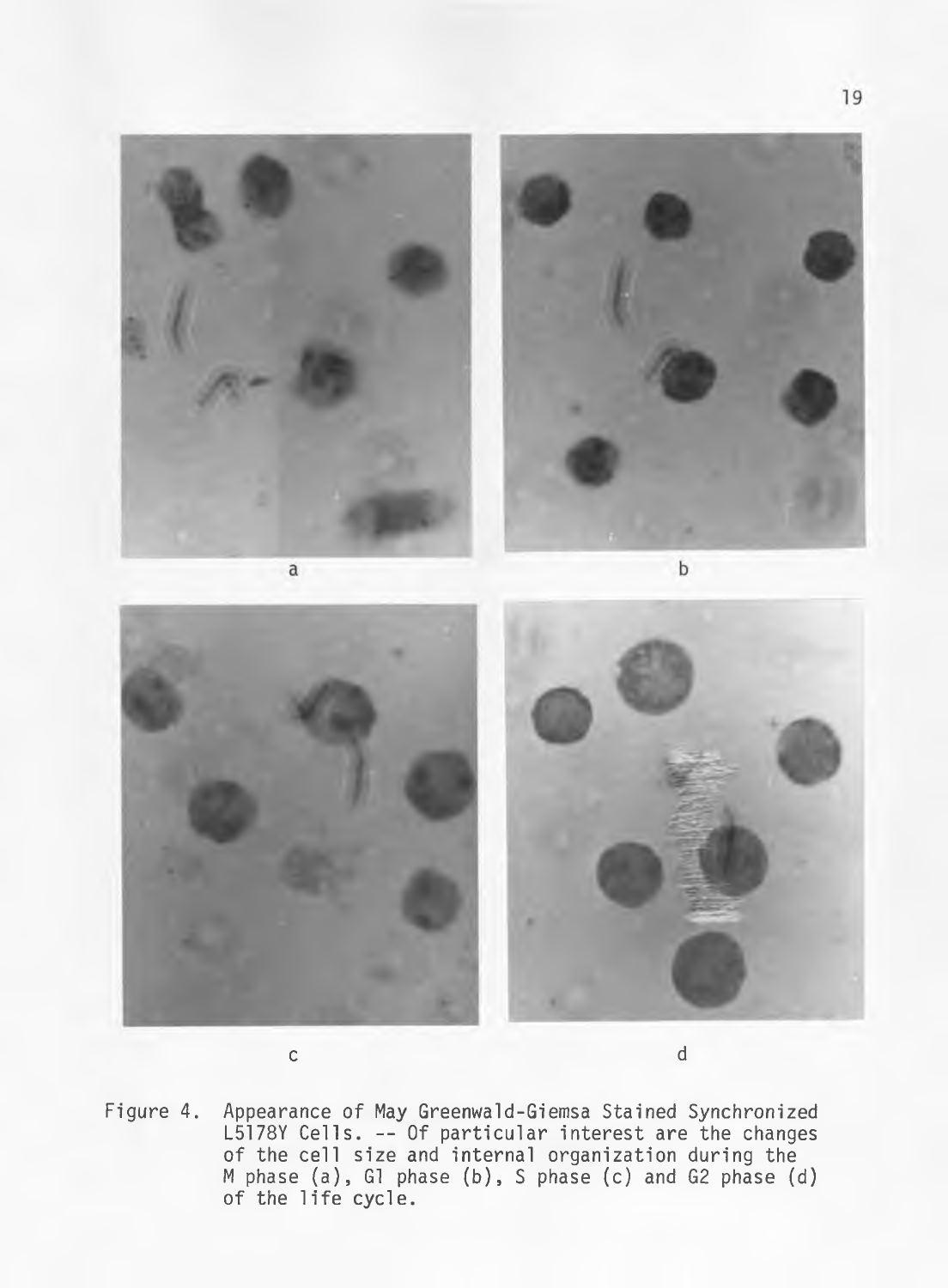#### **L ife Cycle Studies** <u>Using Light Scattering</u>

Light scattering curves for *two* synchronized life cycle trials are represented in Figure 5. For each hour after release **\* from the colcemid block, the S34 m atrix, element was measured from** 6<sup>0</sup> to 160<sup>0</sup> from the incident light beam. In all trials the curves had similar properties: the curves were first negative, turned positive in the middle of the angular range and oscillated in the latter half of the curve.

A preliminary attempt to quantitate changes in the curves during the life cycle was done by measuring the lengths of each **curve (Figure 6). For the two trials represented in Figure 5, the** curves had a maximum length in early S phase with all other times having only slight variation in curve length.

Further quantitation of variation between the curves of Figure 5 was attempted by a statistical analysis of variance using the model I factorial procedure (49). Relative to the 3-way inter**action, 2-way interactions were found to be significant (Table 1).** Because 2-way interactions override any independent factors, no indication of inter-trial correlation could be determined from these **data.**

To further probe the sources of variation between hourly samples, model II bivariate analyses (49) were performed. The first bivariate analysis compared the hourly samples of both trials over the entire 6<sup>0</sup> to 160<sup>0</sup> angular range. Then bivariate analyses were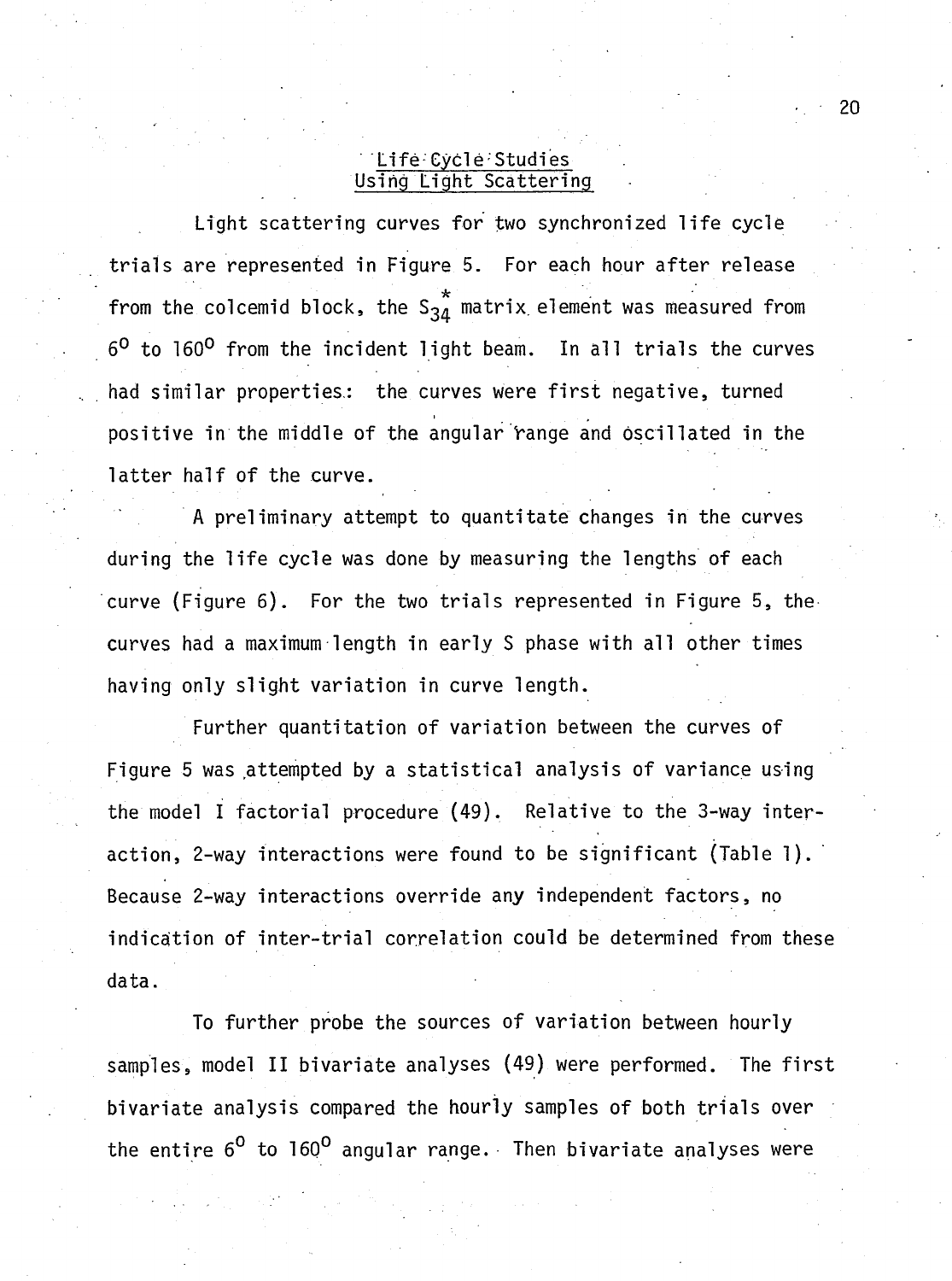



**Figure 5. Light S catterin g Signals (S34) of Synchronized L5178Y C e lls . — Samples were taken and signals recorded a t** hourly intervals following the removal of the excess thymidine and colcemid used to synchronize the cell **population.**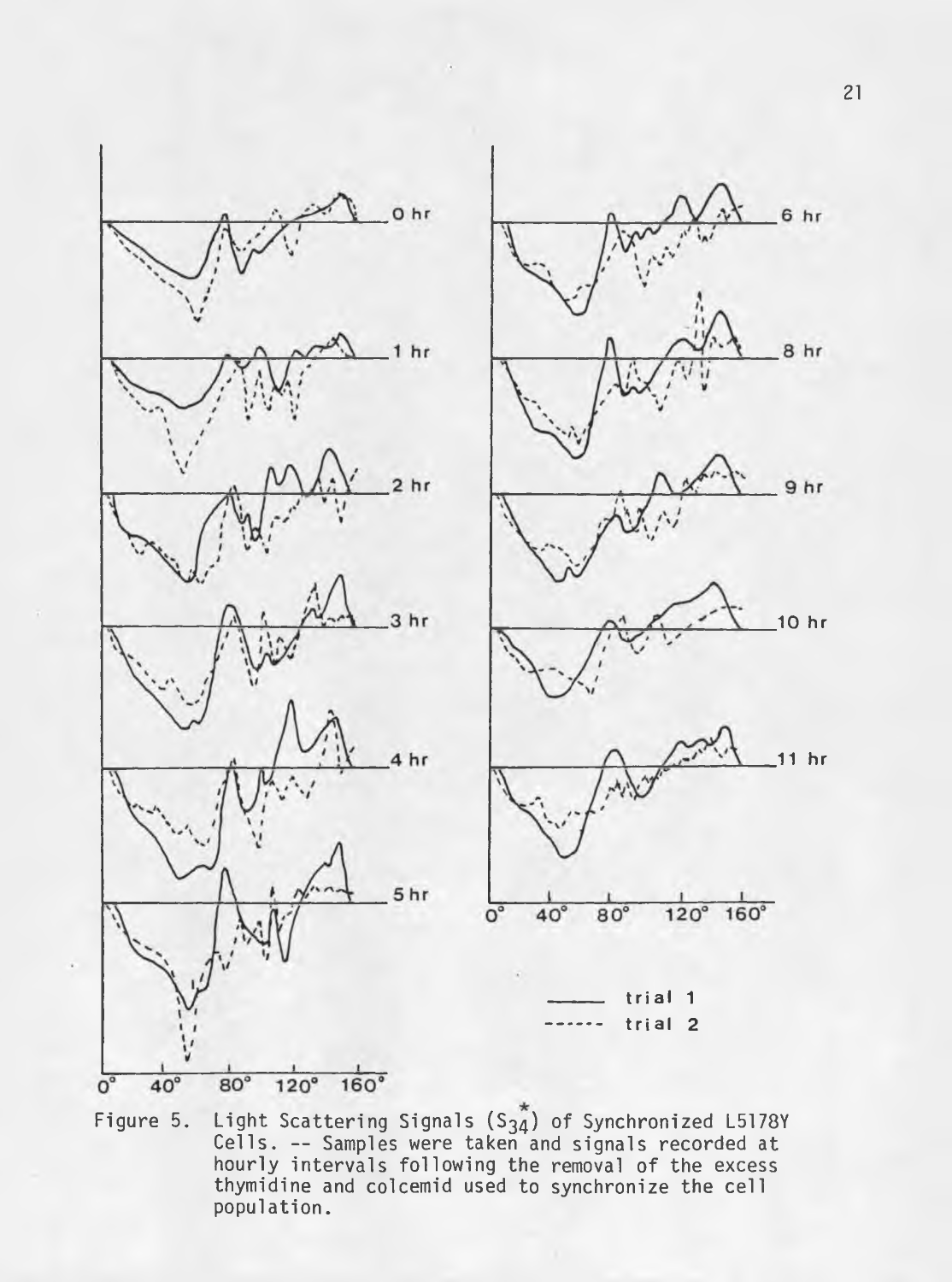

Relative Curve Lengths of Polarized Light Scattering<br>Signals of Synchronized L5178Y Cells. Figure 6.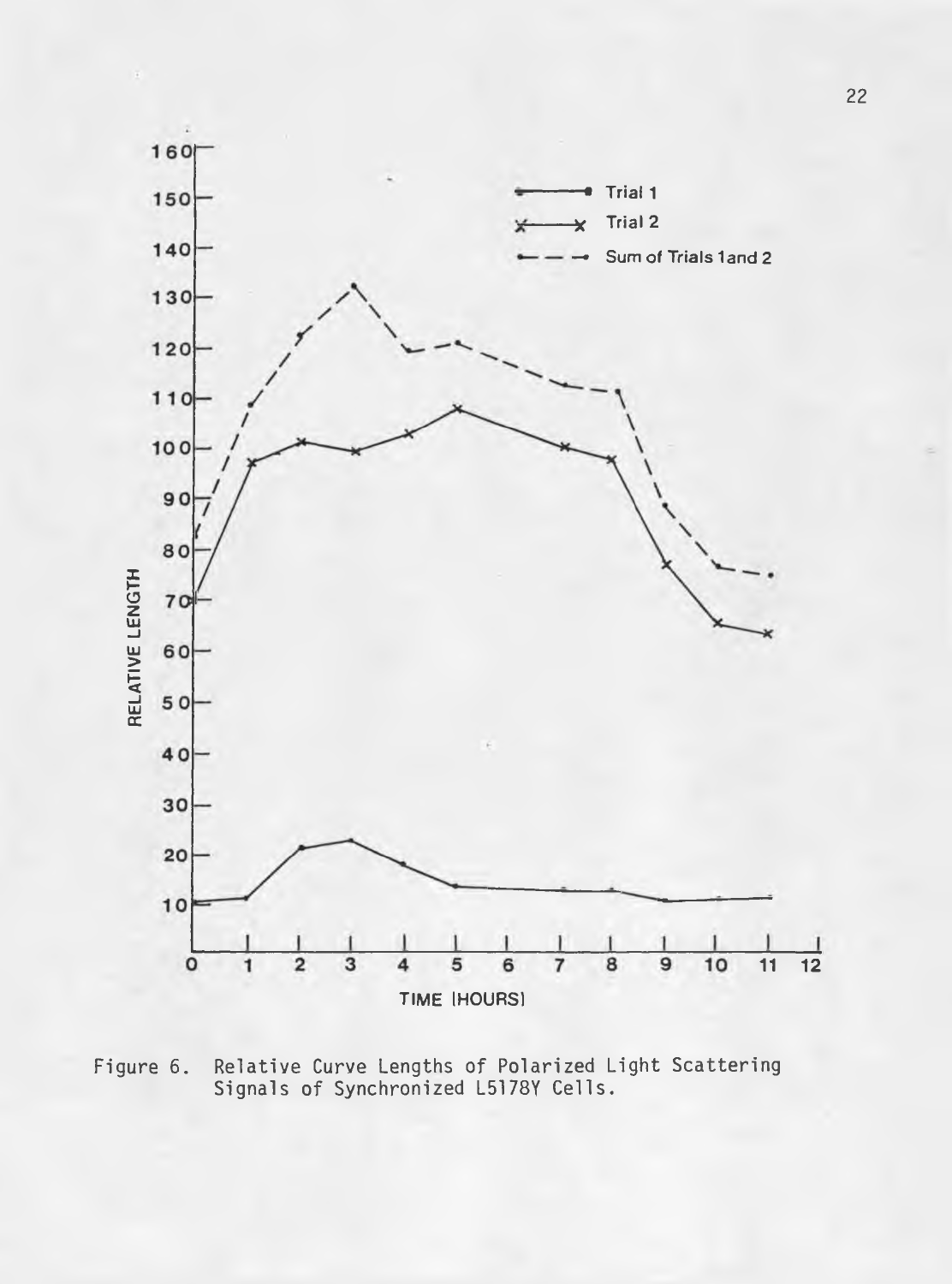| <b>SOURCE</b>           | SS      | DF         | <b>MS</b> | F RATIO  |
|-------------------------|---------|------------|-----------|----------|
| <b>ABC</b>              | 10.6879 | 770        | .0139     |          |
| <b>AB</b>               | 12.6026 | 770.       | .0164     | 1.18     |
| <b>AC</b>               | .5081   | 10         | .0508     | $3.65*$  |
| $\overline{\mathsf{A}}$ | .7796   | 10         | .0780     | $5.61*$  |
| BC                      | 2.5636  | 77         | .0333     | $2.39*$  |
| B                       | 64.6898 | 77         | .8401     | $60.44*$ |
| $\mathsf{C}$            | .0146   | $\cdots$ T | .0146     | 1.06     |
|                         |         |            |           |          |

Summary of Analysis of Variance of Polarized Light<br>Scattering Measurements of Synchronized L5178Y Cells<br>for the Angles 6-160º to the Incident Beam. Table 1.

 $* =$  significant ratio at 0.05 confidence level

 $A = number of hours$ 

 $B = number of angles$ <br>  $C = number of trials$ 

 $SS = sum of squares$ 

 $DF = degrees of freedom$ 

 $MS$  = mean squire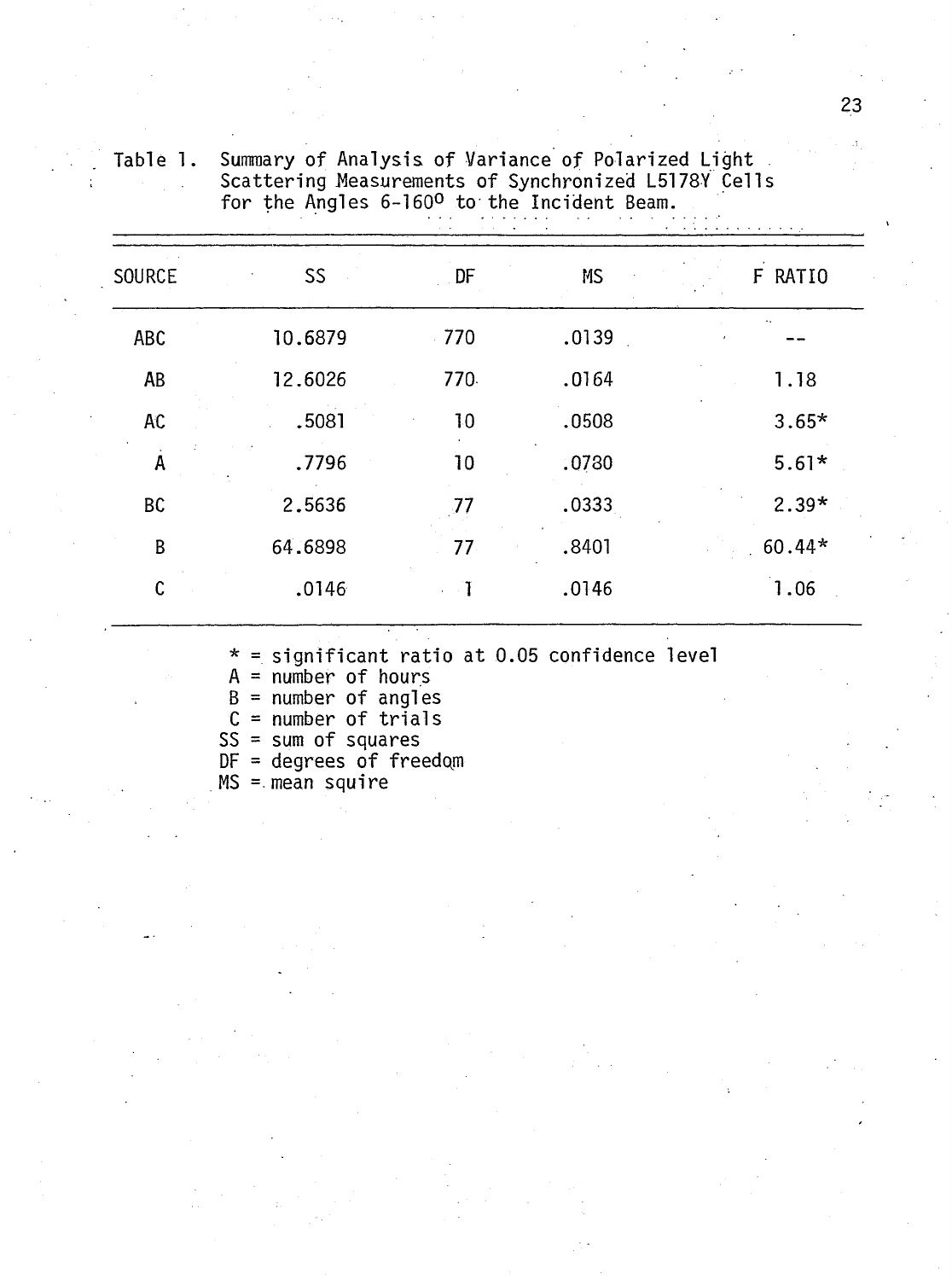performed for the 11 hourly samples examining the angular ranges  $6^{\circ}$ -60<sup>o</sup>, 62<sup>o</sup>-110<sup>o</sup> and 112<sup>o</sup>-160<sup>o</sup>. The correlation coefficients of each bivariate analysis are plotted in Figure 7 along with the **critical value (42) for each angular sample size. Correlation was** generally good over all angles, but was best for measurements at  $6^{\circ}$ -60<sup>o</sup>. Angles 62<sup>o</sup>-160<sup>o</sup> all have at least one time period in which the curves are not statistically reproducible.

In addition to the correlation coefficients, the 95% confidence limit ellipses for the means were calculated and plotted for each bivariate analysis (Figure 8a, b, c, d). Good correlation between trials is indicated by a narrow ellipse, the major axis of which has a slope of approximately 1.0. As correlation decreases, the ellipse widens and lengthens until a spherical configuration is approached indicating poor correlation between trials. During the life cycle analyses, correlation was best between trials in the  $6^{\text{o}}$ -60<sup>0</sup> angle range of the light scattering data and erratic at later **angles:**

A second analysis of variance using the model I factorial procedure (49) was performed on the data for 6<sup>0</sup>-60<sup>0</sup>. No significant interaction of time and angle can be distinguished from these data (Table 2). However, it can be determined that over all angles significant changes occur with time. Conyersely, over all times, significant changes occur between angles. A plot of the 95% confidence. limits of the means averaged for both trials at each hour (Figure 9) best identifies the interaction of time and angle in the 6<sup>0</sup>-60<sup>0</sup> range.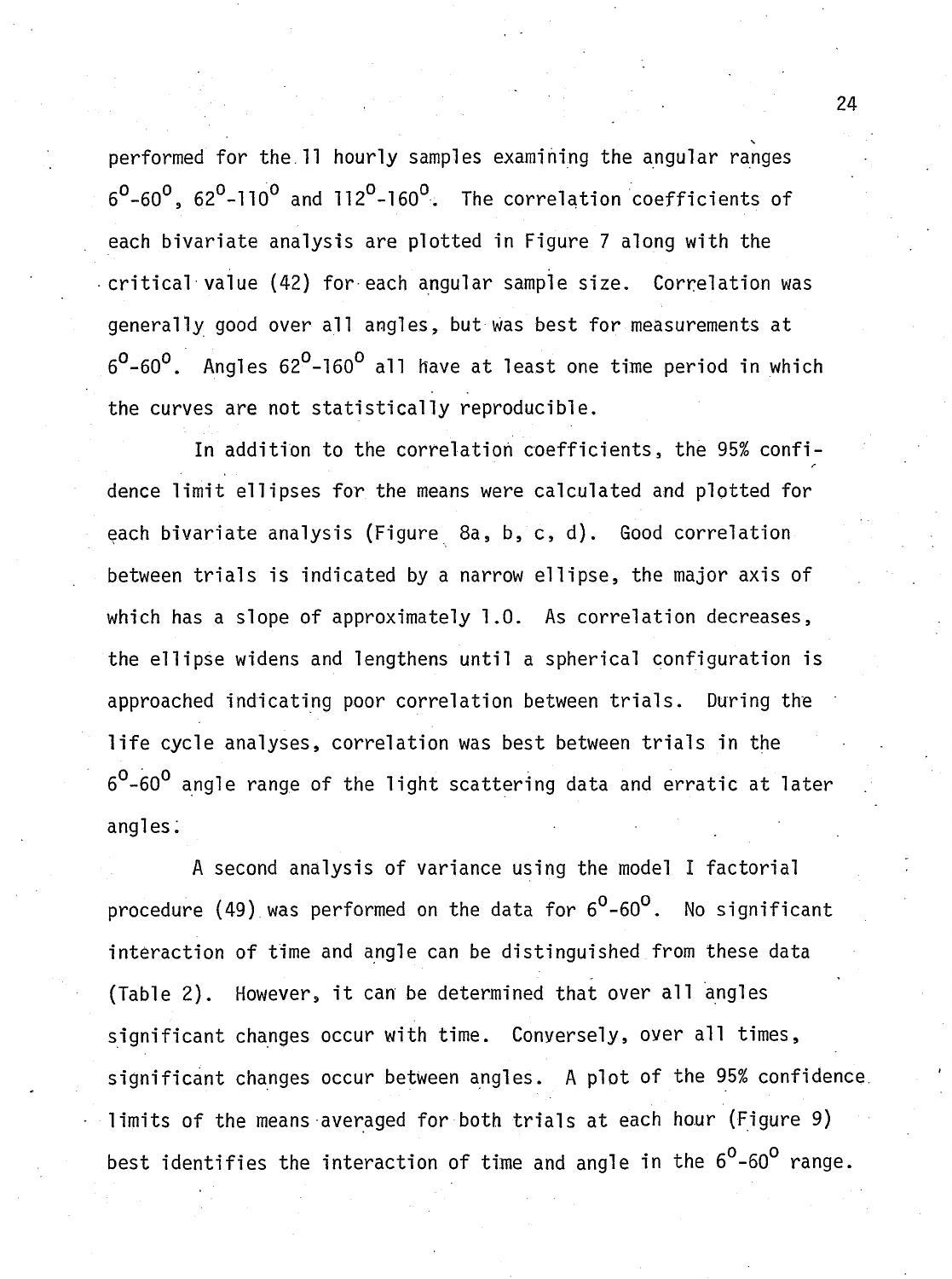

Figure 7. Correlation Coefficients of Bivariate Analyses to **Determine Precision of Polarized Light Scattering** Analysis of Synchronized L5178Y Cells. -- Analysis **o f the angular ranges 5-160° ( a ) , 6-60° ( b ) , 62- 110° (c) and 112-160° (d) are given. The critica** value for the correlation coefficient for each **sample size (42) is indicated as --------.**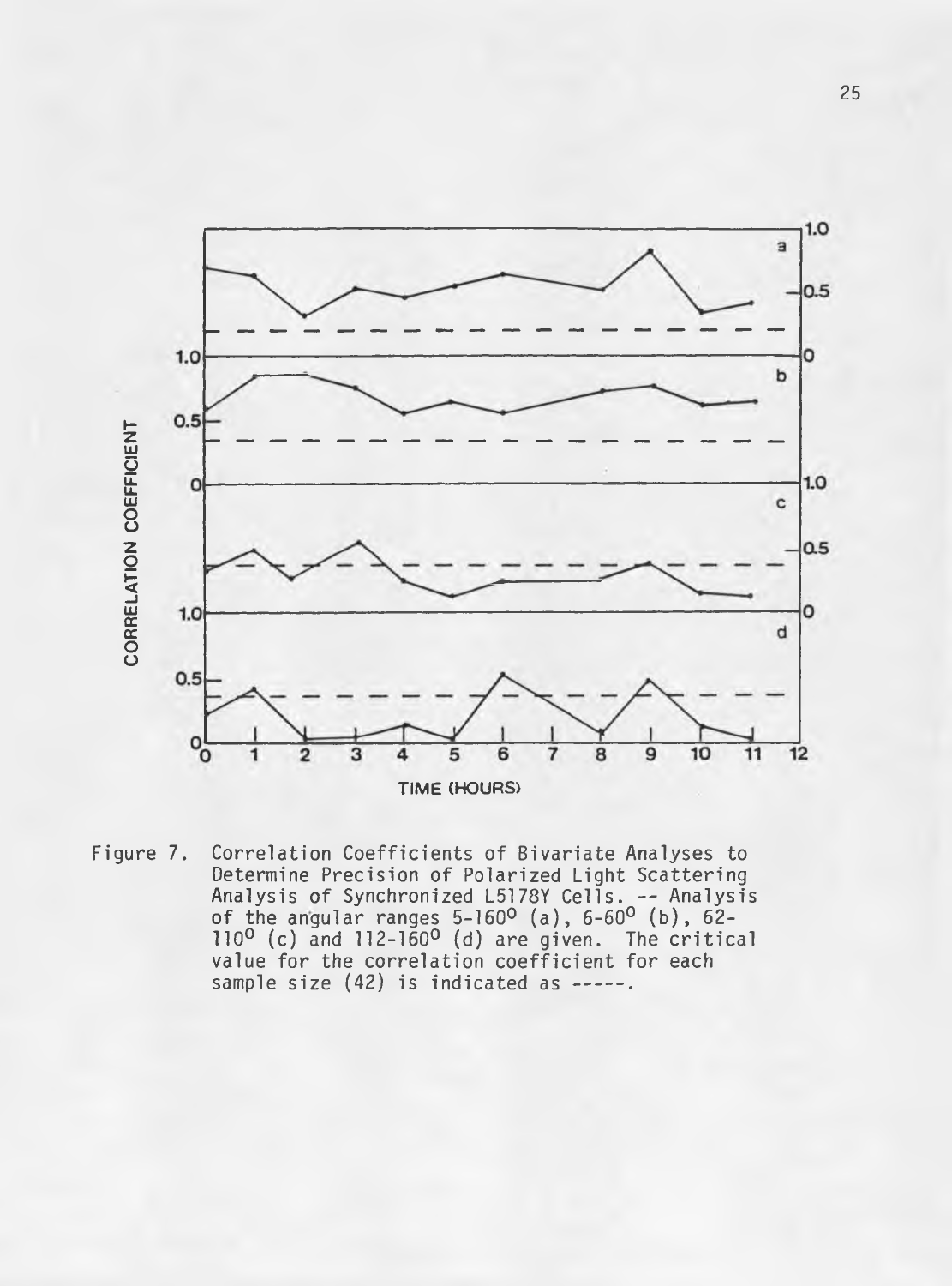











 $Y_2$ 





 $Y_1$ 

 $Y_1$ 

Bivariate Confidence Ellipses for Hourly Polarized Light<br>Scattering Measurements of Synchronized L5178Y Cells. Figure 8. a. 6-160<sup>o</sup> to the incident beam.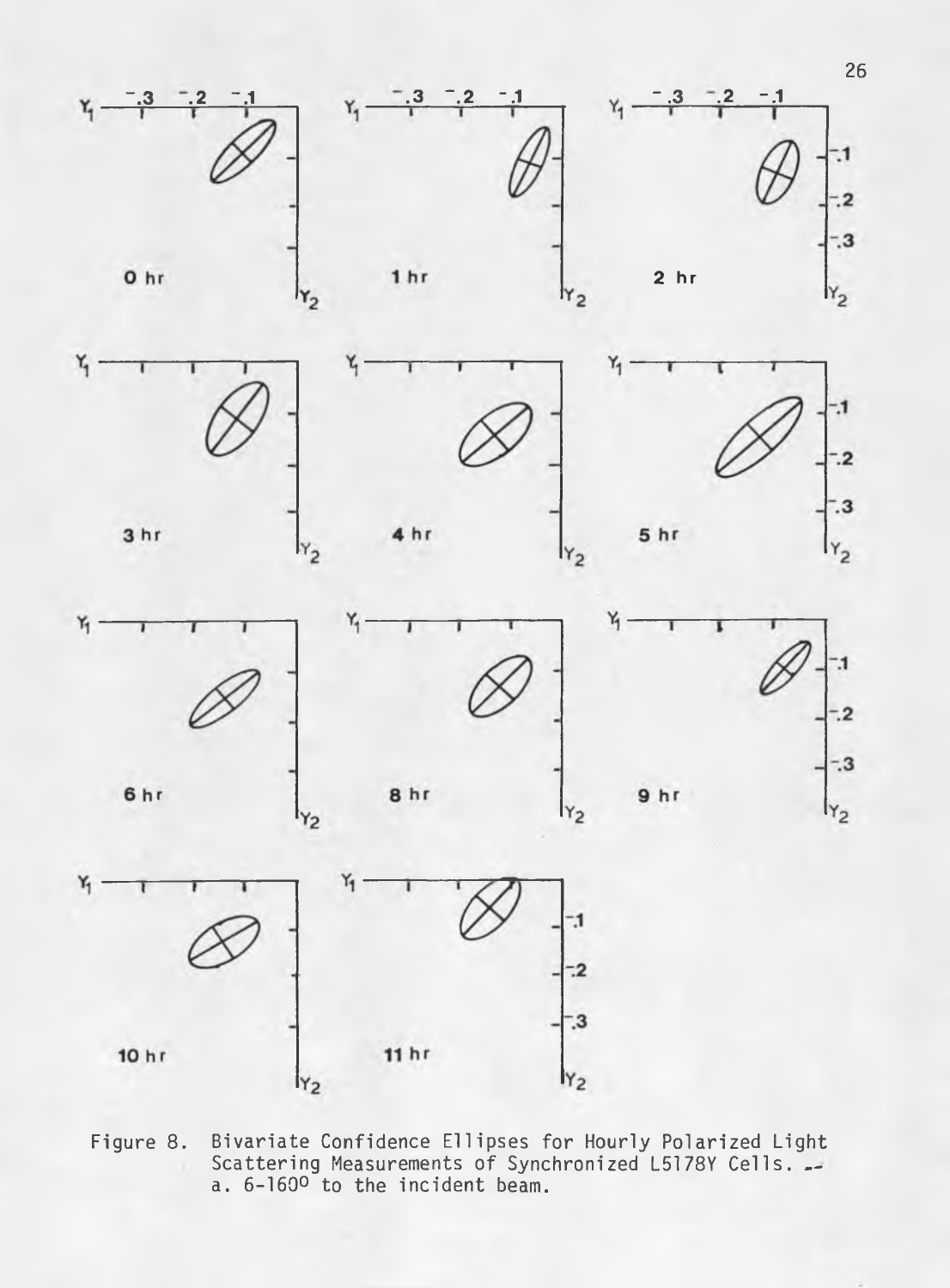

(Continued) Bivariate Confidence Ellipses. --<br>b. 6-60<sup>0</sup> to the incident beam. Figure 8.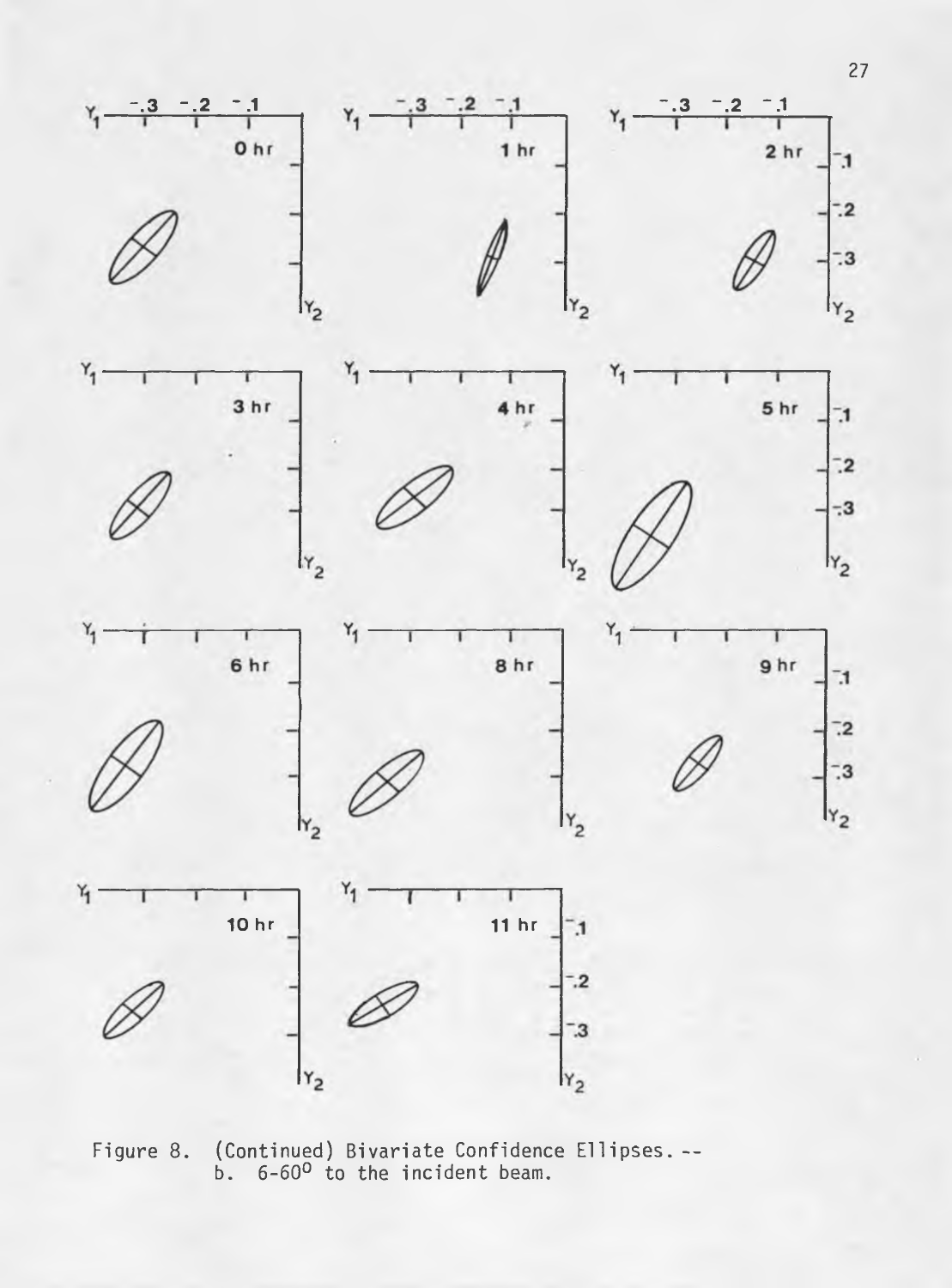









 $Y_2$ 





(Continued) Bivariate Confidence Ellipses. --<br>c. 62-110<sup>0</sup> to the incident beam. Figure 8.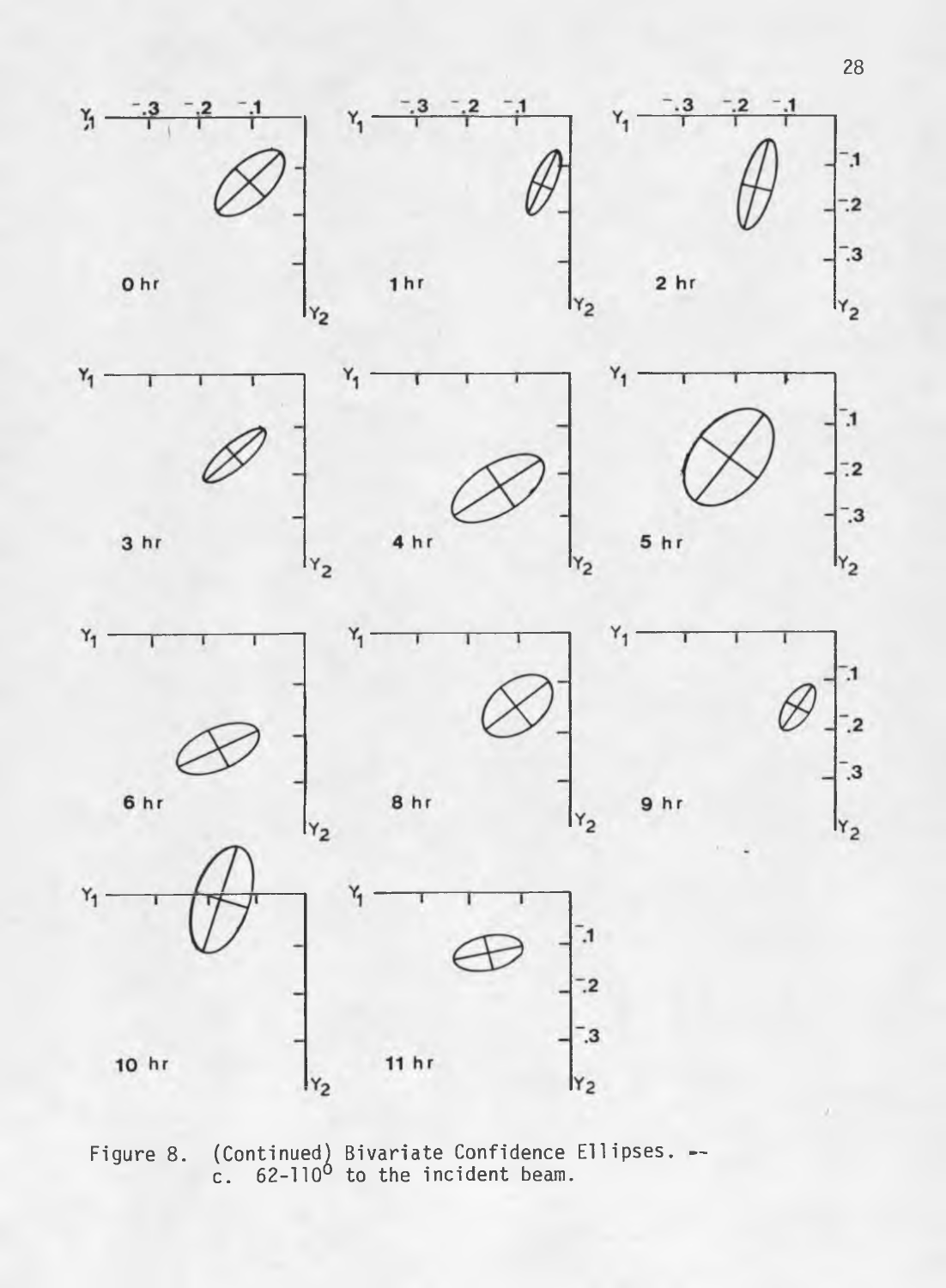

(Continued) Bivariate Confidence Ellipses.  $-$ d. 112-160<sup>o</sup> to the incident beam. Figure 8.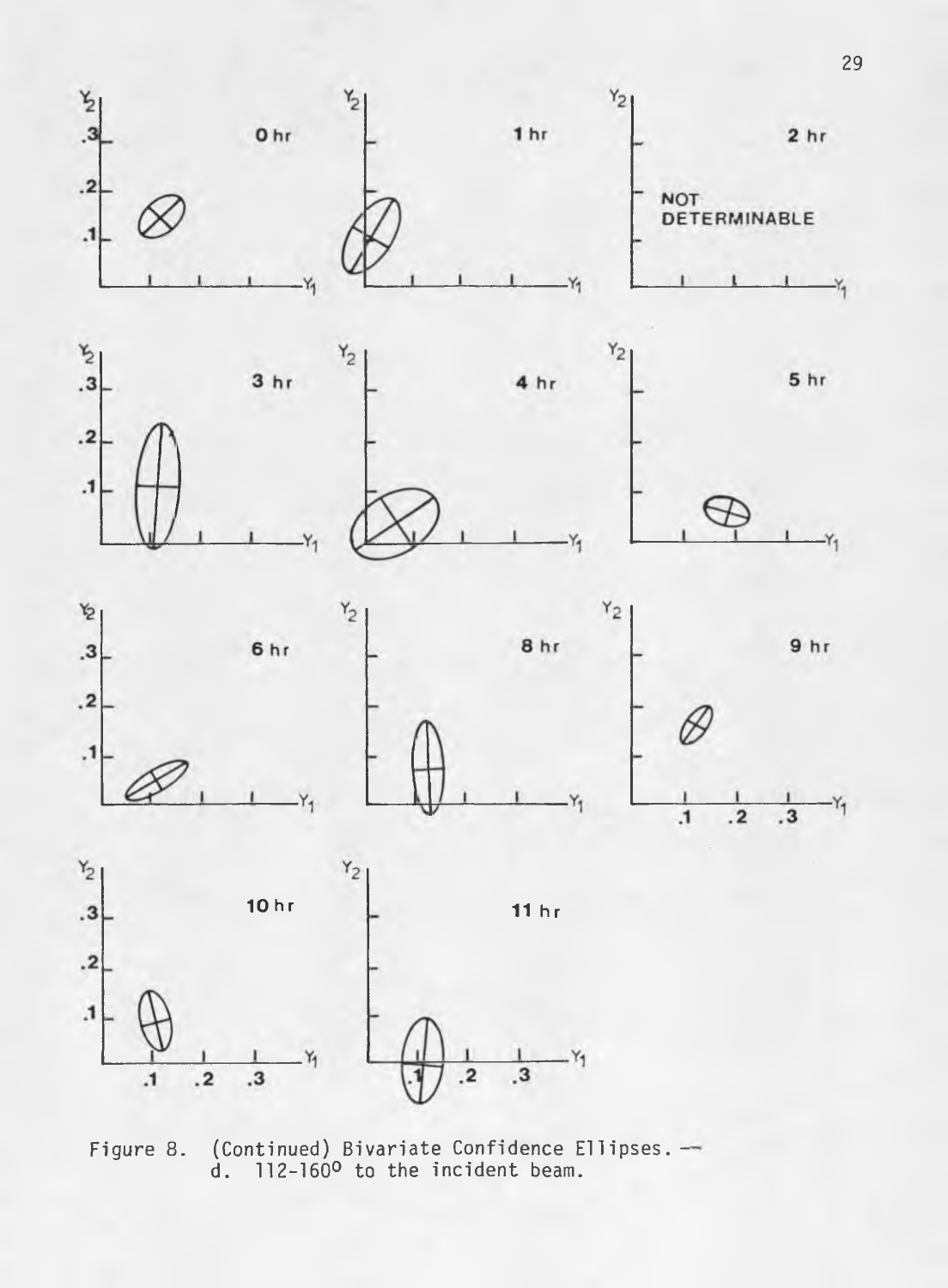| SOURCE        | SS      | DF   | <b>MS</b> | F RATIO  |  |  |
|---------------|---------|------|-----------|----------|--|--|
| ABC           | 1.8417  | .270 | .0068     |          |  |  |
| AB            | 2.0984  | 270  | .0078     | 1.15     |  |  |
| AC            | 1.0865  | 10   | .1087     | 15.99*   |  |  |
| A             | .8400   | 10   | .0840     | $12.35*$ |  |  |
| BC            | .1869   | 27   | .0069     | 1.01     |  |  |
| B             | 14.2632 | 27   | .5283     | 77.69*   |  |  |
| $\mathcal{C}$ | .0282   | 1    | .0282     | $4.15*$  |  |  |
|               |         |      |           |          |  |  |

Summary of Analysis of Variance between 2 Trials of<br>Polarized Light Scattering Measurements of Synchronized<br>L5178Y Cells at 6-60<sup>0</sup> to the Incident Beam. Table 2.

 $*$  = significant ratio at 0.05 confidence level

 $A = number of hours$ <br>  $B = number of angles$ <br>  $C = number of trials$ <br>  $SS = sum of squares$ 

 $DF = degrees of freedom$ 

 $MS = mean square$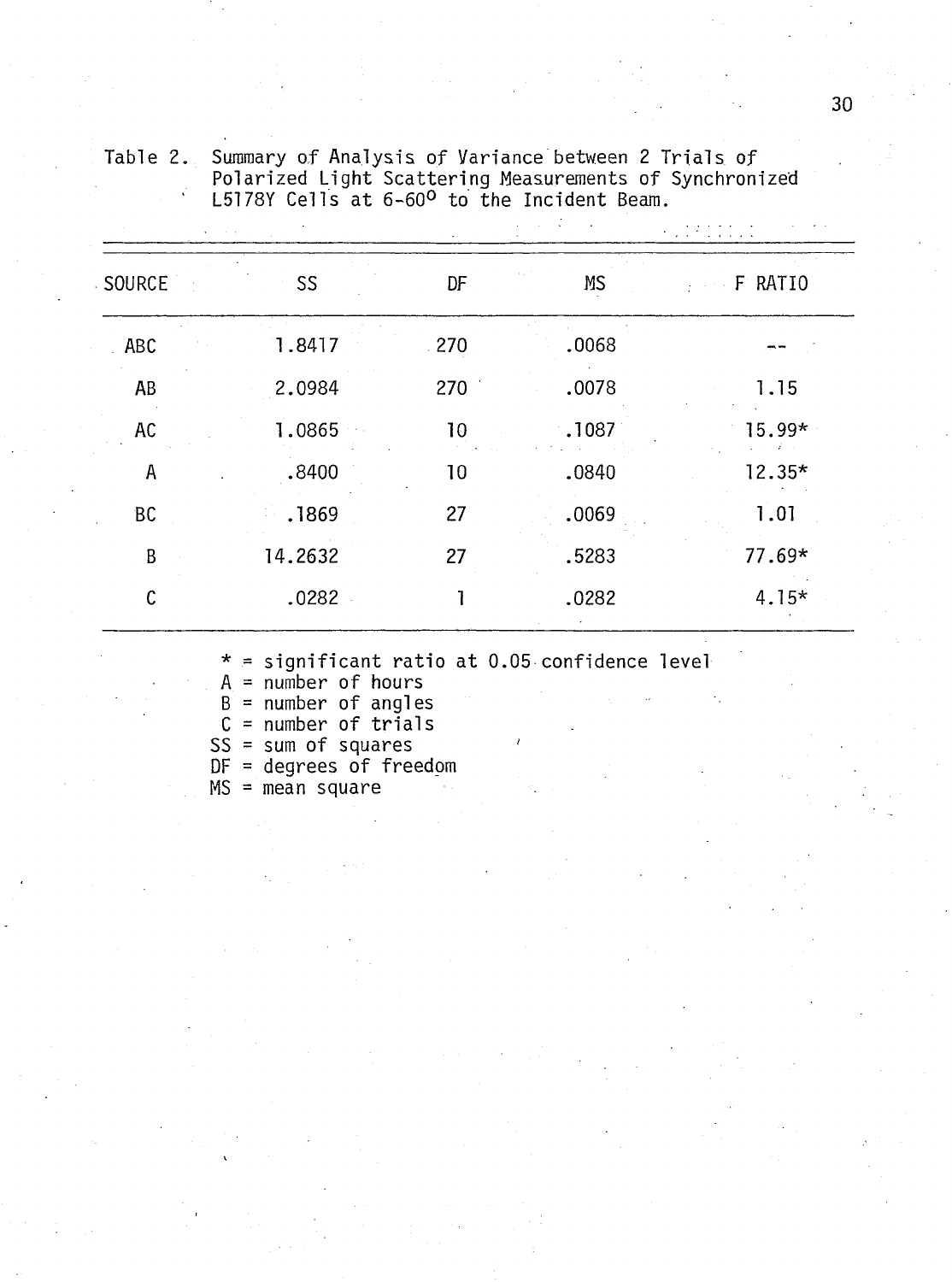

Ninety-five Percent Confidence Limits of the Mean of<br>Trials 1 and 2 of Polarized Light Scattering Measurements<br>Made Hourly at Angles 6-60º to the Incident Beam During the<br>Synchronous Life Cycle of L5178Y Cells. Figure 9.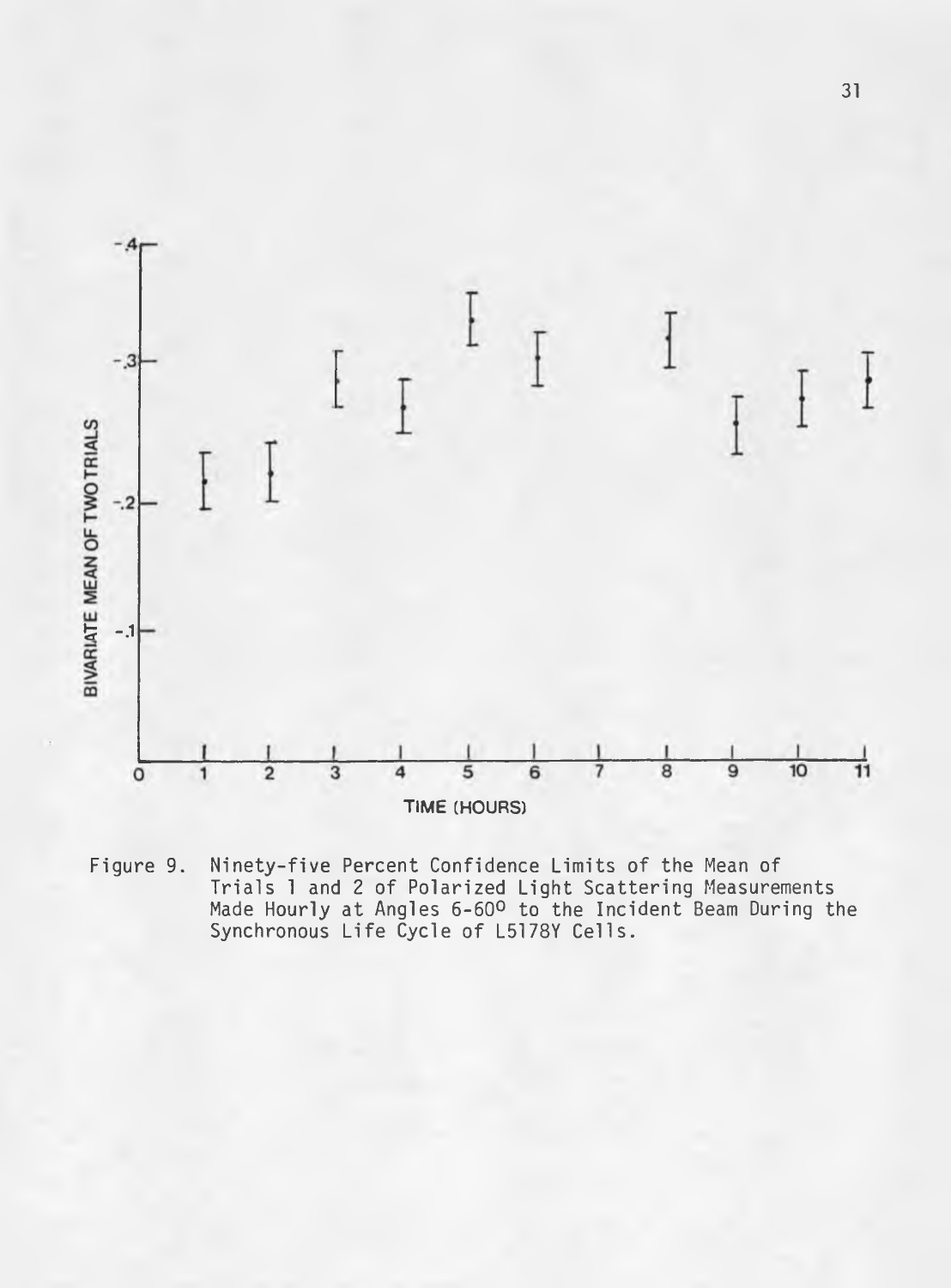Hours having no overlap of their mean within the <sup>+</sup> 95% confidence limits are statistically different from one another. A plot of the 95% confidence limits of the mean for each trial at each hour (Figure 10) illustrates the significant trial to trial interaction which has **been found.**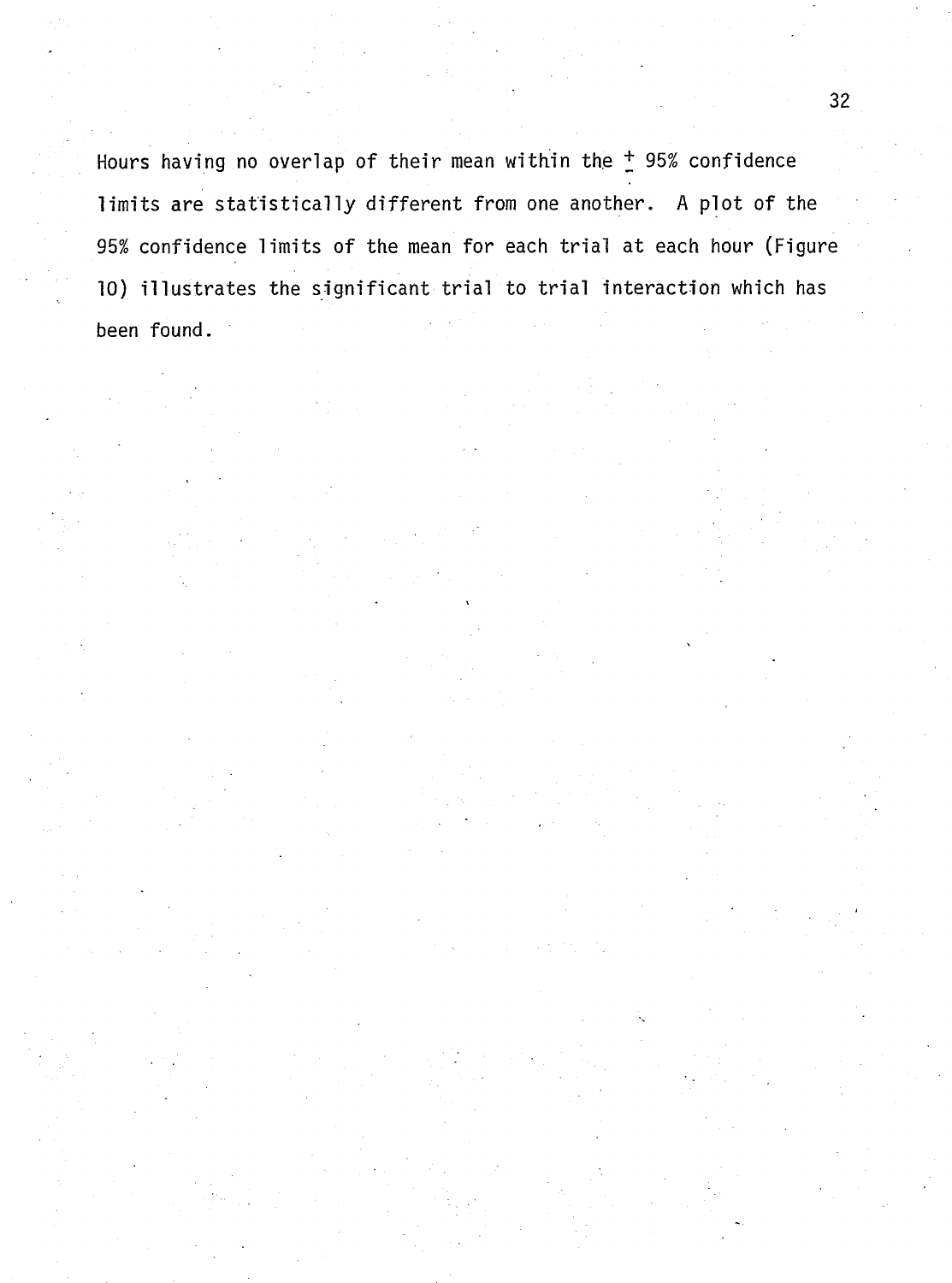

Ninety-five Percent Confidence Limits of the Hourly Means<br>of Trials 1 and 2 of Polarized Light Scattering Measure-<br>ments Made at Angles 6-60<sup>0</sup> to the Incident Beam During<br>the Synchronous Life Cycle of L5178Y Cells. Figure 10.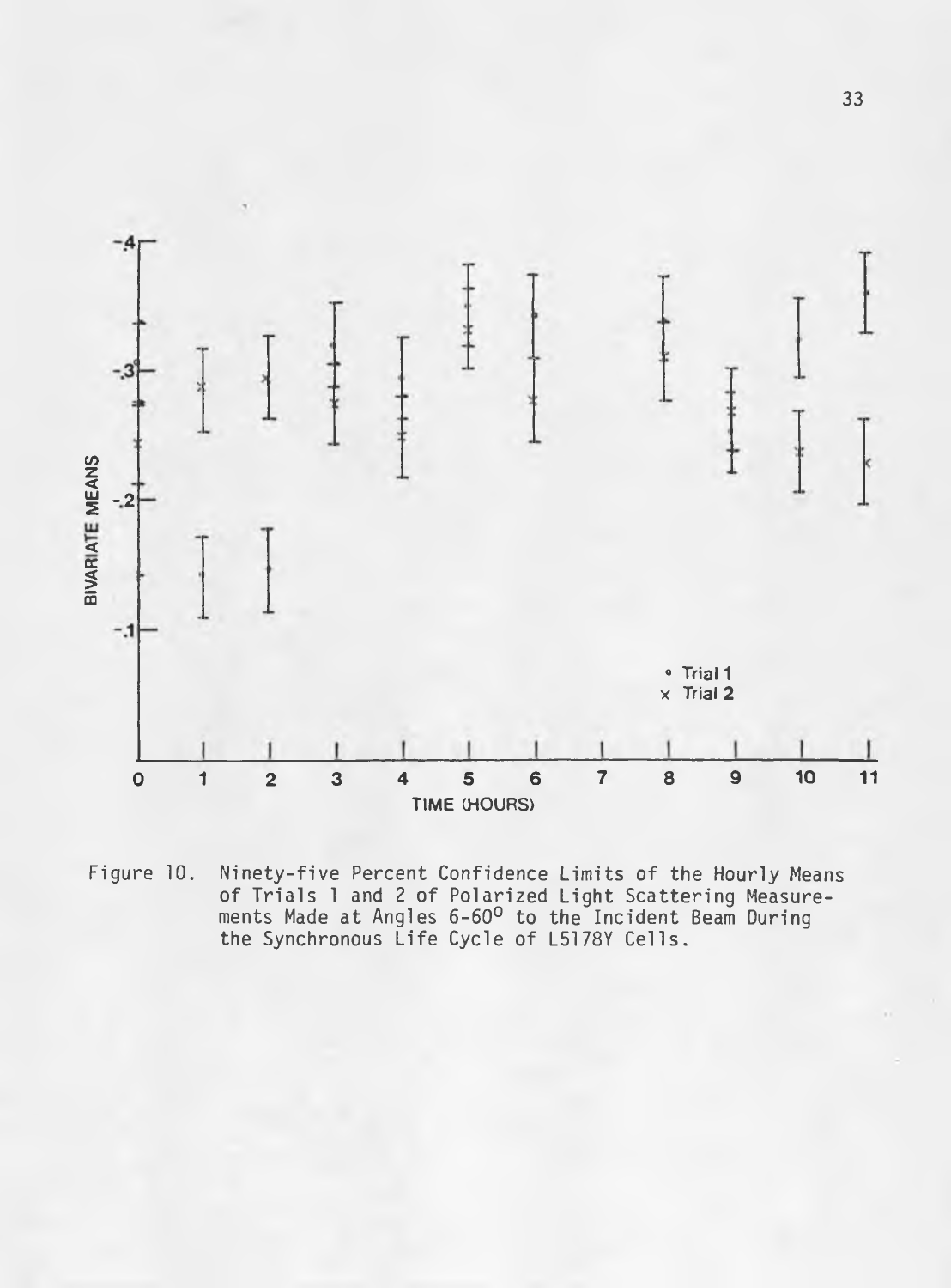#### **. - DISCUSSION**

Cell structure research has relied heavily upon optical observations. Progressively, naked eye observations were improved by magnification and a variety of wavelength-dependent phenomena. In 1973, the instrumentation of Hunt and Huffman (26) became the most advanced optical measurement system available. With this new system, it became possible to measure the complete set of characteristics of scattered light, including intensity and all states of polarization as a function of the wavelength and scatter**ing angle.**

Because optical studies in cell biology have been a mainstay, it was only natural that this instrumentation be used to study biological systems. The nature of the biological system must, however, be conducive to analysis by the instrumentation. The objects to be analyzed must be uniform in size, shape and structure. They must be in suspension for analysis. They must also be considerably larger than the wavelength of the light **used.**

The system developed in this research was designed to fit those qualifications. The L5178Y cells are spherical and uniform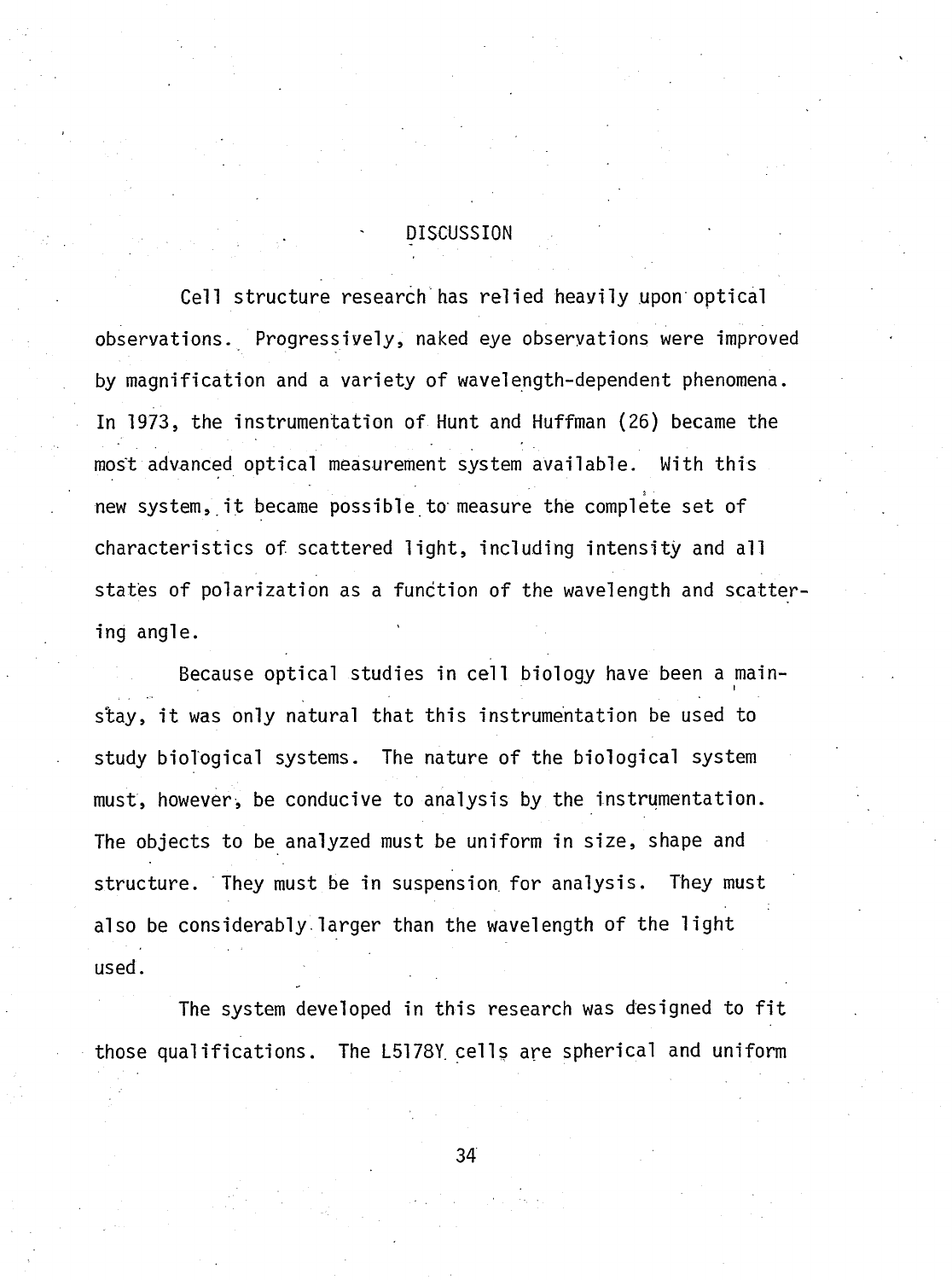in size (Figures 3 and 4). They can easily be synchronized in their life cycle phase to a high degree (36) to further increase the homo**geneity of the population. Finally, they remain in suspension for** periods of time sufficient for light scattering analysis.

The methods developed to synchronize and prepare the cells for light scattering have been chosen to minimize artifactual structural changes. Minimal structural changes were detected as a result of synchronization (12, 36). Glutaraldehyde fixation, the method of choice to preserve intact cellular structure (1) was employed. In addition, all precautions were taken to eliminate, as much as possible, artifactual changes in light scattering signals due to extraneous particulate matter. These precautions included using clean glassware and membrane filtering every solution contacting the **c e lls .**

The applicability and reliability of this system for studying mammalian cell life cycle events has been examined from two standpoints: by examination of the light scattering curves relative to structural changes known to occur in mammalian cells during the four **life cycle phases, and by quantitation of the reproducibility of** curve changes at any given time in the life cycle.

In this in vitro system, the first life cycle phase encountered is mitosis. The cells are blocked in early M by the colcemid (36). After washing the cells and resuspending them in fresh  $FM_{10}$ , their progress through mitosis can be detected by the increase in cell number and decrease in average cell size (Figure 3). As these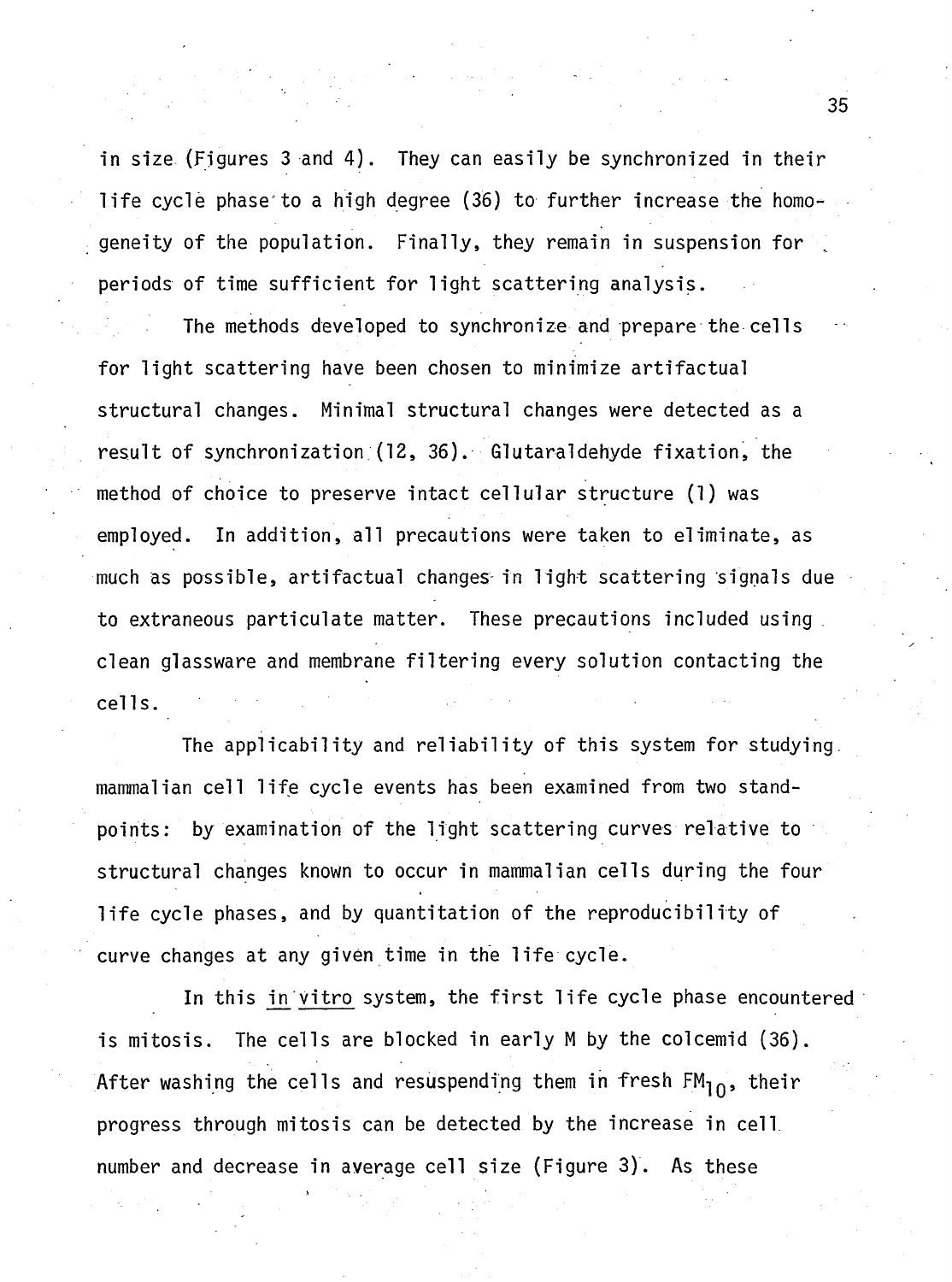small daughter cells progress from M to Gl, they reassemble their polysomes and nucleoli and synthesize proteins using mRNAs from previous cell cycles without significant RNA synthesis (11). In the Gl period syntheses of new mRNA and proteins essential for entry to the S phase (13) occurs. As seen in Figure 3, early S causes a slight **3** increase in cell size. Measured by the uptake of <sup>~</sup>H-thymidine (36), S phase in L5178Y cells peaks about six hours after release from the colcemid block. The cell size remains unchanged in mid-S (Figure 3) as nuclear and mitochondrial DNA is synthesized (50). After the climax of DNA synthesis at six hours, the cells again start protein synthesis (48) and increase their size in preparation for another mitosis. In late S and G2 are spindle fiber protein, cellular lipid and phospholipid and RNA synthesis (50).

Changes in the light scattering curves reflect both the volume changes of the L5178Y cells and the intracellular structural changes. The exact contribution of each is difficult to determine, although cell size has been attributed by Brogan, Scott and Collins (22) as the most important factor in low angle  $(2^0 - 5^0)$  light scattering intensity changes. Visually (Figure 5) one can see the signals become more negative in value in the first portion of the curve through the fifth hour. This peak returns to approximate the 1 and 2 hour mitotic curves during the second mitosis which occurs at approximately the tenth hour. Consistent variation of the light scattering curve in the latter portions is difficult to discern visually.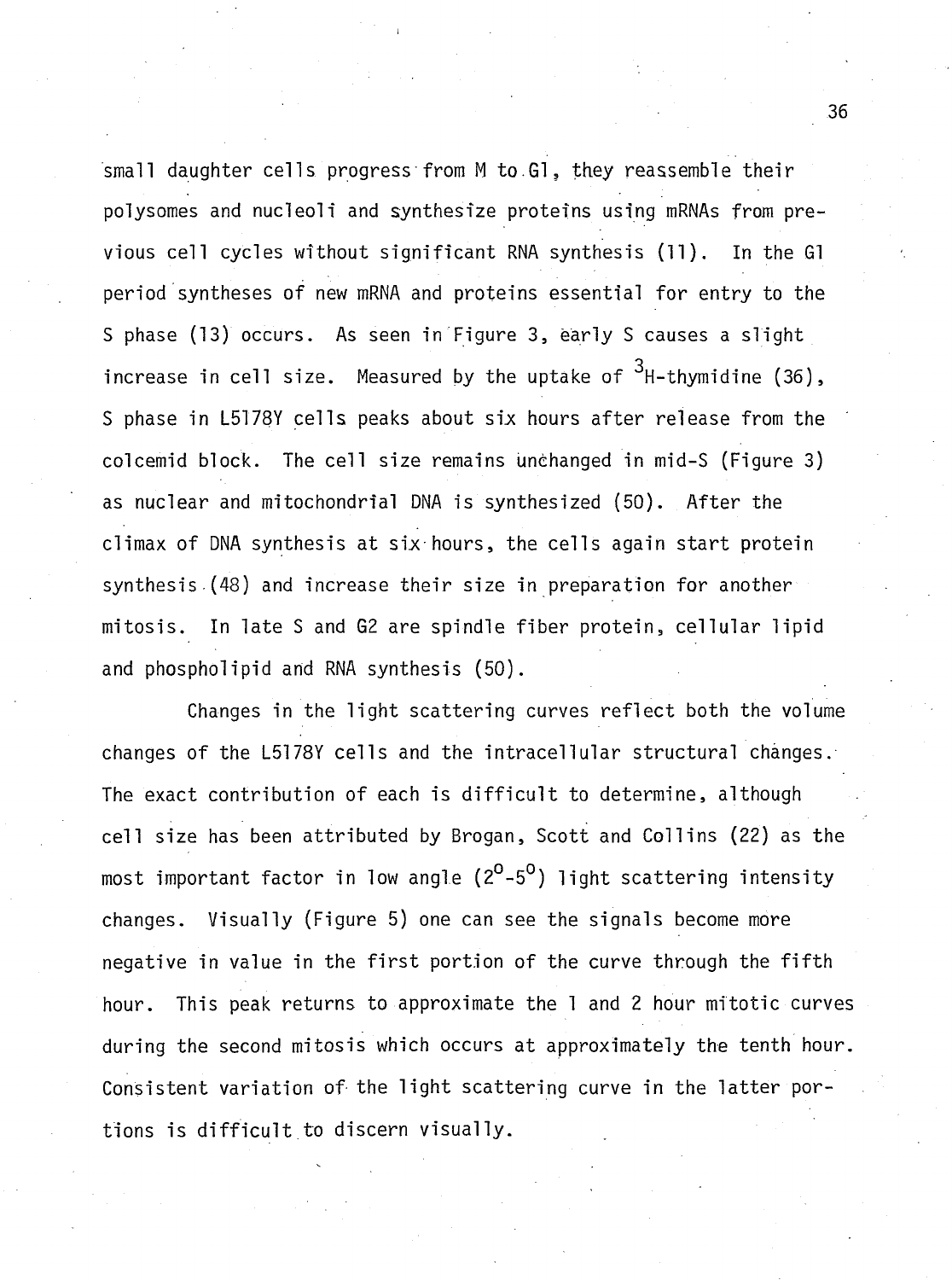Quantitation of preliminary visual observations of changes in the light scattering curves throughout the L5178Y cell cycle was approached from a statistical standpoint. Two questions were addressed: 1) are the signals for hourly samples reproducible?, and 2) if so, are the changes between light scattering signals of the hourly samples significant?

The results of this research indicate the answer to the first question is yes. The correlation coefficients determined in the bivariate analyses show good correlation (variation solely due to randomness of trials of the same population) when data for all angles of each hourly sample are considered. Best correlation is obtained between trials in the first 60<sup>0</sup> of the light scattering curve. Unacceptable correlation between trials (variation due to unexplained causes) was obtained from 62<sup>0</sup> to 160<sup>0</sup> of the curves for most of the hourly periods. The unreliable nature of the curves in this latter portion of the curve may have two sources. Despite all efforts to eliminate extraneous particulate matter, unknown particles which scatter at these angles may have entered the system. Alternatively, internal scattering of the instrumentation may be the cause of erratic signals from 62<sup>0</sup> to 160<sup>0</sup> in this particular system.

**The answer to the second question, "Are the changes between** the light scattering signals of the samples significant?" is also positive. Although the analysis of variance for the reproducible portion of the light scattering curves was incapable of discerning any significant interaction between time and angles (Table 2),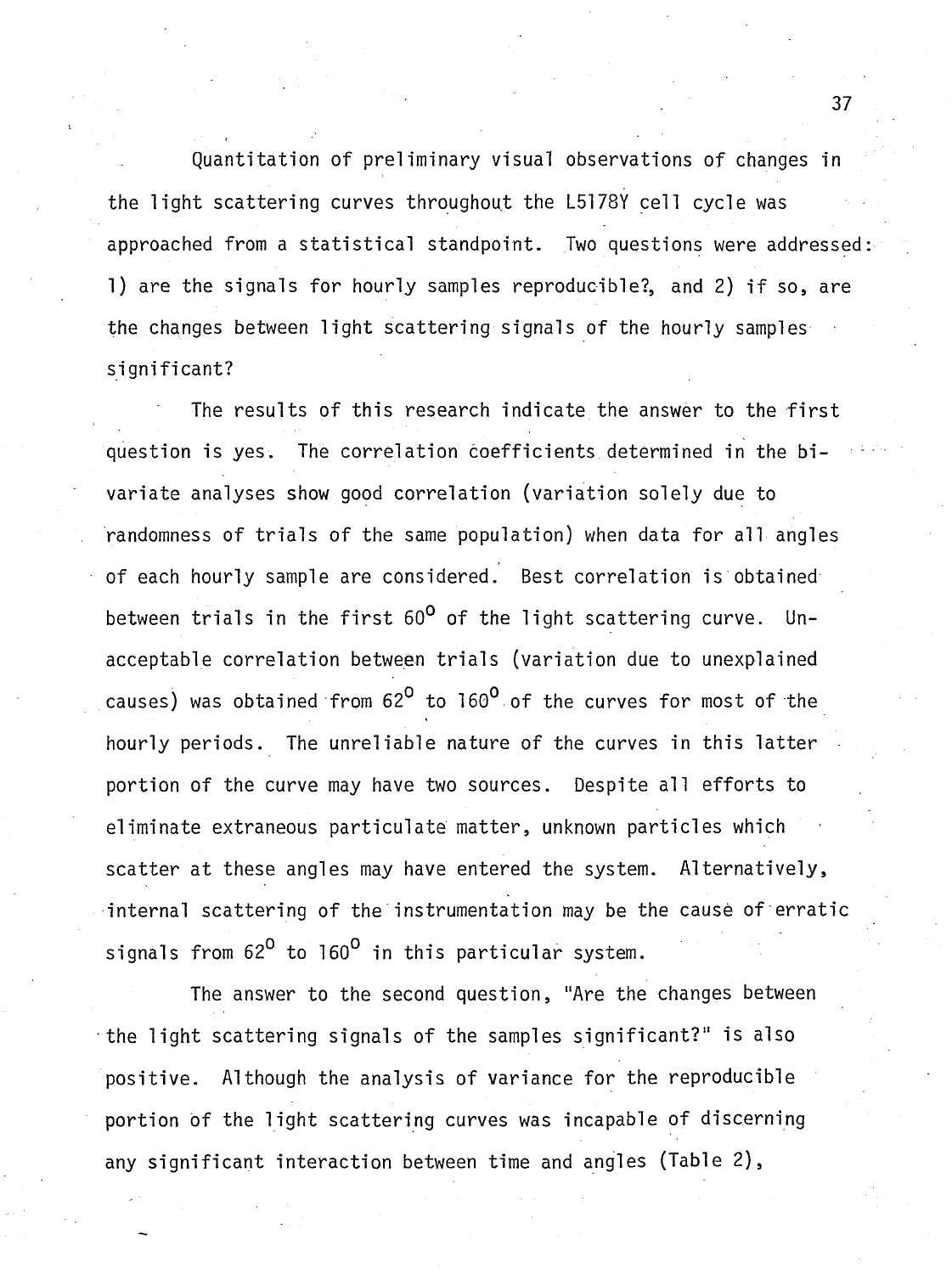reflecting the parallel nature of the changes occurring with time at  $6^{\circ}$ -60<sup>o</sup>, it does show that the effects of the independent factors are highly significant at some times and some angles. Identification of those times and angles is, however, impossible from the analysis of **variance data.** A plot of the means for the angles  $6^{\circ}$ -60<sup>°</sup> does show the effect of time over all angles considered (Figure 9). Certain periods are statistically different than others (no overlapping values in the 95% confidence limit areas). The cells of mitosis (1 and 2 hour) are significantly different than cells from any other life cycle phase, although not significantly different from each other. This was seen microscopically and reflects the fact that mitosis is over one-half hour in duration and the cell population is not entirely synchronous in its entry and exit of the 0.55 hr M phase (54). Consequently, the light scattering curves could be used to identify certain time periods. Were the mean over all angles,  $6^{\circ}$ -60<sup>0</sup>, above **0 .3 2 , the population could be placed somewhere in S phase (hour 5** through 8). Means 0.25 to 0.30 would indicate G1, early S, G2 or second mitosis. It is interesting to note that although correlation between trials just before and at the second division (9 and 10 hour) appeared similar to that in the first mitosis, the means are significantly different. Early M (1 and 9 hour) have no overlapping values. Similarly mid-M (2 and 10 hour) have no overlapping values. One would expect them to be similar. This discrepancy can be attributed to the loss of synchrony of the population as the cells progress through the life cycle.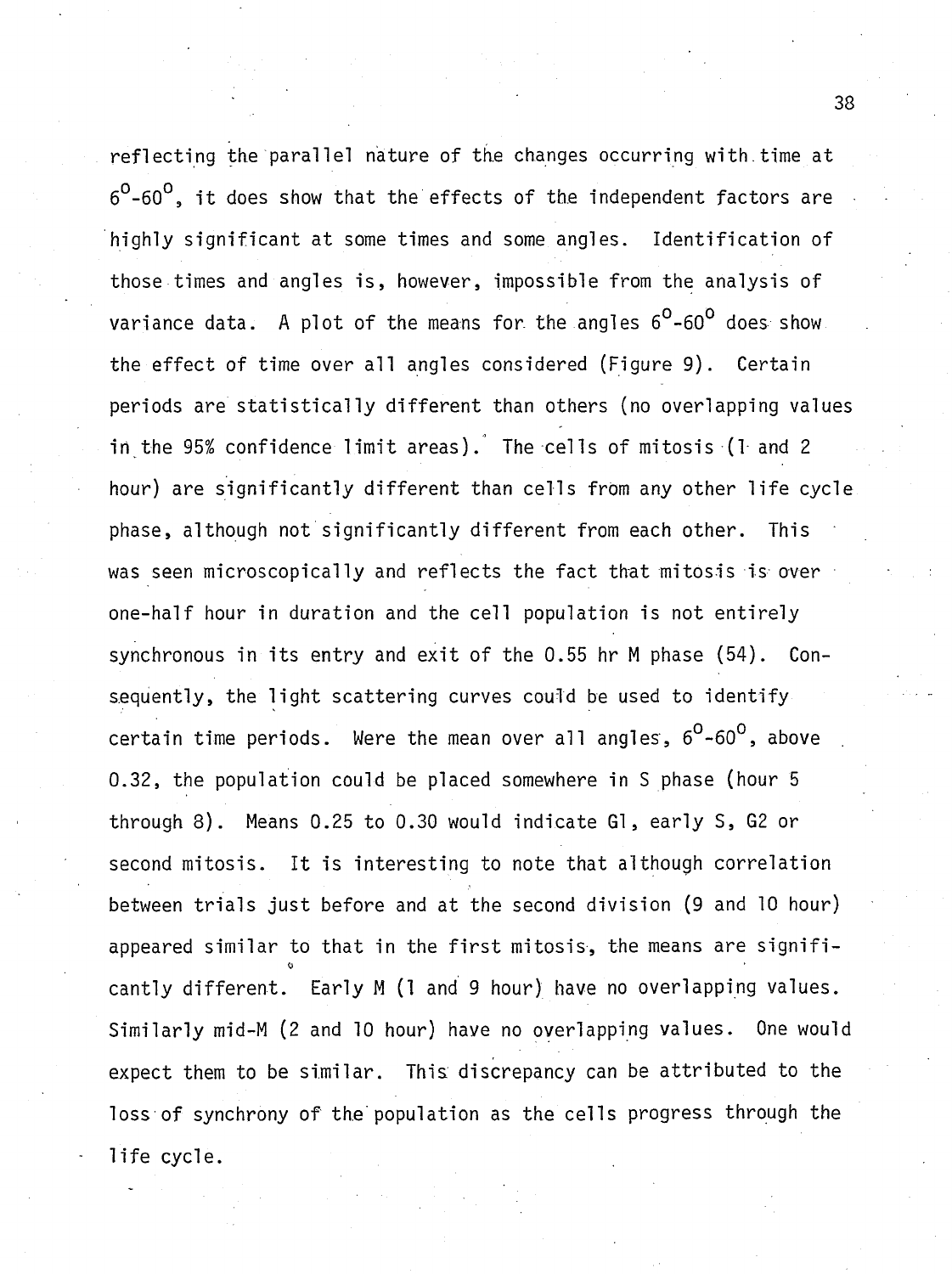This inability to distinguish each hourly sample does not, however, rule out a comparison of these data to signals obtained from synchronized L5178Y cells treated by some chemical or biological agent. When doing that, one must be cognizant of the trial-to-trial variation which occurs (Figure 10). The sources of this variation are difficult to pinpoint. In complex mammalian cell systems, otherwise undetectable cellular changes in metabolism or structure may occur. Perhaps the level of precision of the hemacytometer cell counts at different intervals in the cell cycle causes cell concentration changes which are reflected in the light scattering signals more at some life cycle stages than others. Whatever the cause, all precautions must be taken to minimize trial-to-trial variation. A single synchronous culture, split into equal portions for both control and treatment studies, seems imparative for valid comparisons of treated and non-treated cells.

It would appear, then, that this could be a sensitive and reliable system for probing the "still highly speculative" (38) mammalian cell cycle and regulatory processes. These treatments may include low level doses of carcinogens or virus, as well as the use of temperature sensitive L5178Y mutants (43, 44, 45, 46).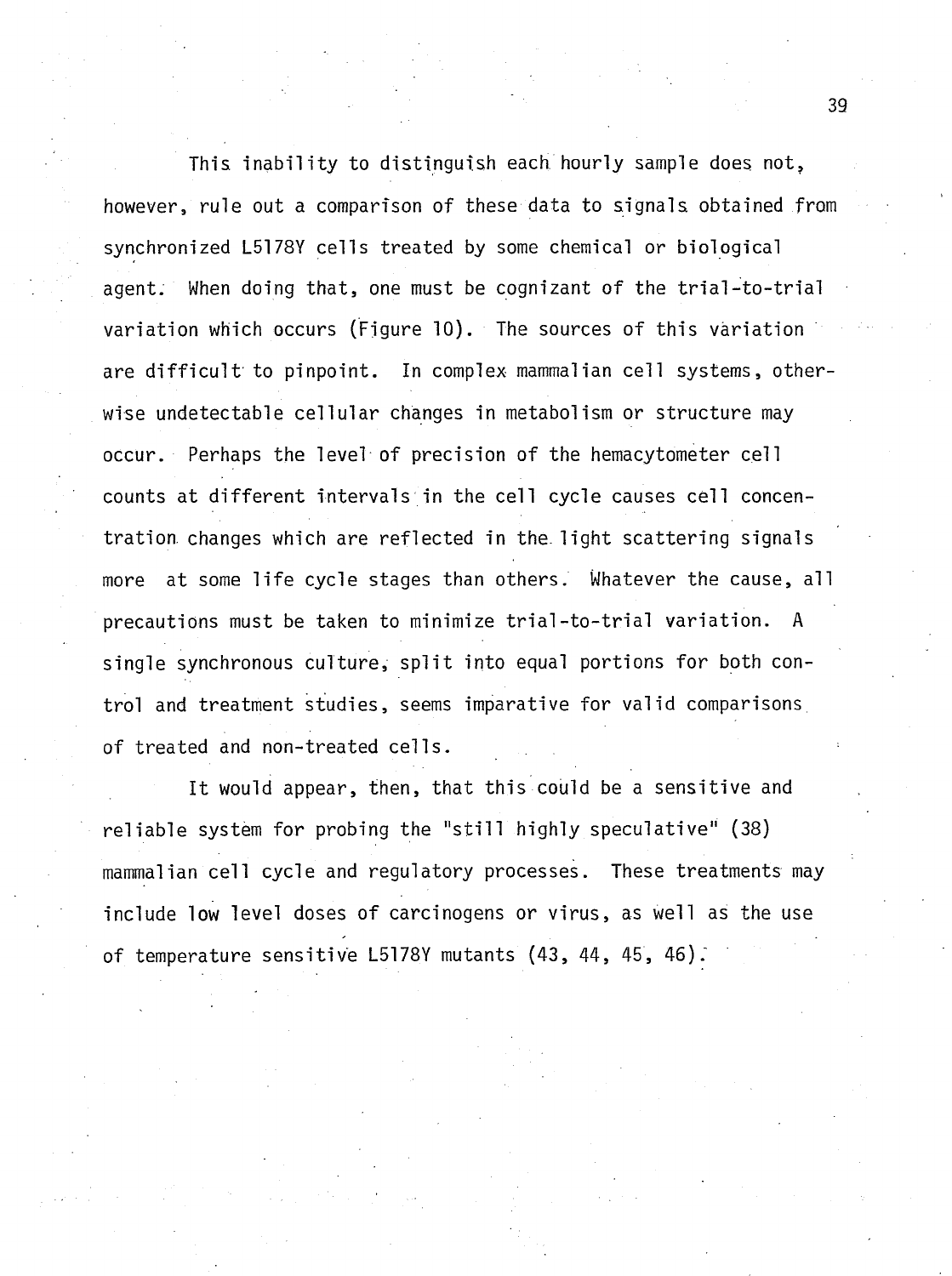**SUMMARY**

A system has been developed by which the life cycle of the lymphoblastic cell line L5178Y can be studied optically using the equipment of Hunt and Huffman (26). Preparatory procedures have been developed to minimize artifactual structural changes throughout the L5178Y life cycle and maximize clarity of the light scattering data. The uniqueness of this system lies in its capability of making any optical measurements desired and the sensitivity of the  $S_{34}^*$  matrix element to detect minute cellular structural changes. The data obtained have been shown to be reasonably reproducible in the  $6^{\circ}$ -60<sup>o</sup> angular range of the polarized light scattering curve. Changes seen in the light scattering curves have been associated with events previously shown to occur in L5178Y cells at given intervals of its life cycle. Therefore, this in vitro system can be recommended for further studies into structural cellular changes resulting from treatment of the cells by various chemical, physical or biological **agents.**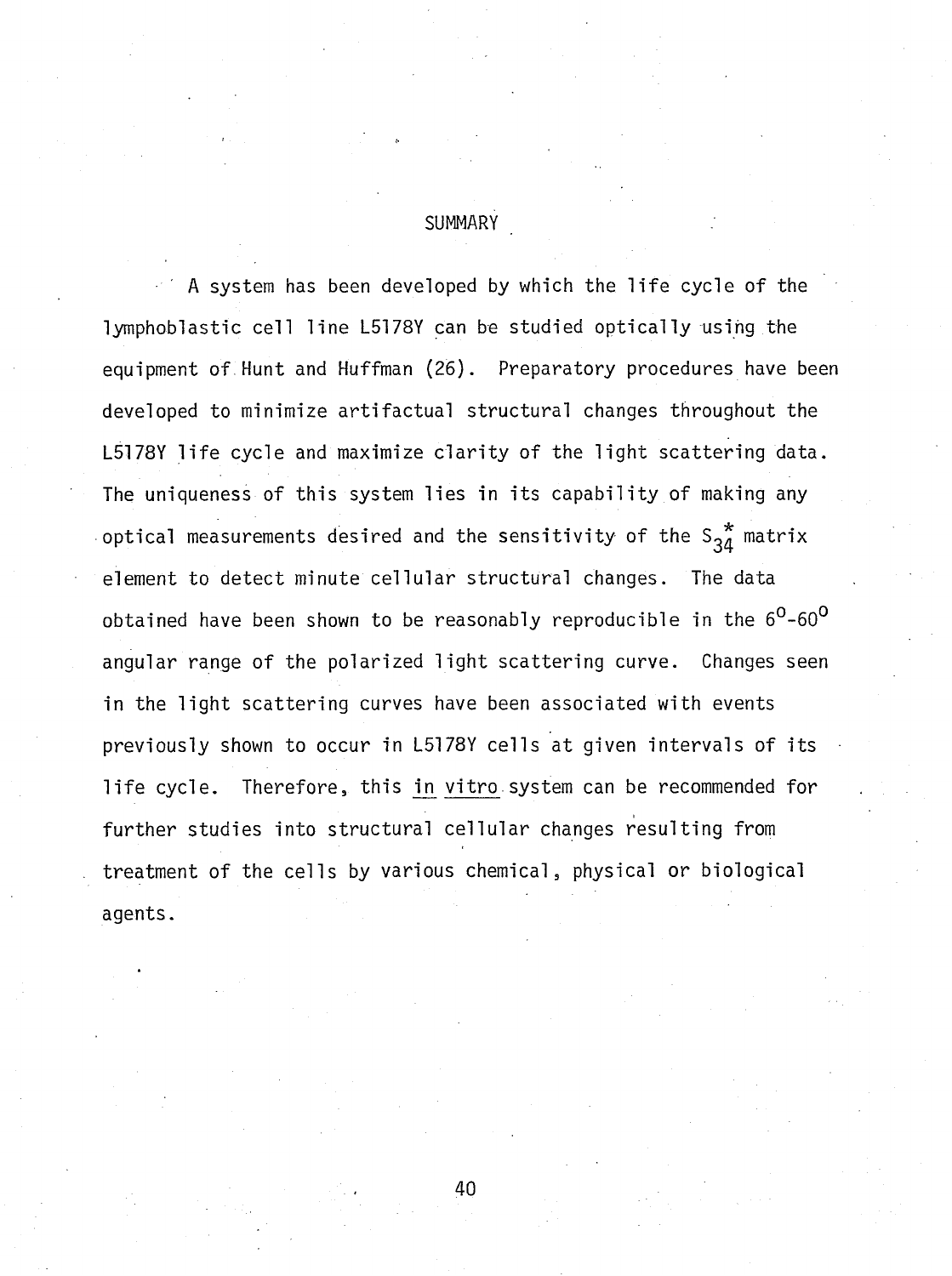#### **REFERENCES**

- **1. Alexander, E. L. and B. W etzel. 1975. Human lymphocytes:** Similarity of B and T cell surface morphology. Science **188:732-734. •**
- 2. Allen, R. W. and M. Moskowitz. 1978. Arrest of cell growth in the GI phase of the cell cycle by serine deprivation. **Exp. C ell Res. 116:127-137.**
- 3. Allfrey, V. G., J. Karn, E. M. Johnson and G. Vidali. 1974. Relationships between nuclear protein phosphorylation and gene activation in the cell cycle of synchronized HeLa S-3 cells. In Control of Proliferation in Animal Cells, ed. Clarkson, B. **and R. Baserga, Cold Spring Harbor Laboratory, pp. 681-700.**
- 4. Arrighi, F. E. and T. C. Hsu. 1965. Experimental alteration of metaphase chromosome morphology. Exp. Cell Res. 39:305-308.
- 5. Baserga, R. and C. Nicolini. 1976. Chromatin structure and function in proliferating cells. Bioc. Biop. Acta 458:190-134.
- 6. Bickel, W. S. 1979. Optical system for light scattering **experim ents. Applied Optics 18:1707-1709.**
- **7. B ic k e l, W. S . , J. F. Davidson, D. R. Huffman and R. Kilkson. 1976.** Application of polarization effects in light scattering: A new biophysical tool. Proc. Natl. Acad. Sci. 73:486-490.
- 8. Bootsma, D., L. Budke and O. Vos. 1964. Studies on synchronous division of tissue culture cells initiated by excess thymidine. **Exp. C ell Res. 33:301-309.**
- 9. Caspersson, T., M. Hultin, J. Lindsten, A. J. Therkelsen and L. Zech. 1975. Identification of different Robertsonian translocations in man by quinacrine mustard fluorescence analysis. In Readings in Mammalian Cell Culture, ed. Pollack, R<sub>1</sub>, Cold **Spring Harbor Laboratory, pp. 512-518.**
- 10. Comings, D. E. and T. Kafefuda. 1968. Initiation of deoxyribonucleic acid replication at the nuclear membrane in human cells. **J. Mol. Biol. 33:225-229.**
- 11. Doida, Y. and S. Okada. 1967. Determination of switching-off and switching-on time of overall nuclear RNA synthesis. Nature **216:272-273.**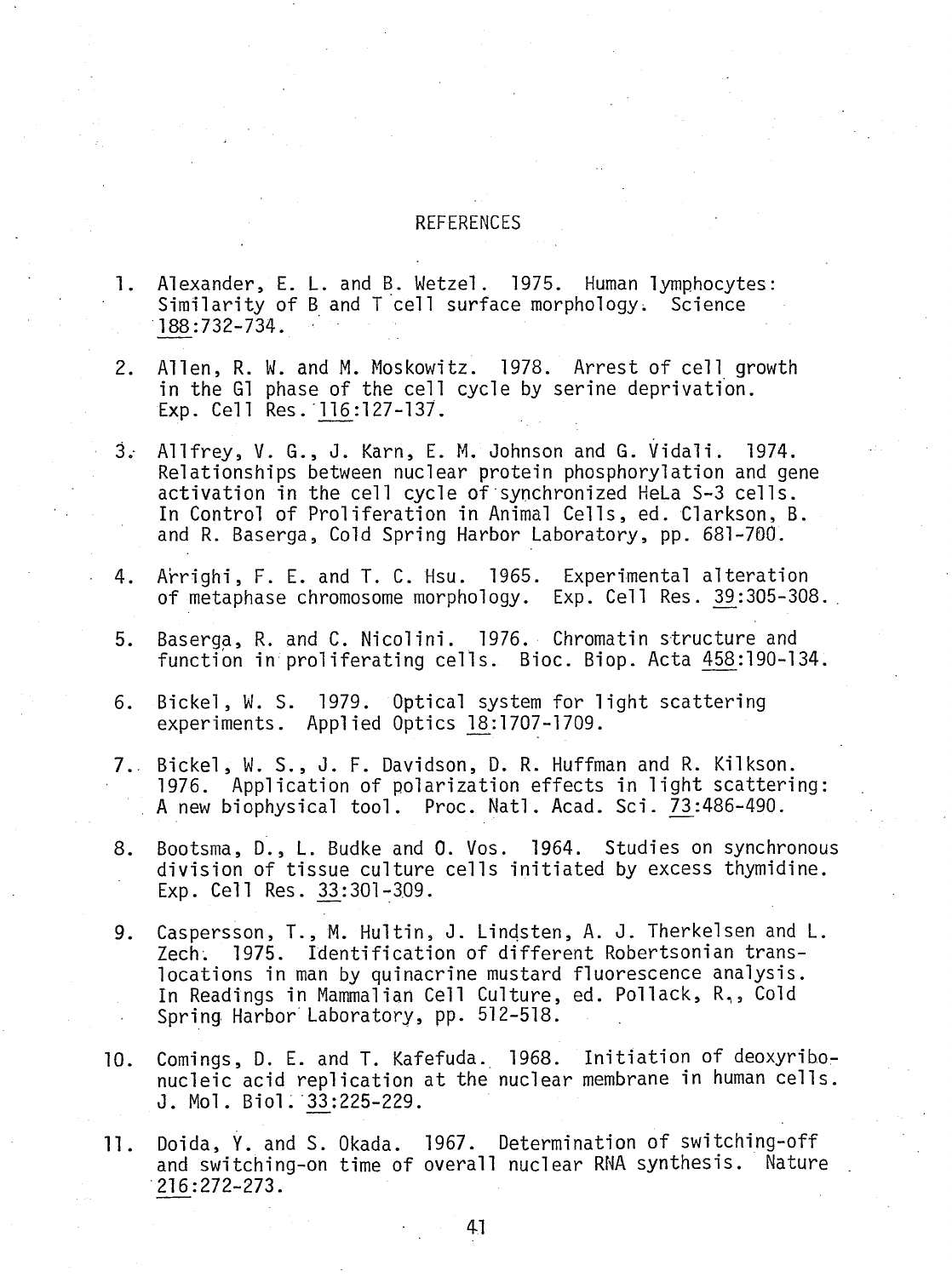- 12. Doida, Y. and S. Okada. 1967. Synchronization of L5178Y cells by successive treatment with excess thymidine and colcemid. **Exp. Cell Res. 48:540-548.**
- 13. Doida, Y. and S. Okada. 1972. Effects of actinomycin D and puromycin on the cell progress from M to Gl and S stages in **cultu red mouse leukemia L5178Y c e lls . Cell and T is s . Kin. 5^: 15-26.**
- 14. Felsenfeld, G. 1978. Chromatin. Nature 271:115-122.

**I**

- 15. Finch, J. T., L. C. Lutter, D. Rhodes, R. S. Brown, B. Rushton, M. Levitt and A. Klug. 1977. Structure of nucleosome core particles of chromatin. Nature 269:29-36.
- 16. Fischer, G. A. and A. C. Sartorelli. 1964. Development, maintenance and assay of drug resistance. Meth. Med. Res. **10:247-262.**
- 17. Folkman, J. and A. Moscona. 1978. Role of cell shape in growth control. Nature 273:345-349.
- 18. Gazitt, Y., A. D. Deitch, P. A. Marks and R. A. Rifkind. 1978. Cell volume changes in relation to the cell cycle of differen**t ia tin g erythroleukem ic c e lls . Exp. C ell Res. 117:413-420.**
- 19. Goldberg, N. D., M. K. Haddox, E. Dunham, C. Lopez and J. W. Hadden. 1974. The Yin Yang hypothesis of biological control: Opposing influences of cyclic GMP and cyclic AMP in the regulation of cell proliferation and other biological processes. In Control of Proliferation in Animal Cells, ed. Clarkson, B. and **R. Baserga, Cold Spring Harbor Laboratory, pp. 609-625.**
- 20. Goldenberg, G. J. and C. E. Thomas. 1967. Virus-like particles **in murine leukaemia [s ic ] LSI78Y. Nature 214:1339-1341.**
- 21. Gospodarowicz, D. and J. S. Moran. 1976. Growth factors in mammalian cell culture. Ann. Rev. Biochem. 45:531-558.
- 22. Grogan, W. M., R. B. Scott and J. M. Collins. 1978. Light scatter characteristics of erythroiod precursor cells studied in **flow a n a ly s is . Proc. Soc. Exp. B io l, and Med. 159:219-222.**
- 23. Holley, R. W., R. Armour and J. H. Baldwin. 1978. Densitydependent regulation of growth of BSC-1 cells in cell culture: Control of growth by low molecular weight nutrients. Proc. Natl. Acad. Sci. 75:339-341.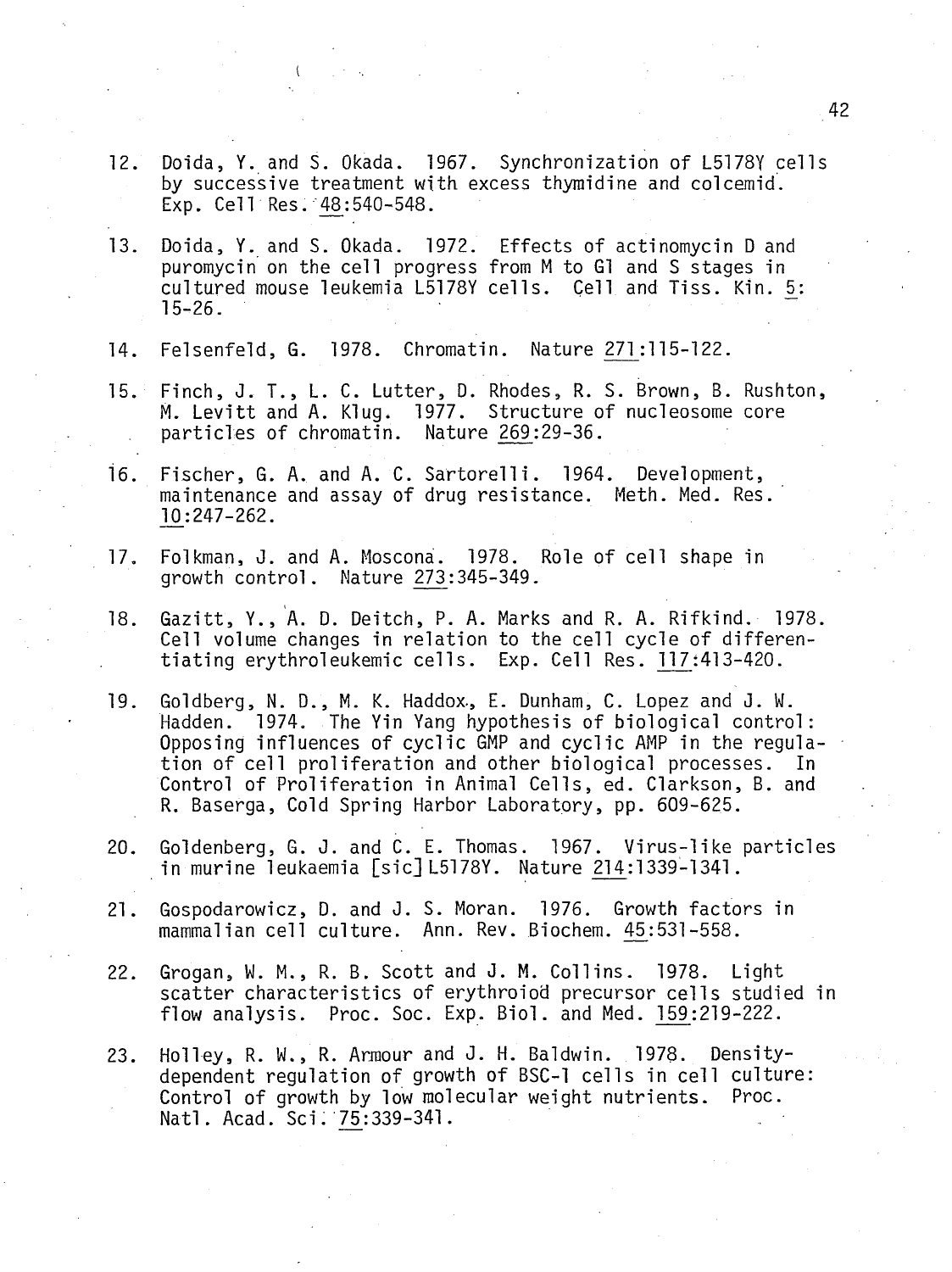- 24. Holley, R. W., R. Armour and J. H. Baldwin. 1978. Densitydependent regulation of growth of BSC-1 cells in cell culture: Growth inhibitors formed by the cells. Proc. Natl. Acad. Sci. **75:1864-1866.**
- 25. Huberman, J. A. and A. D. Riggs. 1975. On the mechanism of DNA **re p lic a tio n in mammalian chromosomes. In Readings in Mammalian** Cell Culture, ed. Pollack, R., Cold Spring Harbor Laboratory, **pp. 486-508.**
- 26. Hunt, A. J. and D. R. Huffman. 1973. A new polarization-modulated light scattering instrument. Rev. Sci. Inst. 44:1753-1762.
- 27. Inoue, S. and A. Bajer. 1961. Birefringence in endosperm mitosis. **Chromosoma 12:48-63.**
- 28. Kamata, T., S. Tanaka and Y. Watanbe. 1978. Human cytomegalovirusinduced chromatin factors responsible for changes in template activity and structure of infected cell chromatin. Virology 90: **197-208.**
- 29. Kilkson, R., W. S. Bickel, W. S. Jeter and M. E. Stafford. 1979. Influence of absorption on polarization effects in light scattering from human red blood cells. Bioc. Biop. Acta 584:175-179.
- 30. Kornberg, R. D. 1977. Structure of chromatin. Ann. Rev. Bioc. **46:931-954.**
- 31. Krause, P. F. and M. K. Patterson, Jr. 1973. Tissue Culture: Methods and Applications. Academic Press. New York, New York **and London, England.**
- 32. Mueller, H. 1948. The foundation of optics. J. Opt. Soc. Am. **. 38:661.**
- **33. Nakamura, N. 1979. Research Associate, Department of Radiation** Biophysics, Faculty of Medicine, University of Tokyo, Japan. **Personal correspondence.**
- 34. Noll, M. and R. D. Kornberg. 1977. Action of micrococcal nuclease on chromatin and the location of histone Hl. J. Mol. Biol. 109: **393-404.**
- **35. O 'B rien , R. L . , A. B. Sanya! and R. H. Stanton.** 1972. **Associa**tion of DNA replication with the nuclear membrane of HeLa Cells. Exp. Cell Res. 70:106-112.
- 36. Okada, S. and K. Shinohara. 1974. An automatic synchronizer for suspension culture of L5178Y cells. Cell Tiss. Kin. 7:195-199.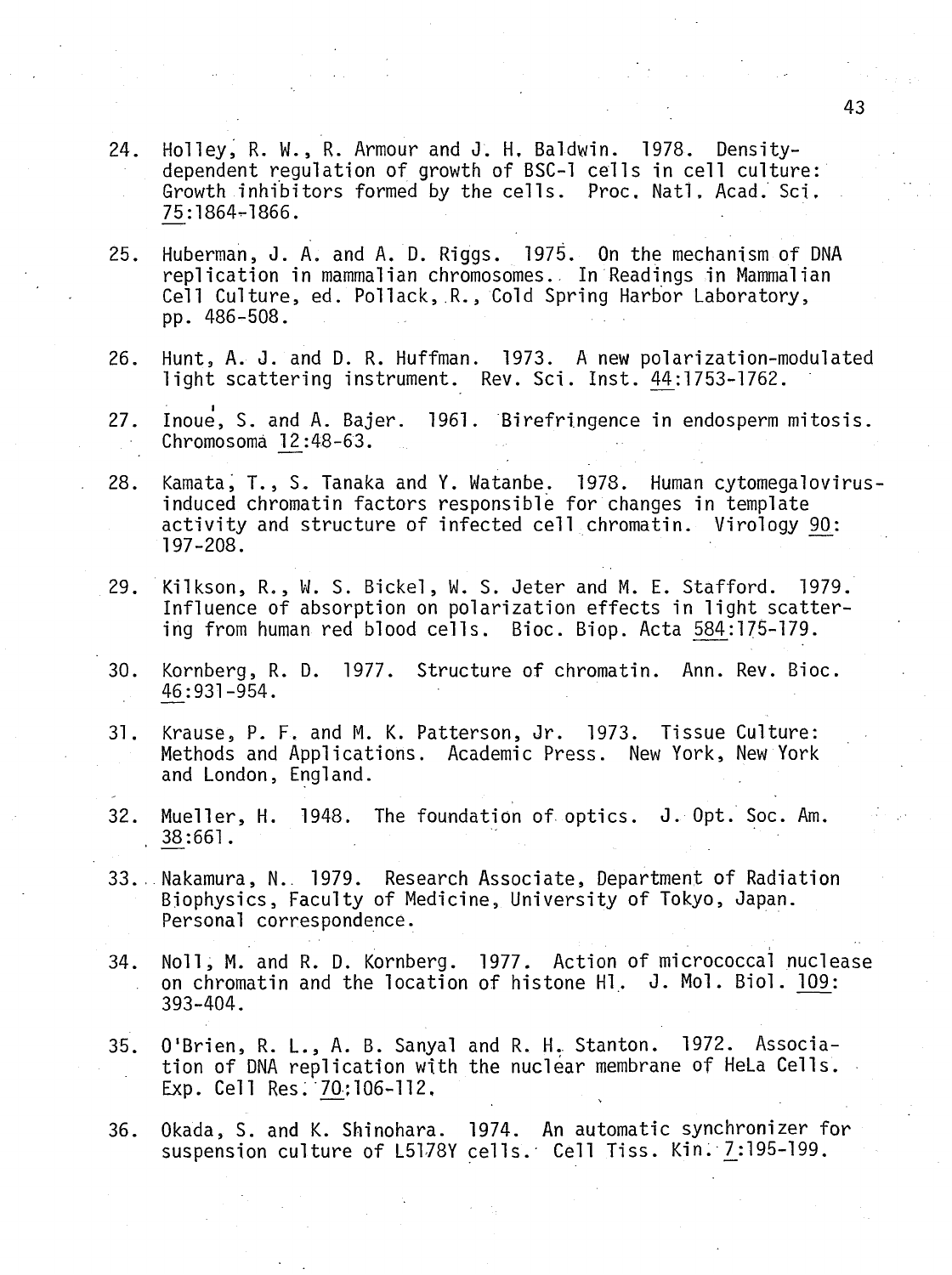- Pardee, A. B., L. J. de Asua and E. Rozengurt. 1974. Functional  $37.$ membrane changes and cell growth: Significance and mechanism. In Control of Proliferation in Animal Cells, ed. Clarkson, B. and R. Baserga, Cold Spring Harbor Laboratory, pp. 547-561.
- Pardee, A. B., R. Dubrow, J. L. Hamlin and R. F. Kletzien. 1978.  $38.$ Animal cell cycle. Ann. Rev. Bioch. 47:715-750.
- Pardon, J. F., D. L. Worcester, J. C. Wooley, R. I. Cotter, D. M. J.  $39.$ Lilley and B. M. Richard. 1977. The structure of the chromatin core particle in solution. Nuc. Ac. Res. 4:3199-3214.
- Pledger, W. J., C. D. Stiles, N. H. Antoniades and C. D. Shu.  $40.$ 1977. Induction of DNA synthesis in Balb/c 3T3 cells by serum components: Reevaluation of the commitment process. Proc. Natl. Acad. Sci. 74:4481-4485.
- 41. Prescott, D. M. 1976. The cell cycle and the control of cellular reproduction. Adv. in Gen. 18:99-177.
- Rohlf, F. J. and R. R. Sokal. 1969. Statistical Tables. W. H. 42. Freeman and Company. San Francisco, California.
- Sato, K. 1975. A leukaemic cell mutant with a thermolabile alanyl-43. transfer RNA synthetase. Nature 257:813-815.
- Sato, K. and H. Hama-Inaba. 1978. A temperature-sensitive mam-44. malian cell mutant exhibiting micronucleation. Exp. Cell Res. 114:484-486.
- Sato, K. and T. Shiomi. 1974. Isolation of temperature-sensitive 45. mutants from murine leukemic cells (L5178Y). Exp. Cell Res. 88:295-302.
- Shiomi, T. and K. Sato. 1976. A temperature-sensitive mutant 46. defective in mitosis and cytokinesis. Exp. Cell Res. 100:  $297 - 302$ .
- Shurliff, W. A. and S. S. Ballard. 1964. Polarized Light. D. 47. Van Nostrand Company, Inc. Princeton, New Jersey.
- Sisken, J. E. and E. Wilkes. 1967. The time of synthesis and 48. the conservation of mitosis related proteins in cultured human amnion cells. J. Cell Bio. 34:97-110.
- Sokal, R. R. and F. J. Rohlf. 1969. Biometry. W. H. Freeman 49. and Company. San Francisco, California.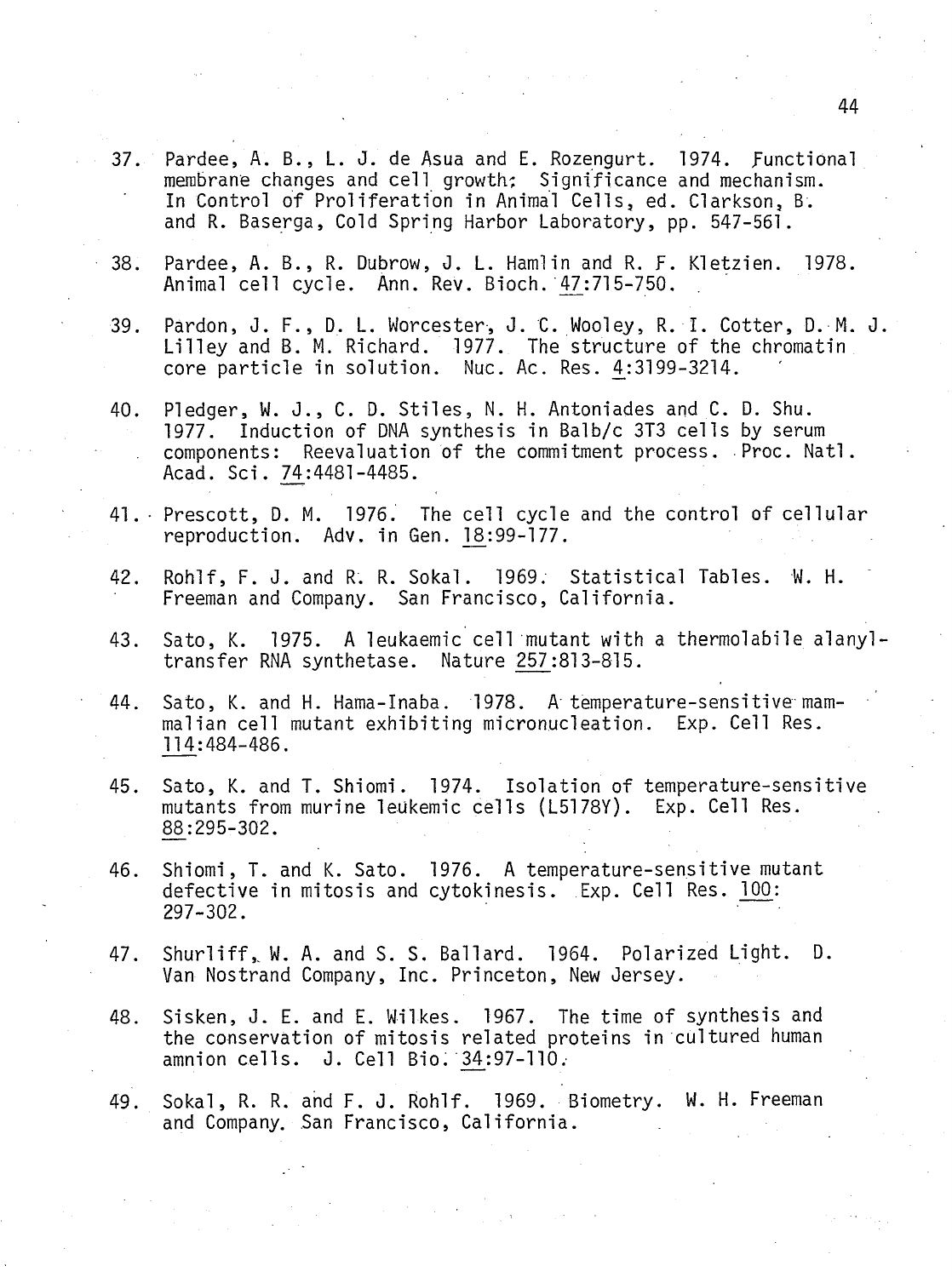- **50.** Studinski, G. P. 1974. Molecular basis of cell proliferation: The cell cycle. Ann. of Clin. Lab. Sci. 4:115-120.
- 51. Taylor-Papadimitriou, J. and E. Rozengurt. 1979. The role of thymidine uptake in the control of cell proliferation. Exp. Cell **Res. 119:399.**
- 52. Tobey, R. A., L. R. Gurley, C. E. Hildebrand, R. L. Ratliff and R. A. Walters. 1974. Sequential biochemical events in preparation for DNA replication and mitosis. In Control of Proliferation in Animal Cells, ed. Clarkson, B. and R. Baserga, Cold Spring **Harbor Laboratory, pp. 665-679.**
- 53. van de Hulst, H. C. 1957. Light Scattering by Small Particles. **W iley, New York.**
- 54. Watanabe, I. and S. Okada. 1967. Effects of temperature on growth rate of cultured mammalian cells (L5178Y). J. Cell Biol. **32:309-323.**
- **55. W illingham , M. C. 1976. Cyclic AMP and c e ll behavior in cultured c e lls . I n t . Rev. o f C y to l. 44:319-363.**